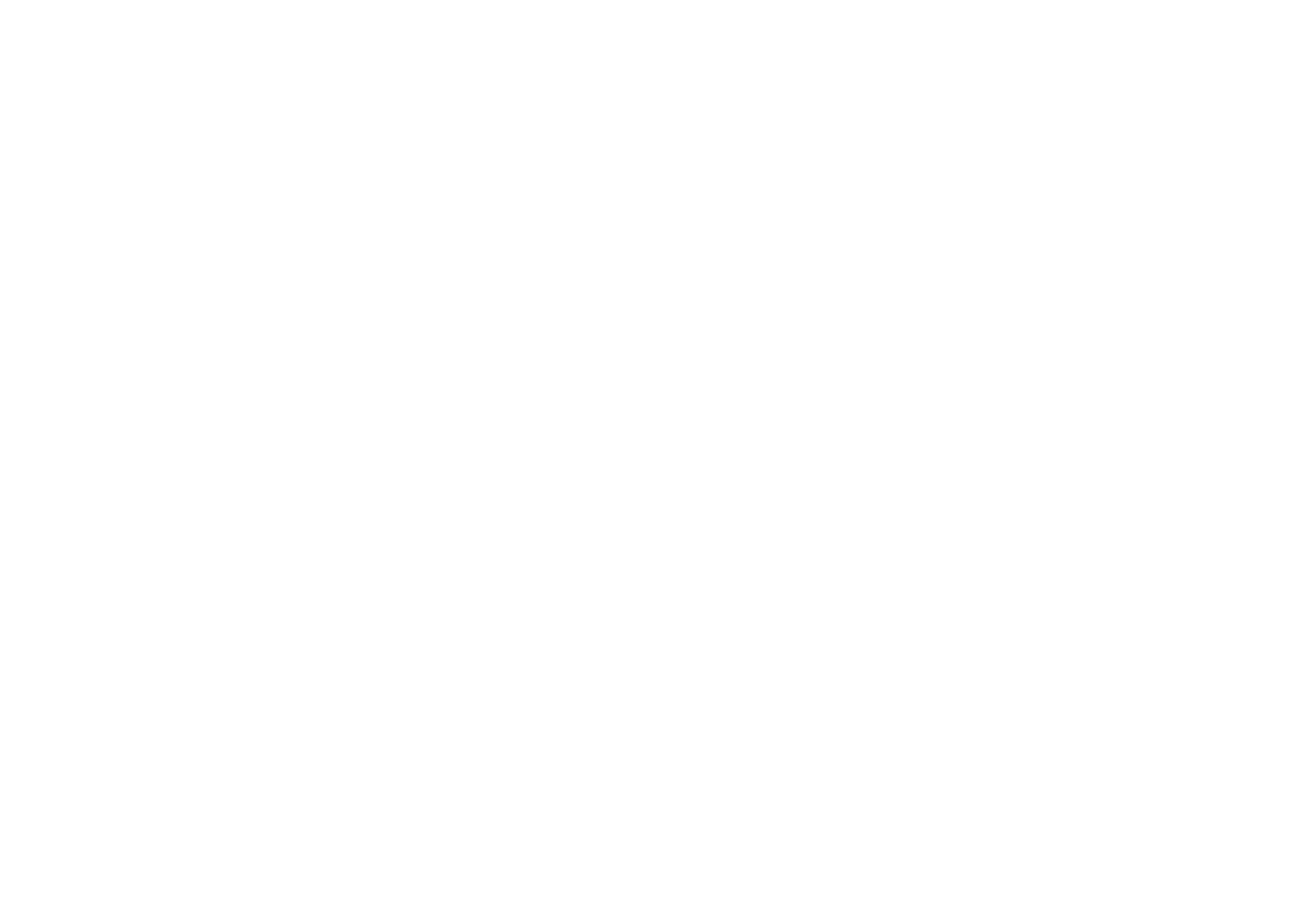# **Career Choice**

Subject Area: Working Life



Direction de l'éducation des adultes et de l'action communautaire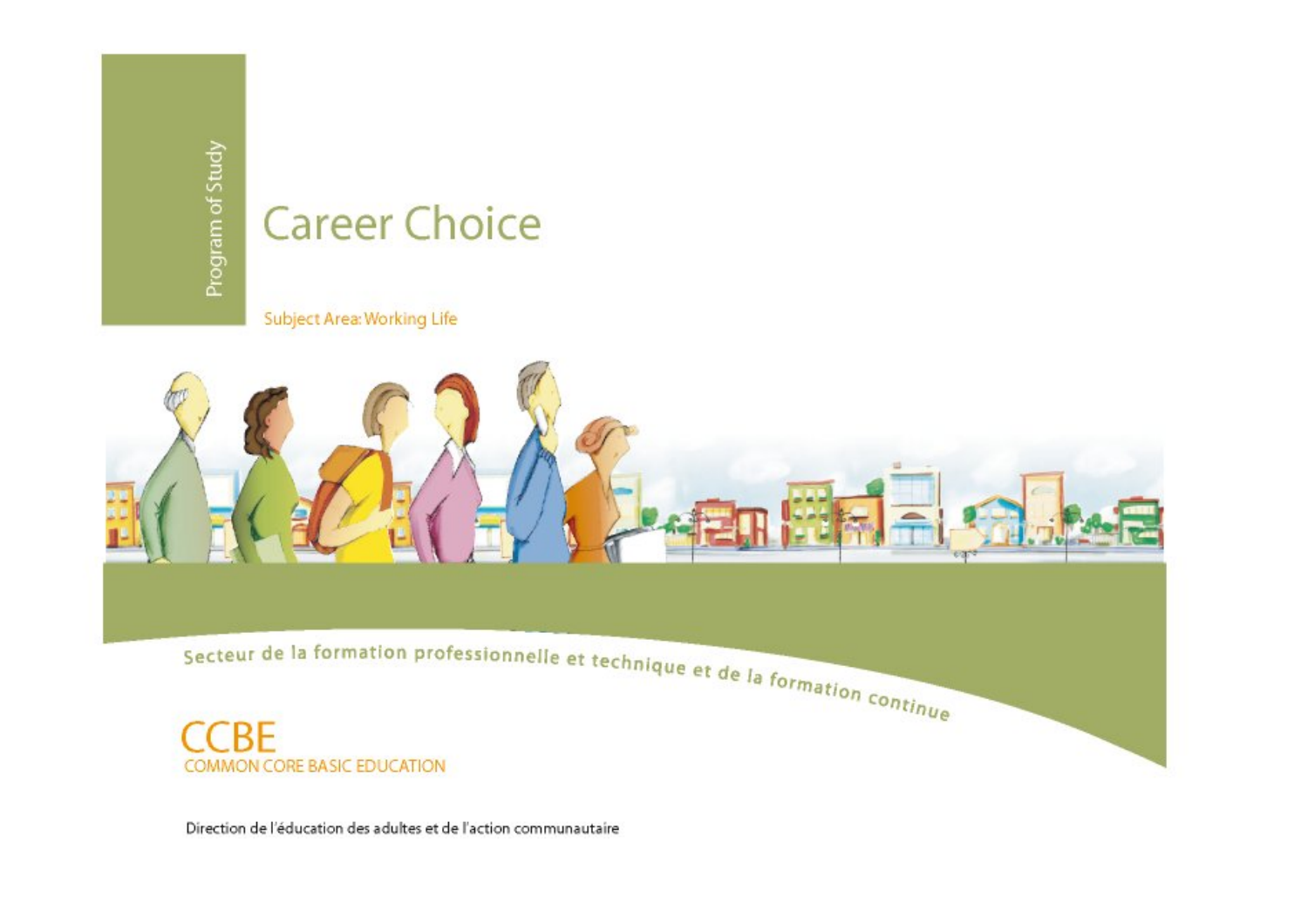## **Development Team**

#### **Coordination**

Fidèle Medzo Basic Education Coordinator Direction de la formation générale des adultes (DFGA)

Denise Beauchesne and Maryse Lacasse, Subject Area Coordinators, DFGA

#### **Content Development**

Line Côté, Commission scolaire Marguerite-Bourgeoys Jean Lamoureux, Commission scolaire de la Pointe-de-l'Île

#### **Collaboration in Research and Content Development**

Aurélien Langlois, Commission scolaire du Lac-Abitibi

#### **Consultation**

Carmen Allison, Education Consultant Domenico Masciotra, Education Consultant Isabelle Nizet, Education Consultant

#### **English Version**

Direction de la production en langue anglaise Secteur des services à la communauté anglophone Ministère de l'Éducation, du Loisir et du Sport

© Gouvernement du Québec Ministère de l'Éducation, du Loisir et du Sport, 2007—07-00480 ISBN 978-2-550-50539-6 (print version) ISBN 978-2-550-50540-2 (PDF version) Legal deposit – Bibliothèque et Archives nationales du Québec, 2007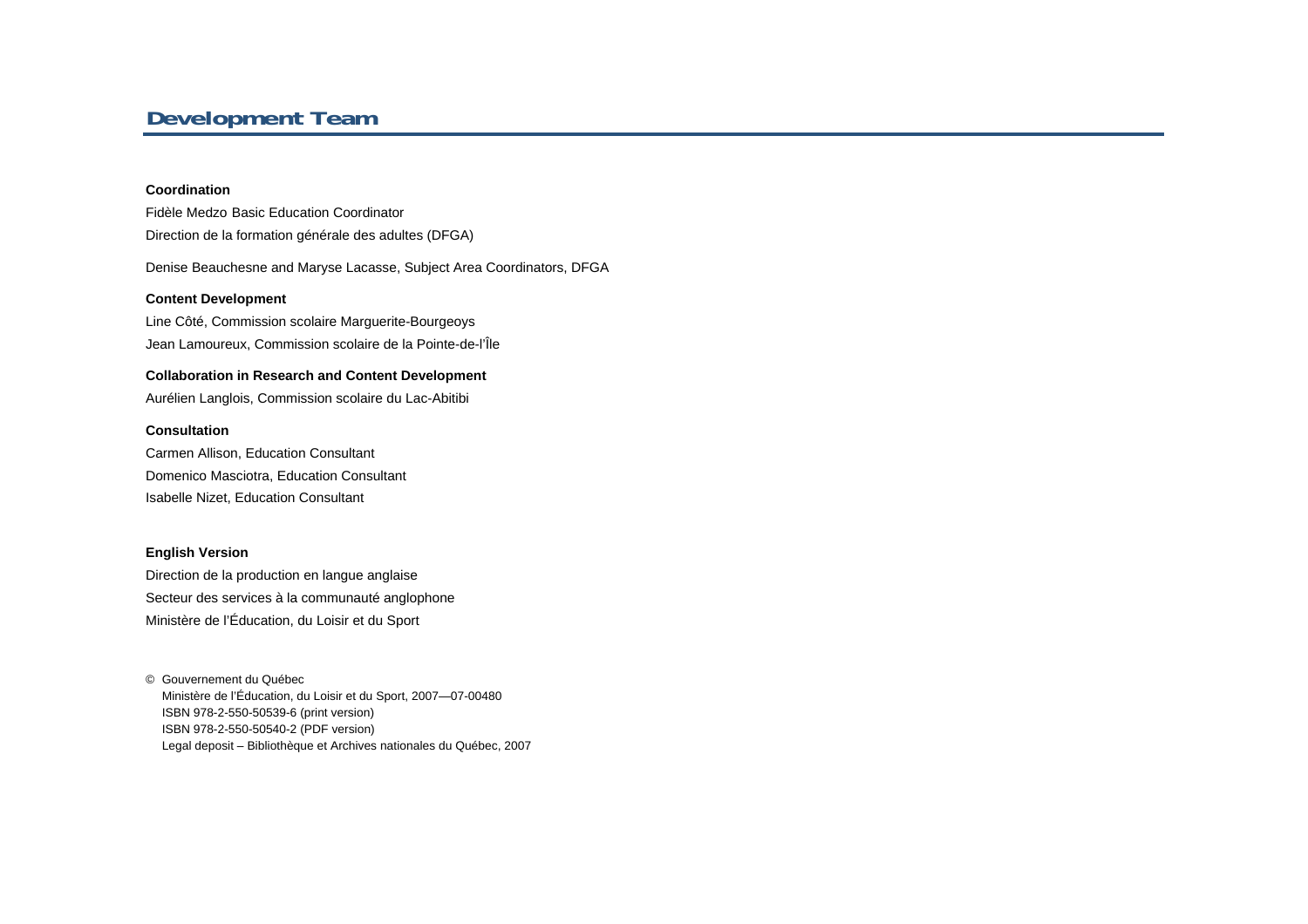# **Subject Area: Working Life**

## **Career Choice**

## **Courses**

## **Presecondary**

Exploring Training and Career Options ⎯ PRS-P141-2

## **Secondary Cycle One**

Developing a Training and Career Plan — PRS-2141-2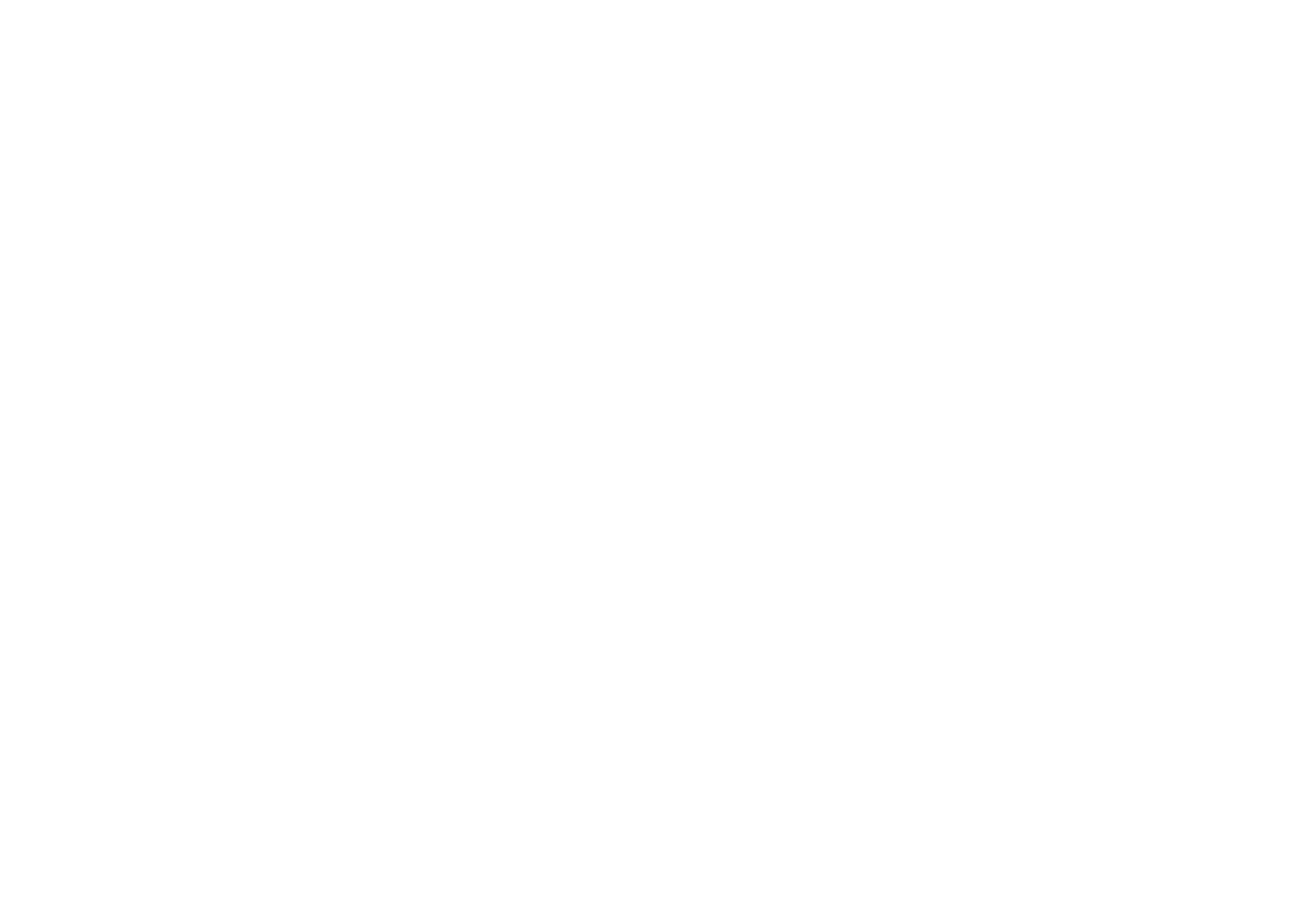## **Table of Contents**

| Contribution of the Program of Study to the Orientations of the Government Policy on Adult Education and Continuing |  |
|---------------------------------------------------------------------------------------------------------------------|--|
|                                                                                                                     |  |
|                                                                                                                     |  |
|                                                                                                                     |  |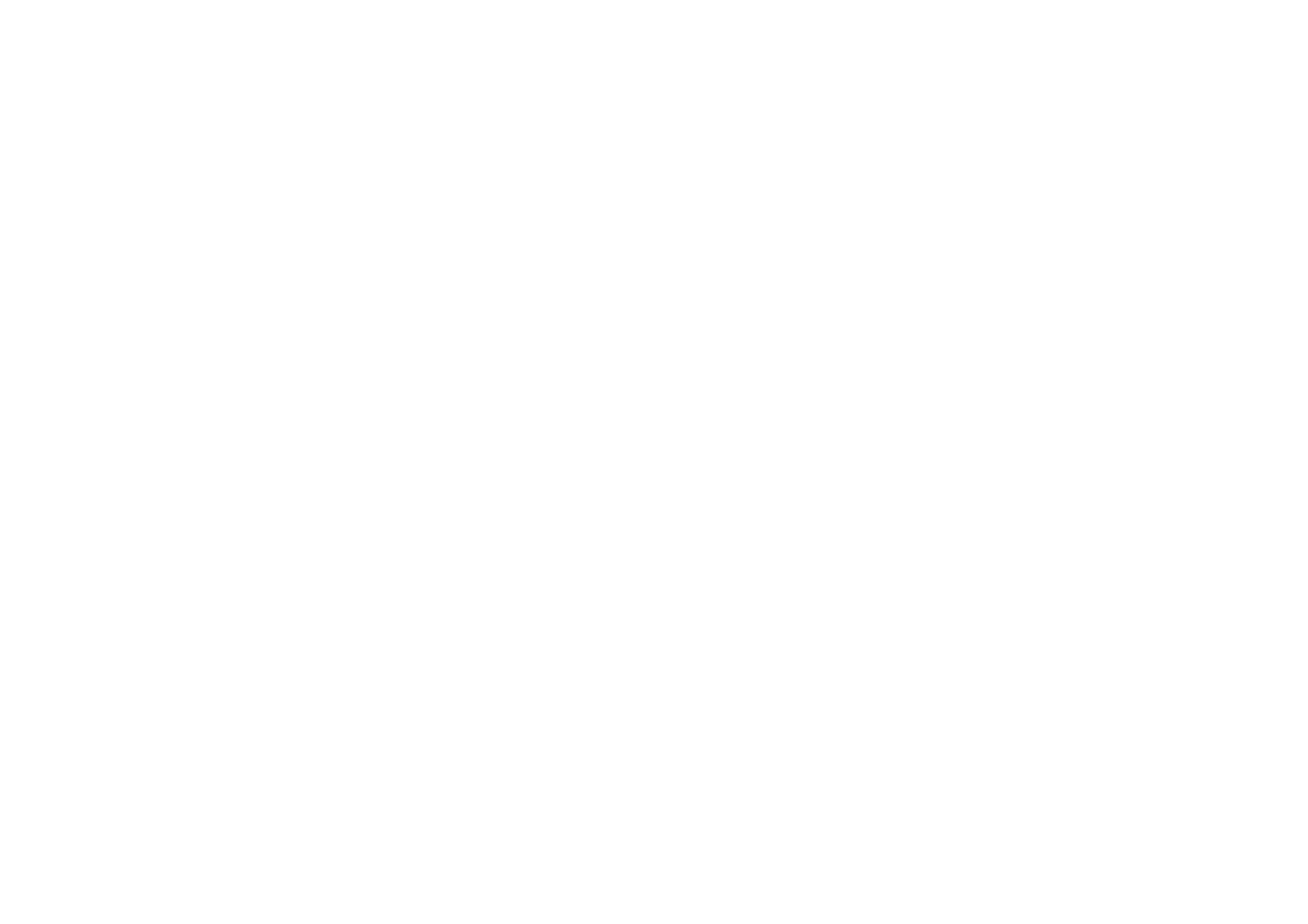# **Presentation of the Program of Study**

The *Career Choice* program comprises a total of 100 hours of courses divided into two levels: Presecondary and Secondary Cycle One. Its aim is the same as that of all the programs in common core basic education, which is to help adults deal competently with real-life situations.

The goal of the *Career Choice* program is to provide adult learners with a structured framework that will enable them, with the help of a teacher and guidance counsellor if necessary, to explore and formulate a training plan for a chosen occupation. This process is two-fold: first, adults explore training and career possibilities; then, they define their plan. The aim is to encourage adults to persevere in their studies as early as possible, by helping them clarify their ultimate goal. This provides a source of motivation that will sustain adults in the long term as they fulfill their aspirations. It also allows adults to determine what they need to do in order to obtain a diploma that will provide them with necessary qualifications and allow them to enter the work force.

The first part of the process is covered in the course *Exploring Training and Career Options*. As the title implies, this course focuses on helping adults adopt an appropriate research method and communicate the results of their research. The second part of the process is dealt with in the course *Developing a Training and Career Plan,* which focuses on the development of planning and problem-solving skills that will enable adults to clarify their training and career plan. This preparation will stand them in good stead throughout their lives, as they continue the process, adjusting their decisions along the way and planning their actions so that they can complete their studies and achieve their career goal.

In concrete terms, the program of study helps adults define their work identity, based on projections of their work role. It enables adults to undertake an interactive, dynamic process that will require them to participate actively in exploration and introspective activities, and reinvest what they have learned in a reflective process that will prove useful throughout their lives. It is above all through action that adults can gradually clarify the elements of a realistic career plan.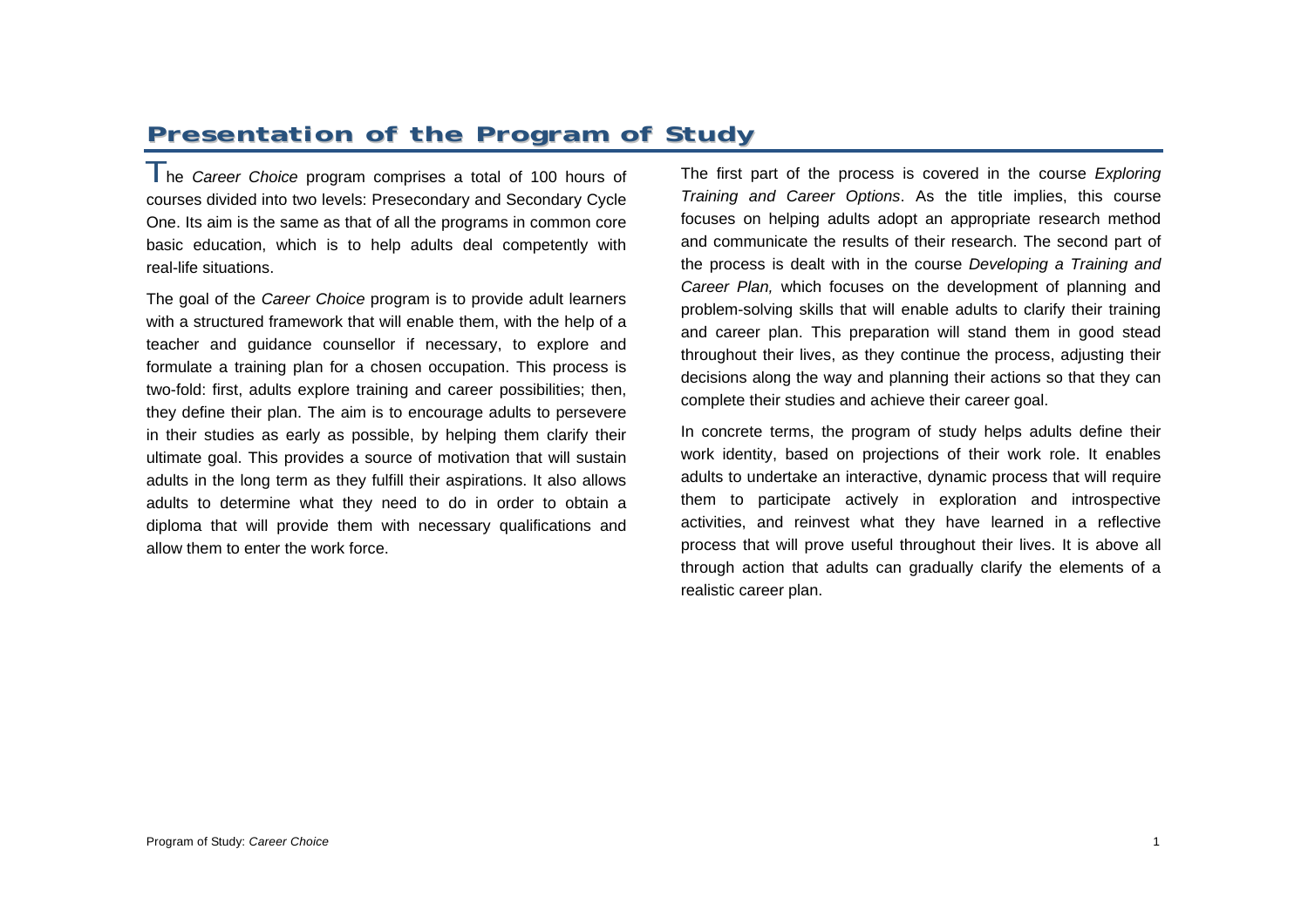# **The Courses of the Program of Study**

The table below lists the courses in the *Career Choice* program of study.

## **Career Choice**

| <b>Presecondary Course</b>                   | <b>Duration</b> | <b>Secondary Cycle One Course</b>     | <b>Duration</b> |
|----------------------------------------------|-----------------|---------------------------------------|-----------------|
| <b>Exploring Training and Career Options</b> | 50 hours        | Developing a Training and Career Plan | 50 hours        |

The *Career Choice* program consists of two courses. Although these courses are independent of one another, there is a certain progression in the process suggested. The aim of the program is to help adults become autonomous in applying this process.

At the Presecondary level, adult learners are introduced to an exploration method that will allow them to systematically examine different trades, occupations and education and training programs, and draw up a brief inventory of their personal and occupational characteristics. The process used will allow them to select a limited number of criteria that will enable them to refine their training and career plan.

In Secondary Cycle One, adults will continue to explore trades and occupations. By examining promising employment prospects and organizing personal information, adults will be able to identify elements of their personal and occupational profile as well as reality factors that must be taken into account when choosing a particular program and career. Please note that adult learners will be asked only to formulate a training and career plan; they will not be expected to prepare for it nor carry it out.

Adult learners will be encouraged to consult support services and validate their information and decisions with a guidance counsellor, if necessary. The training and career plan will be defined by examining all of the pathways leading to trades or occupations that require qualifications. The program does not entail vocational training as such.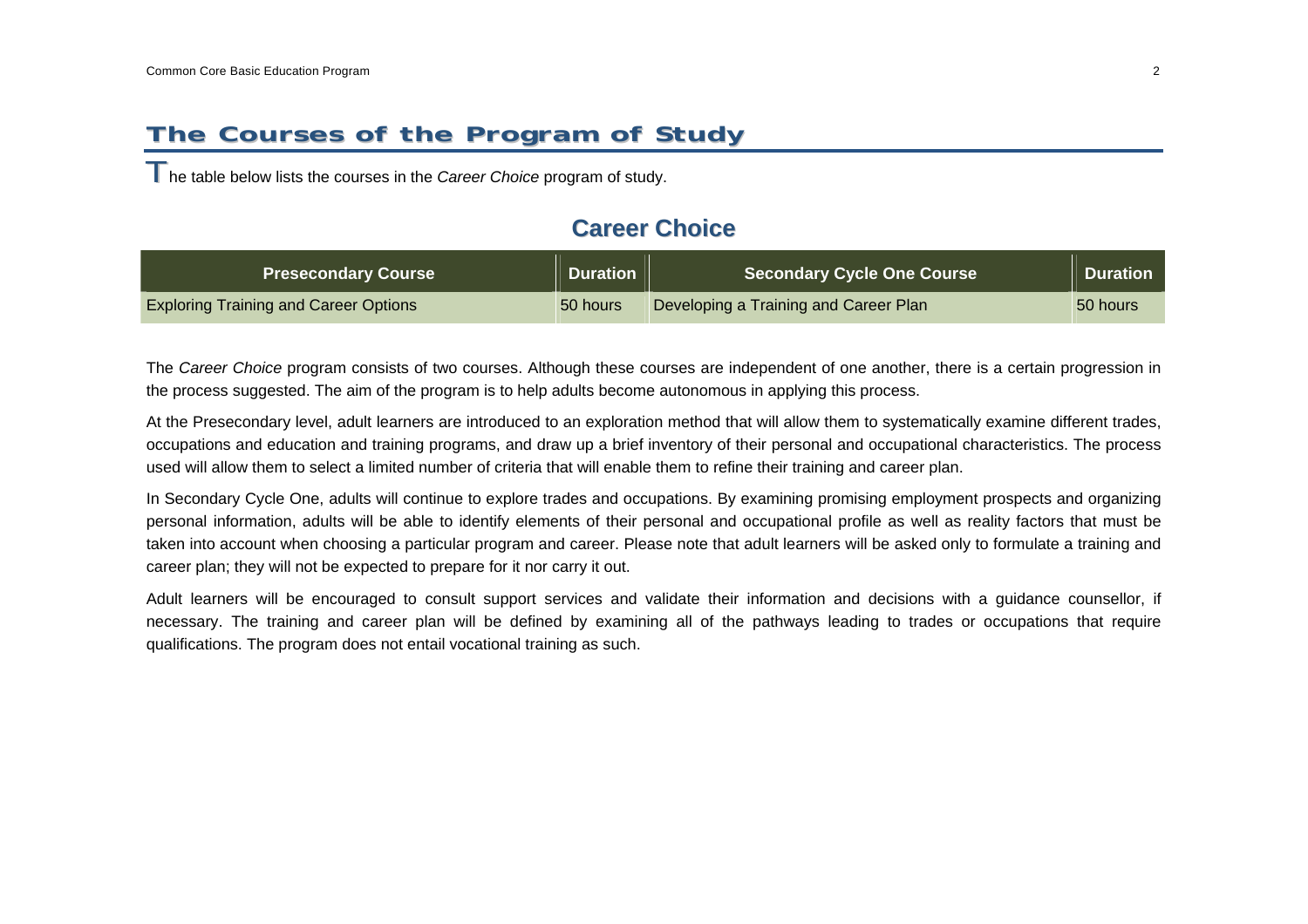# **Links Between the Program of Study and the Broad Areas of Learning**

The real-life situations of the *Career Choice* program are taken from the broad area of learning *World of Work.*

Within the limits of the situations presented, this program of study enables adults to achieve the educational aim of this broad area of learning, which is to help learners carry out a career plan. Adults are encouraged to consider various options and to make an informed decision concerning a training and career plan.

Given the growing complexity of the workplace and its everincreasing requirements, adults may find it difficult to figure out where they fit it in. The *Career Choice* program therefore plays an important role in helping adults carry out their career plan. It provides support and guidance to individuals who undertake a process that may seem daunting at times. It promotes their integration into the workplace by helping them define the type of setting and role that suits their personal characteristics. This program of study not only enables adults to reflect further on their educational needs, but it also provides them with the necessary tools to develop a career plan.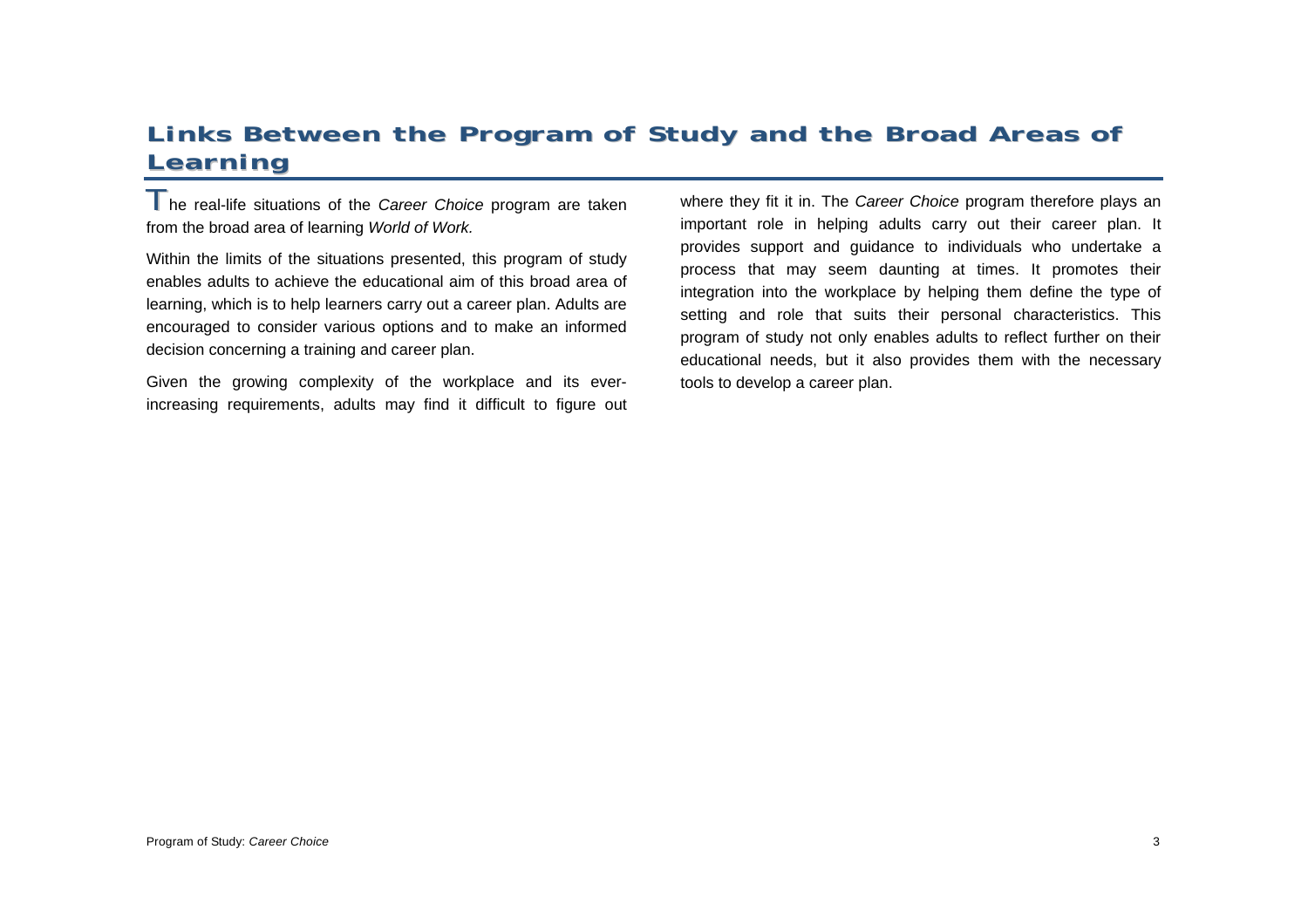## **Contribution of the Program of Study to the Orientations of the** *Government Policy on Adult Education and Continuing Education and Training*

This program of study addresses the orientations of the *Government Policy on Adult Education and Continuing Education and Training* by promoting cultural awareness, improvement in the quality of language, the exercise of citizenship rights and responsibilities, and the integration of information and communications technologies.

## **Cultural Awareness**

The *Career Choice* program contributes to improving cultural content by allowing adults to open up to the dynamic, stimulating world around them, thereby promoting the development of their general culture. In terms of operational competencies, the program also helps adults communicate effectively, act methodically, think logically when solving problems, exercise creativity when imagining alternatives to their preferred choice, and take initiatives.

In order to choose a trade or occupation and the appropriate educational path, adults must be interested in the evolution of the workplace and the way it affects working life. Many sectors, such as the technological sector, face constant changes as they keep pace with globalization and economic fluctuations. As a result, two themes associated with cultural awareness, i.e. the media attention given to information concerning the workplace and promising career choices, help adults reflect on their career choice.

## **Quality of Language**

The *Career Choice* program contributes to maintaining and improving the quality of language as it requires the mobilization of resources in terms of vocabulary, grammar and syntax. In fact, throughout the exploration and clarification process, adults are required to express themselves orally and in writing—forms of expression that take into account the quality of spoken and written language. During activities in which they consult resource persons in their environment, adults make use of their communication skills and acquire new ones. Continuing education and training and the development of operational competencies are possible only if reading and writing skills are improved. These skills make it easier for adults to use media and information and communications technologies—important tools for finding the information adults need to diversify training possibilities and broaden their view of the working world.

## **Citizenship**

The real-life situations dealt with in the program of study, the operational competencies to be developed and the knowledge to be acquired all provide opportunities to help adult learners become responsible citizens who participate actively in economic, social and cultural life.

In our society, work is recognized as an important avenue for social integration and a regulator of daily life. It is one of the main factors that help adults define and consolidate their identity. A career path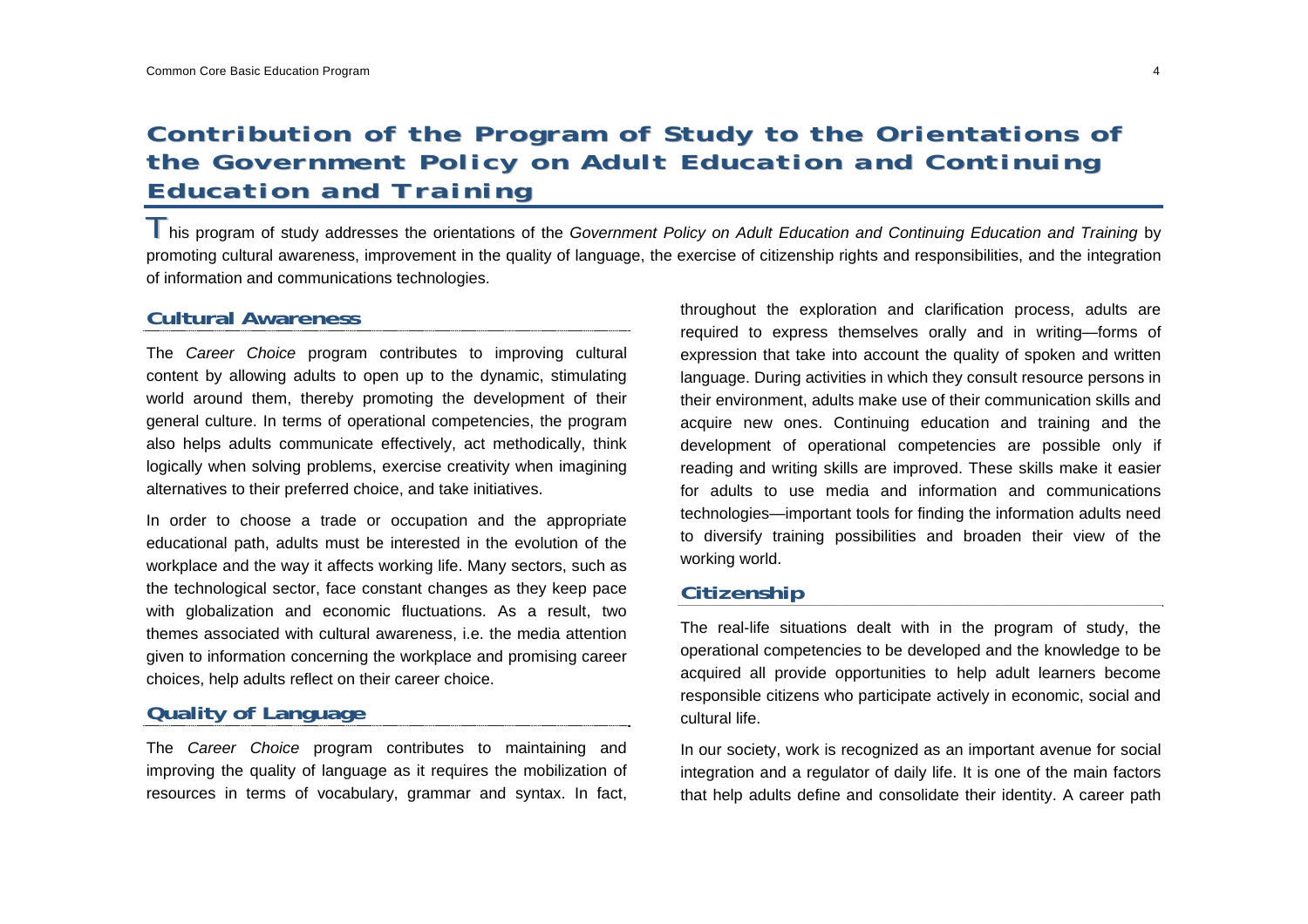affects one's participation in community and economic life and one's social integration. Choosing an appropriate training plan therefore helps promote integration at all levels and fosters openness to various cultural values and characteristics. By assuming an active role as producers, adults can become engaged citizens who are independent and able to affirm their distinctiveness as members of a given culture. Participating in the world of work helps adults increase their awareness of the world and learn to contribute to social debates. In short, it helps adults participate in the development of their community.

## **Integration of Information and Communications Technologies**

Adults enrolled in the *Career Choice* program make use of new technologies associated with training and career information. Throughout the process, they are made aware of the importance of computers and their use in the workplace. They frequently use such tools as the Internet, CD-ROMs, company Web sites, and training and career planning software. New technologies provide quick and efficient access to a wealth of information on trades, occupations and related education and training programs. In this regard, the *Career Choice* program contributes significantly to the essential integration of information and communications technologies.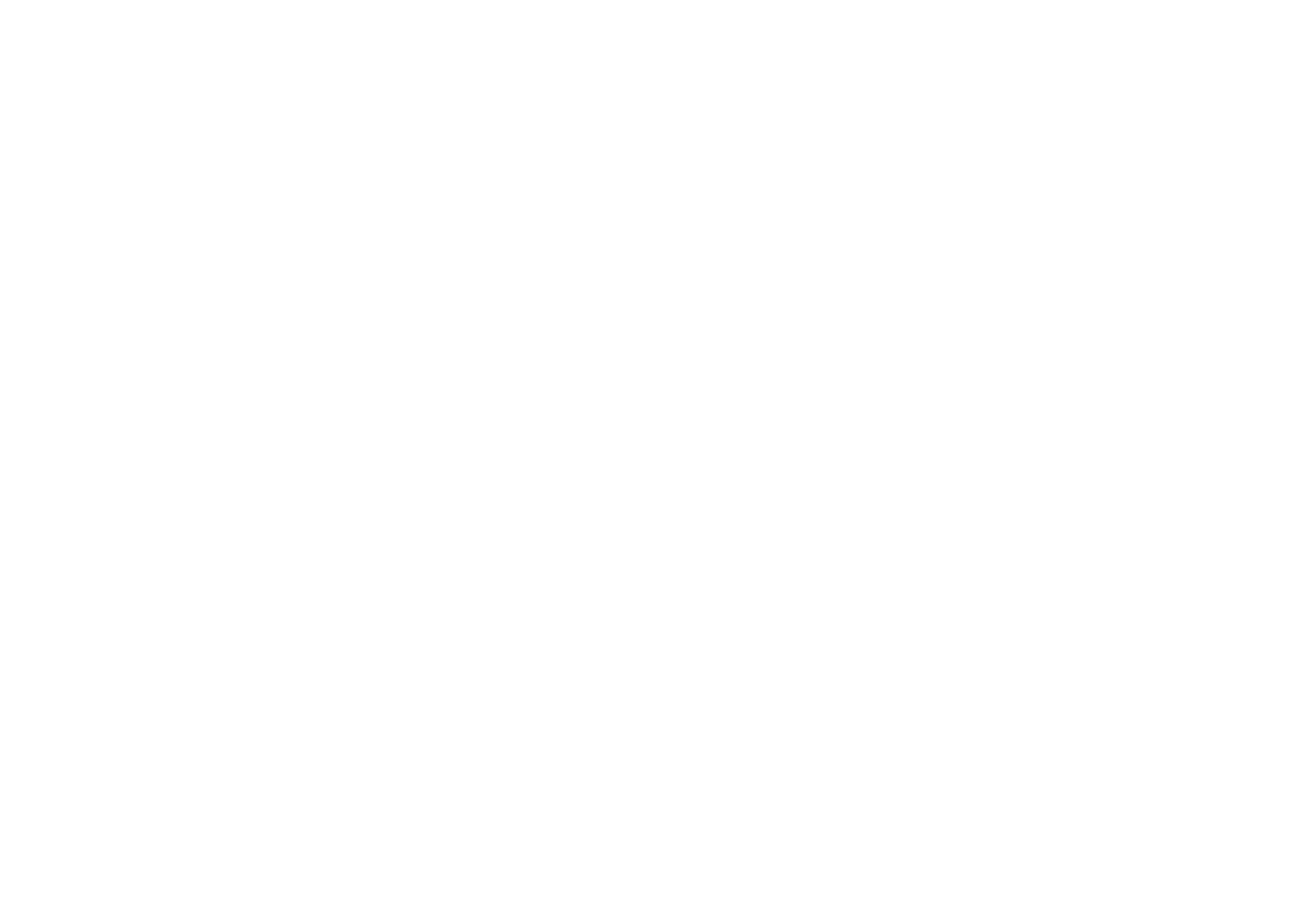# **Course Exploring Training and Career Options PRS-P141-2**

**Presecondary** 

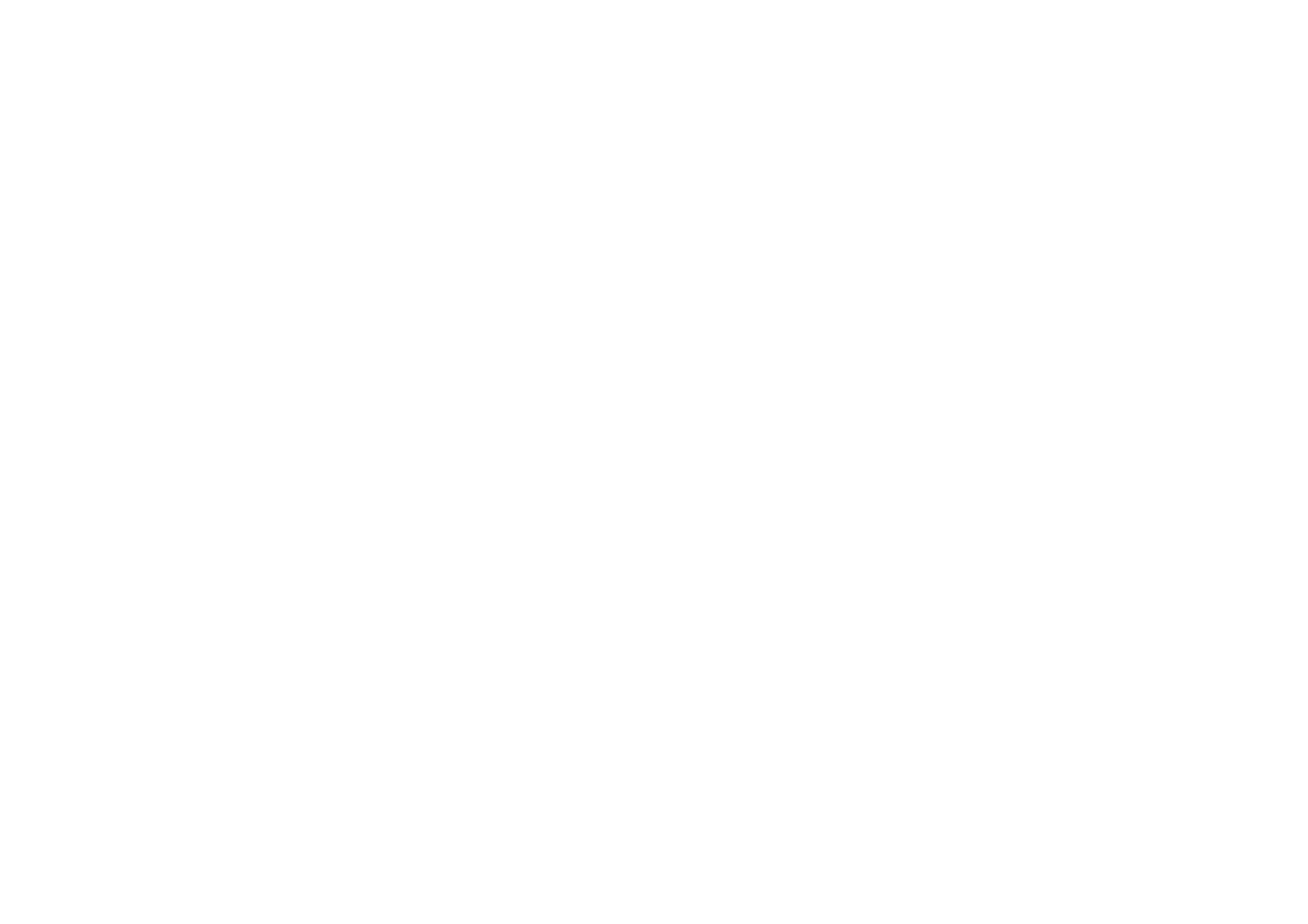**Daniel Pennac** 

# **Presentation of the Course** *Exploring Training and Career Options*

The course *Exploring Training and Career Options* is designed to help adult learners deal competently with real-life situations in which they need to become familiar with training and career plans.

This course prepares adults to use a systematic method in order to explore training and career options. It serves as a starting point for a process that will eventually help them determine a training plan and lead to a career of their choice. Because this choice is based on an individual's identity, the course *Exploring Training and Career* 

*Options* looks at some of the personal and occupational characteristics that define individual adults. It is designed for adults who intend to enter the work force at the end of their studies, regardless of their level of work experience.

By the end of the course, adults will be able to explain why they have selected various training and career options, based on three types of criteria.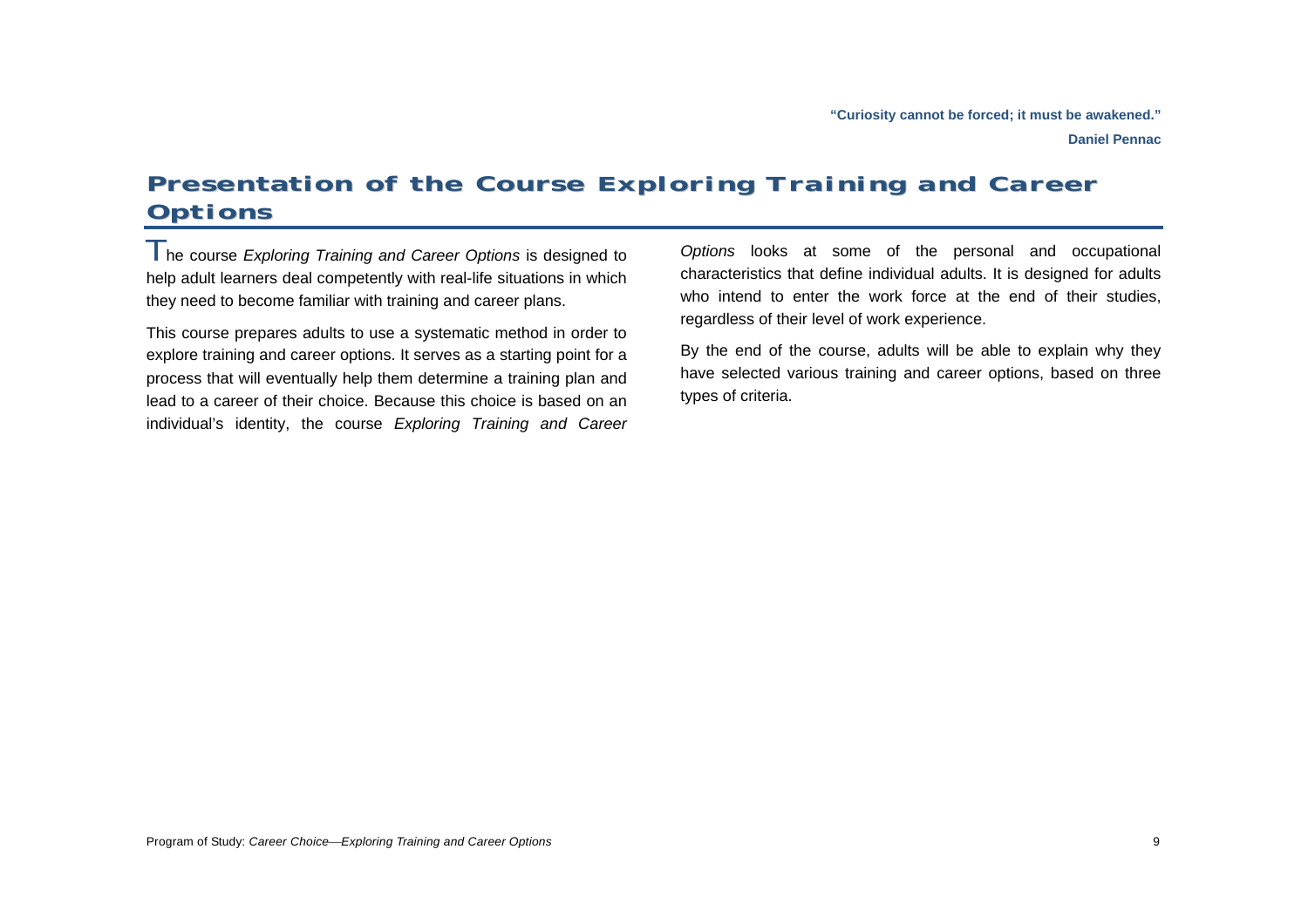## **Dealing With the Real-Life Situations**

Dealing effectively with real-life situations is based on actions. These actions are grouped into categories and make use of a set of resources that include operational competencies and essential knowledge. During the learning process, adults are expected to construct knowledge related to these resources in order to be able to deal appropriately with their real-life situations.

The class of situations, categories of actions, operational competencies and essential knowledge constitute the compulsory elements of the course. These elements are explained in detail under their respective headings.

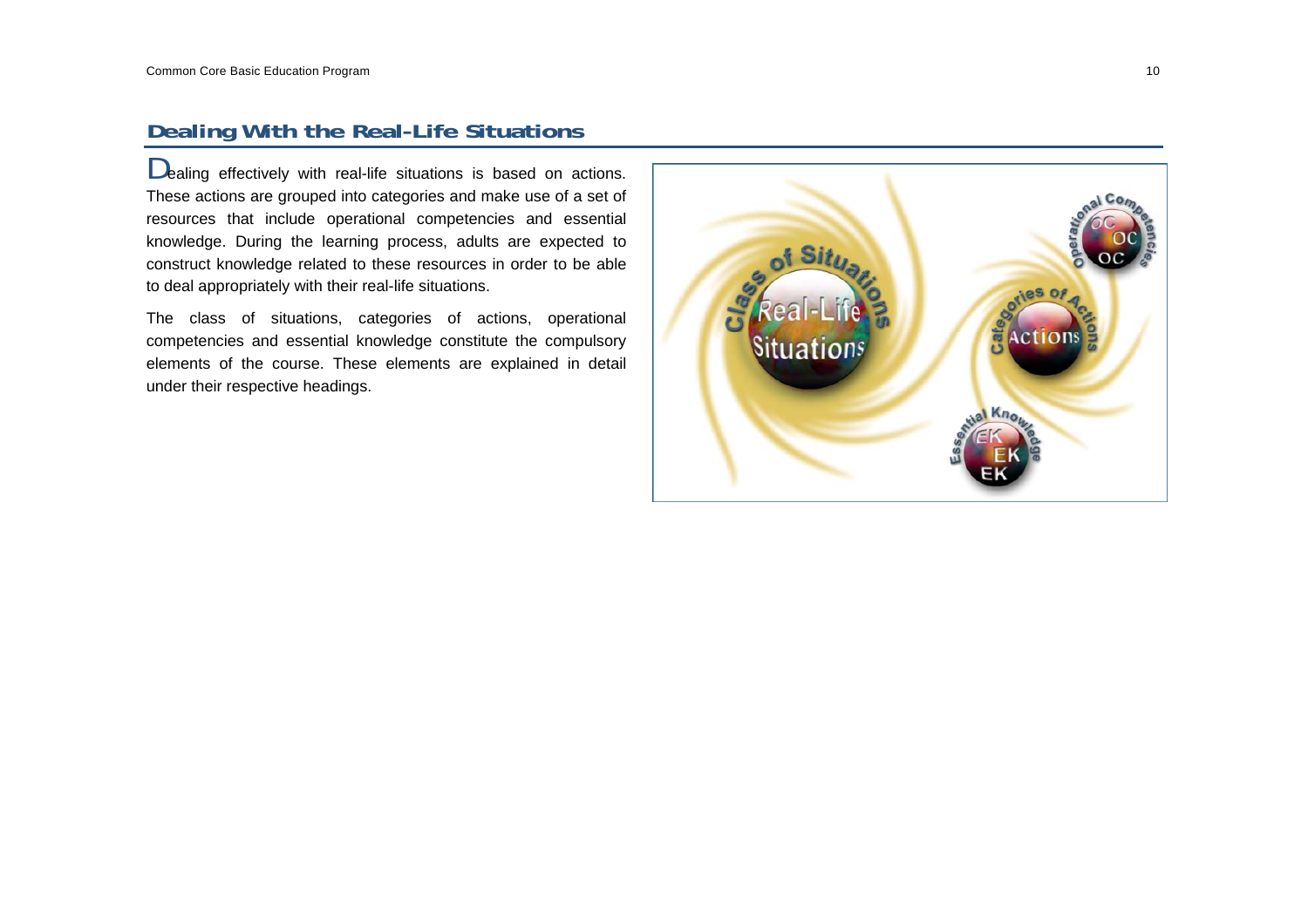## **Class of Situations Addressed by the Course**

This course addresses a single class of situations: *Becoming familiar with training and career plans*.

Each of the real-life situations presented in this class requires adults to be familiar with the factors that they must consider when developing a training plan, as may be the case when an adult goes back to school, loses his or her abilities, needs training or career information, or faces limited job opportunities. Formulating a training plan can be a major challenge, since it involves an exploratory process that is both complex and demanding and is likely to continue as adults pursue their studies. However, it can also be stimulating and value-enhancing in that it allows adults to determine criteria that are likely to help guide their future integration into the work force.

| <b>Class of Situations</b>                       | <b>Examples of Real-Life Situations</b>                                                                            |
|--------------------------------------------------|--------------------------------------------------------------------------------------------------------------------|
| Becoming familiar with training and career plans | Need for training and career information<br>Going back to school<br>Loss of abilities<br>Limited job opportunities |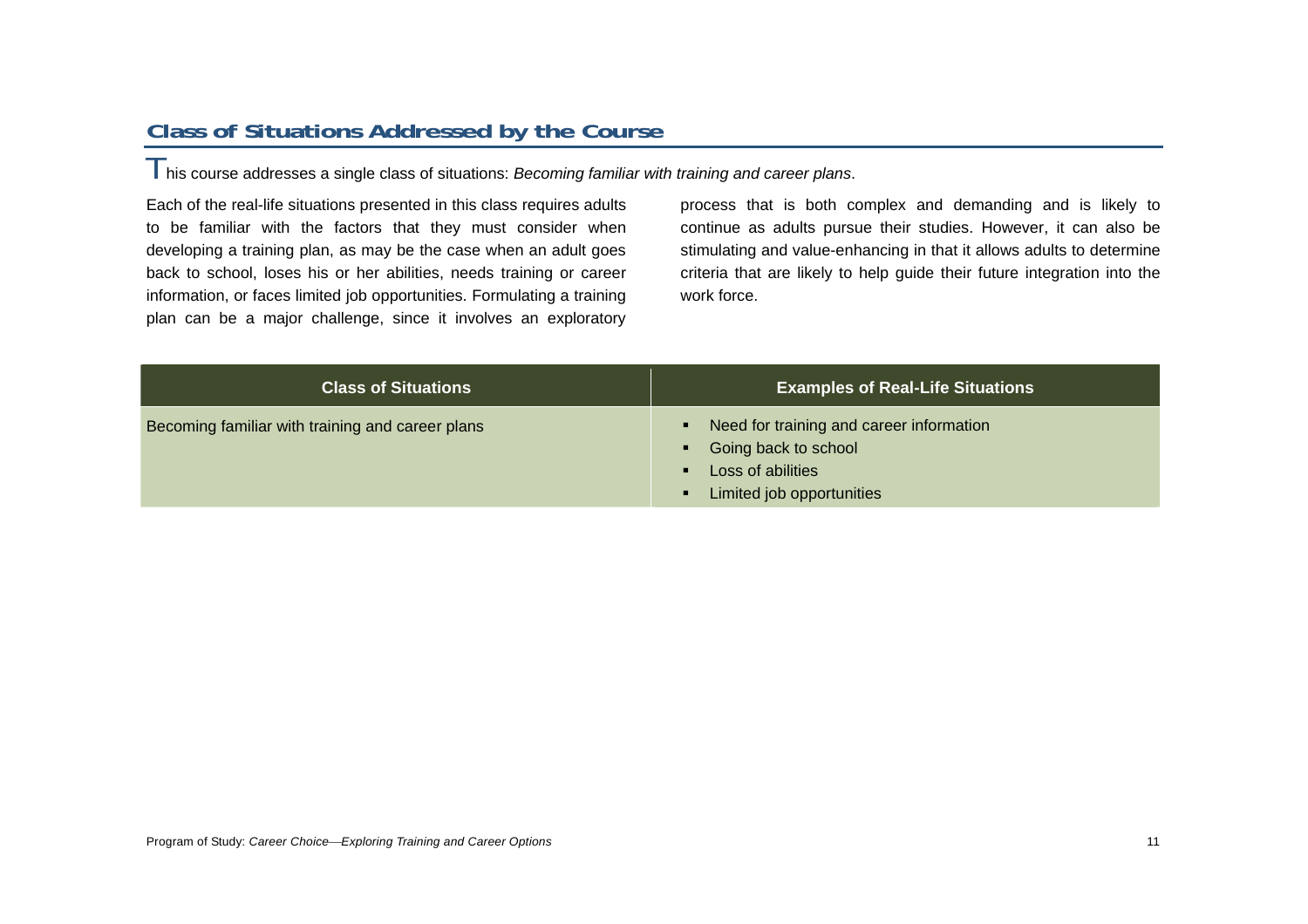## **Categories of Actions**

The *categories of actions* are groups of actions that are appropriate for dealing with the real-life situations addressed in the course. *Examples of actions* are provided to illustrate the scope of the category in a variety of contexts.

| <b>Categories of Actions</b>                                            | <b>Examples of Actions</b>                                                                                                                                                                                                                                                                                                                                                                                                                                                                     |
|-------------------------------------------------------------------------|------------------------------------------------------------------------------------------------------------------------------------------------------------------------------------------------------------------------------------------------------------------------------------------------------------------------------------------------------------------------------------------------------------------------------------------------------------------------------------------------|
| Reading numerical information Exploring the world of school and<br>work | Identifies trades, occupations and related education and training<br>programs<br>Consults documents, Web sites or training and career information<br>software<br>Visits training centres or companies<br>Observes and questions workers or students in action<br>Gathers information using checklists or work sheets<br>Uses criteria-related work tasks, aptitudes required and personality<br>type in order to classify trades, occupations, and education and<br>training programs explored |
| Exploring personal and occupational characteristics                     | Draws up an inventory of his or her life, education and work<br>experience<br>Determines his or her interests and preferences with respect to<br>work tasks<br>Determines his or her general aptitudes<br>Asks for feedback concerning his or her personal and occupational<br>characteristics<br>Identifies similarities with the personality types<br>generally<br>associated with his or her characteristics                                                                                |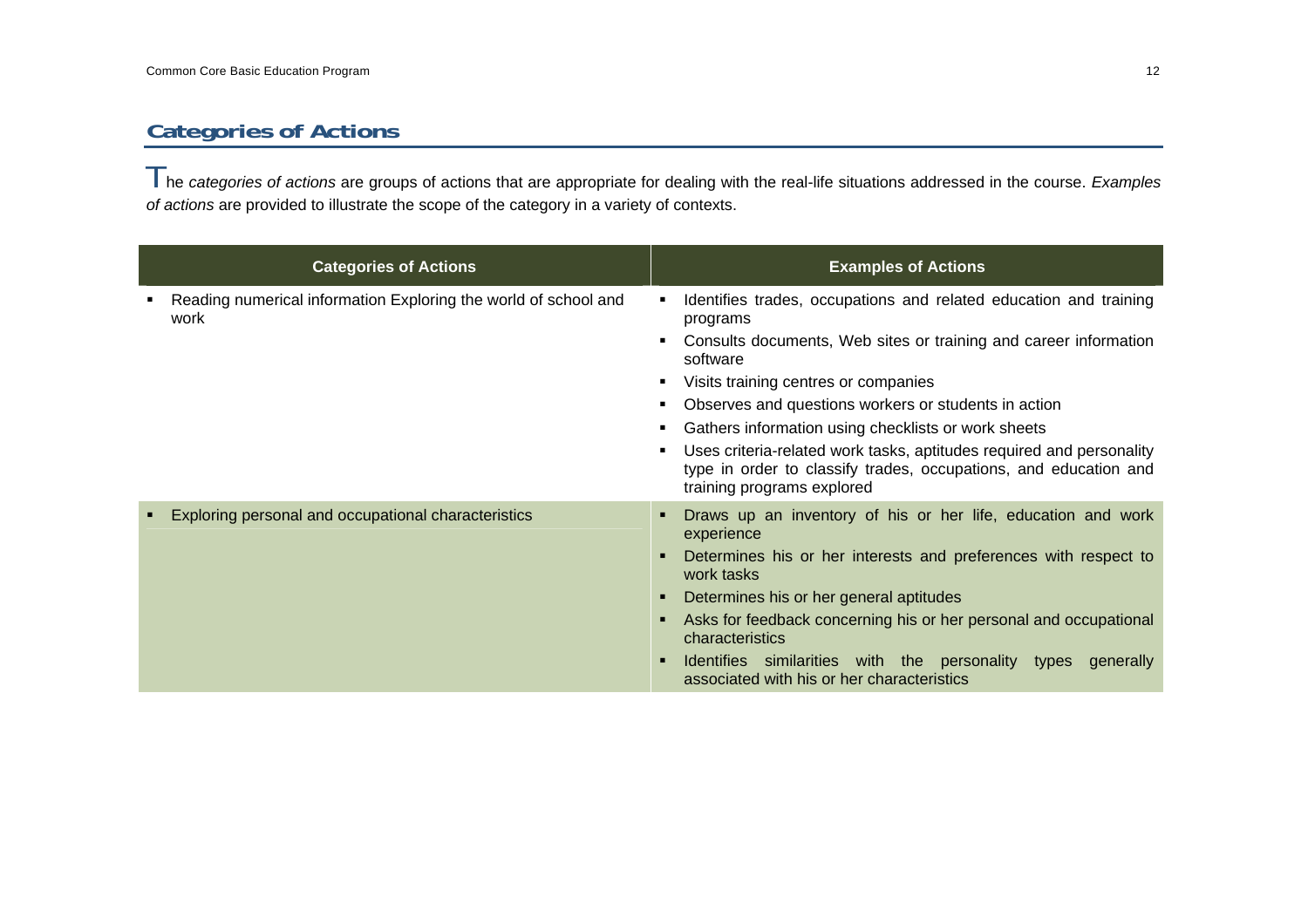| <b>Categories of Actions</b>                                         | <b>Examples of Actions</b>                                                                                                                              |
|----------------------------------------------------------------------|---------------------------------------------------------------------------------------------------------------------------------------------------------|
| Determining criteria for selecting various training and career plans | Summarizes the information gathered about the<br>trades,<br>п.<br>occupations and programs explored                                                     |
|                                                                      | Associates his or her personal and occupational characteristics<br>with the information gathered about the trades, occupations and<br>programs explored |
|                                                                      | Asks for help to clarify the links to be established                                                                                                    |
|                                                                      | Selects criteria to take into account                                                                                                                   |
|                                                                      | Explains the links established                                                                                                                          |
|                                                                      | Adapts his or her selection criteria based on feedback received                                                                                         |
|                                                                      | Examines the steps involved in his or her exploratory process                                                                                           |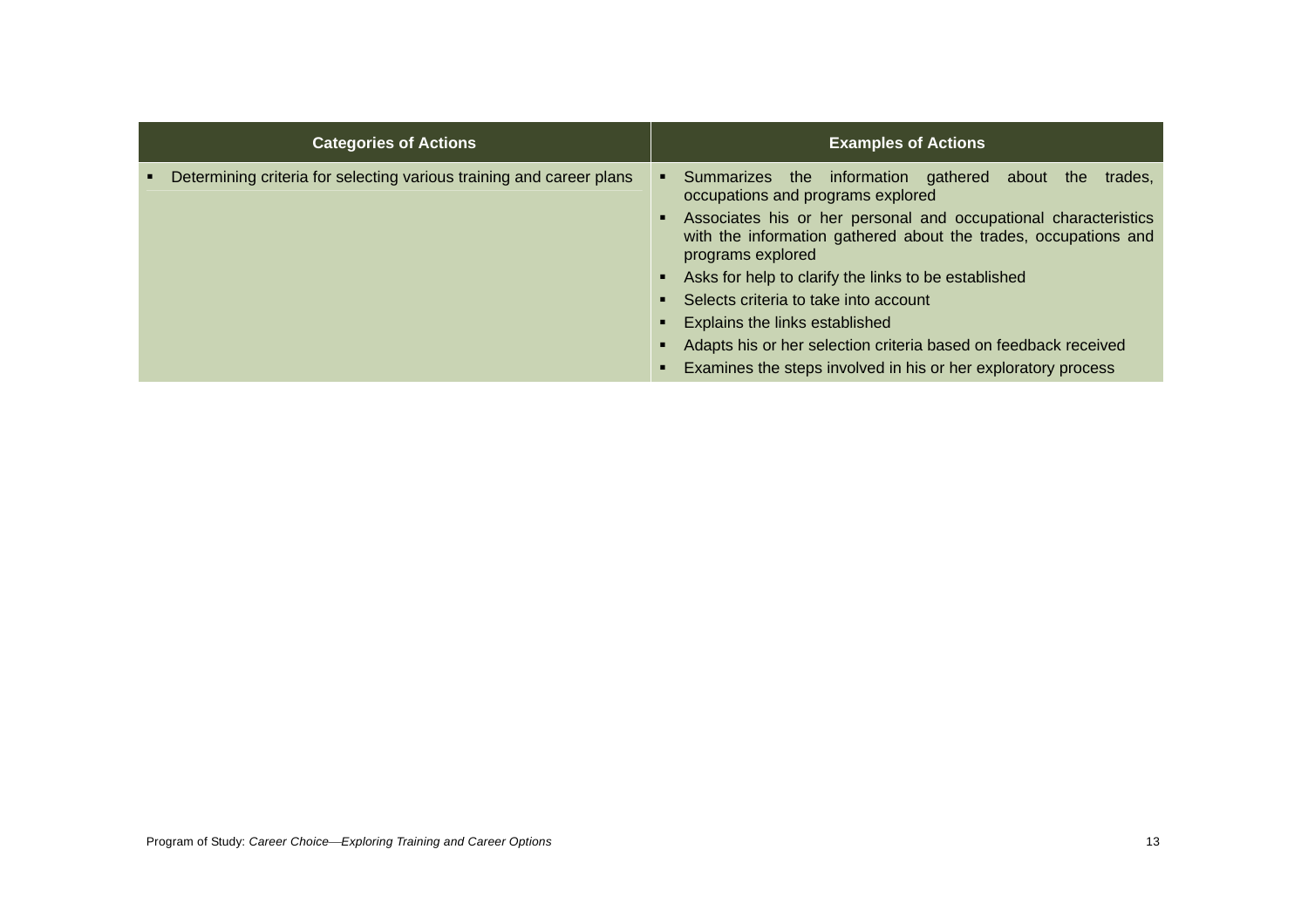## **Compulsory Elements and End-of-Course Outcomes**

The compulsory elements are those that the teacher must absolutely take into account when designing learning situations.

#### **Class of Situations**

Becoming familiar with training and career plans

#### **Categories of Actions**

- **Exploring the world of school and work**
- Exploring personal and occupational characteristics
- **-** Determining criteria for selecting various training and career plans

### **Operational Competencies**

Acts methodically

- Organizes a systematic search for information
- Plans the steps involved in collecting information
- Classifies information accurately
- **Gathers documents in a portfolio**
- **Evaluates his or her exploratory process**

#### **Communicates**

- **-** Looks for information on trades, occupations and education and training programs
- Exchanges information about his or her personal and occupational characteristics
- Validates his or her understanding with people consulted
- **Presents his or her exploratory process and criteria**

## **Essential Knowledge**

- **Exploration method**
- **Types of trades and occupations**
- **IDENTIFY IDENTIFYING THE COMPONENTS OF Education and training programs**
- Brief inventory of personal and occupational characteristics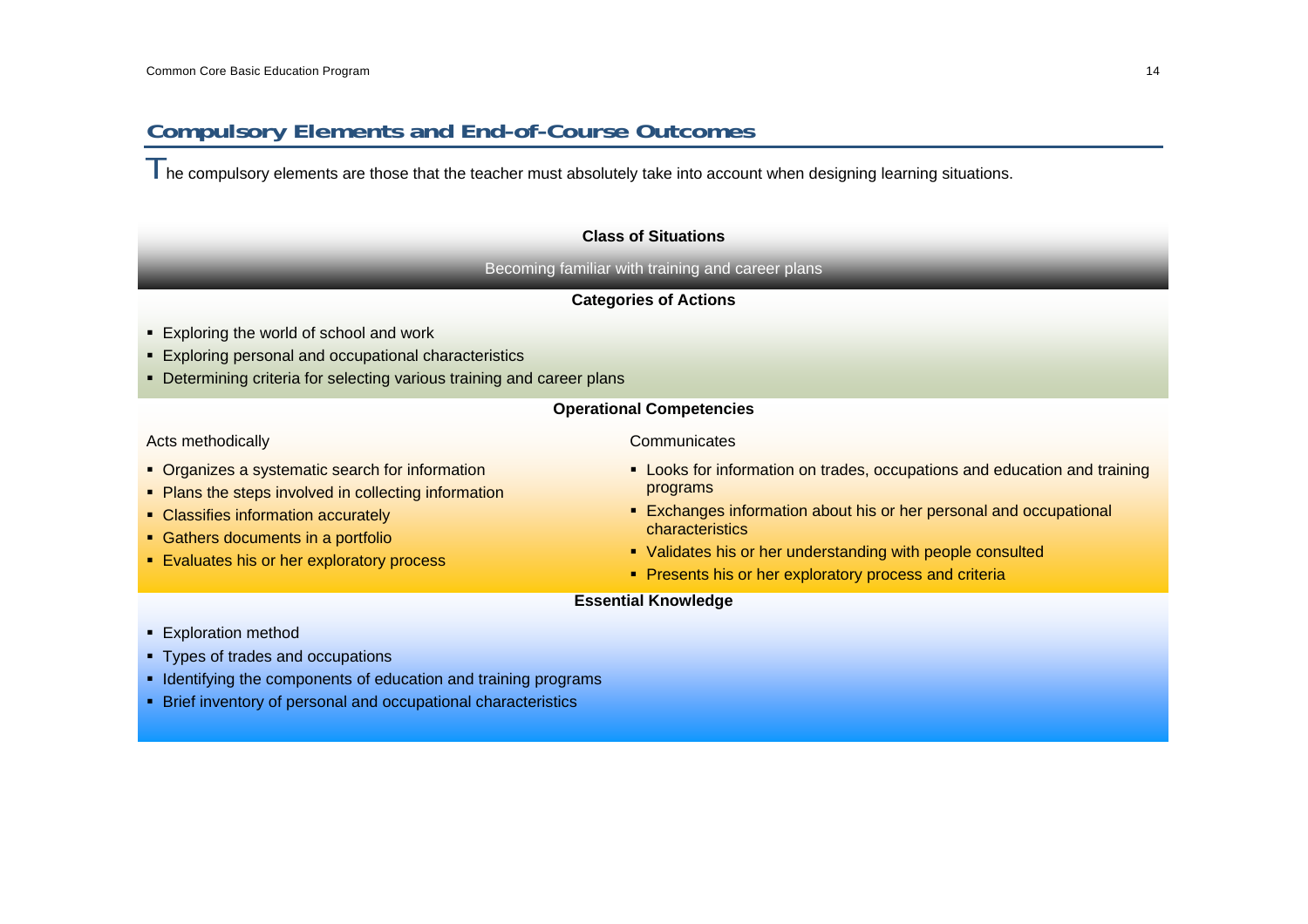I he end-of-course outcomes describe how adults make use of the compulsory elements to deal with the real-life situations addressed in the course.

## **End-of-Course Outcomes**

In order to deal with the class of situations *Becoming familiar with training and career plans*, adults learn to follow a process that will enable them to explore the world of school and work in relation to their personal and occupational characteristics.

Adult learners use an effective exploration method to systematically search for information about the world of school and work. They plan the steps involved in collecting information about their personal and occupational characteristics and about the world of school and work. They classify this information accurately using tools and pre-established criteria. For example, they record information about the components and requirements of certain training programs using a checklist or an information sheet. They also note their preferences for different types of trades and occupations in their inventory of personal and occupational characteristics or in a logbook. When adults look for information about trades, occupations and education and training programs, they discuss their characteristics with professionals or other individuals around them, which allows them to identify them and to validate whether they have understood the information obtained.

While exploring their characteristics, adults determine three types of criteria for selecting training and career plans: their interests and preferences regarding certain work-related tasks, their personality type, and their general aptitudes for the trades, occupations or programs considered. These criteria enable adults to ensure that their personal and occupational characteristics correspond to those of individuals who practise the trades and occupations they are considering.

Throughout the process, and at the end of the course, adults evaluate their exploratory process. They refer to the documents produced, which they keep in a portfolio, as these may be useful later on when they develop their career plan in Secondary One, for example. This information will serve as the basis for their class presentations, during which they will explain to their teacher and peers the process followed and the criteria used to select their training and career plans. These presentations will enable adults to make any necessary adjustments as they share their experience with their classmates.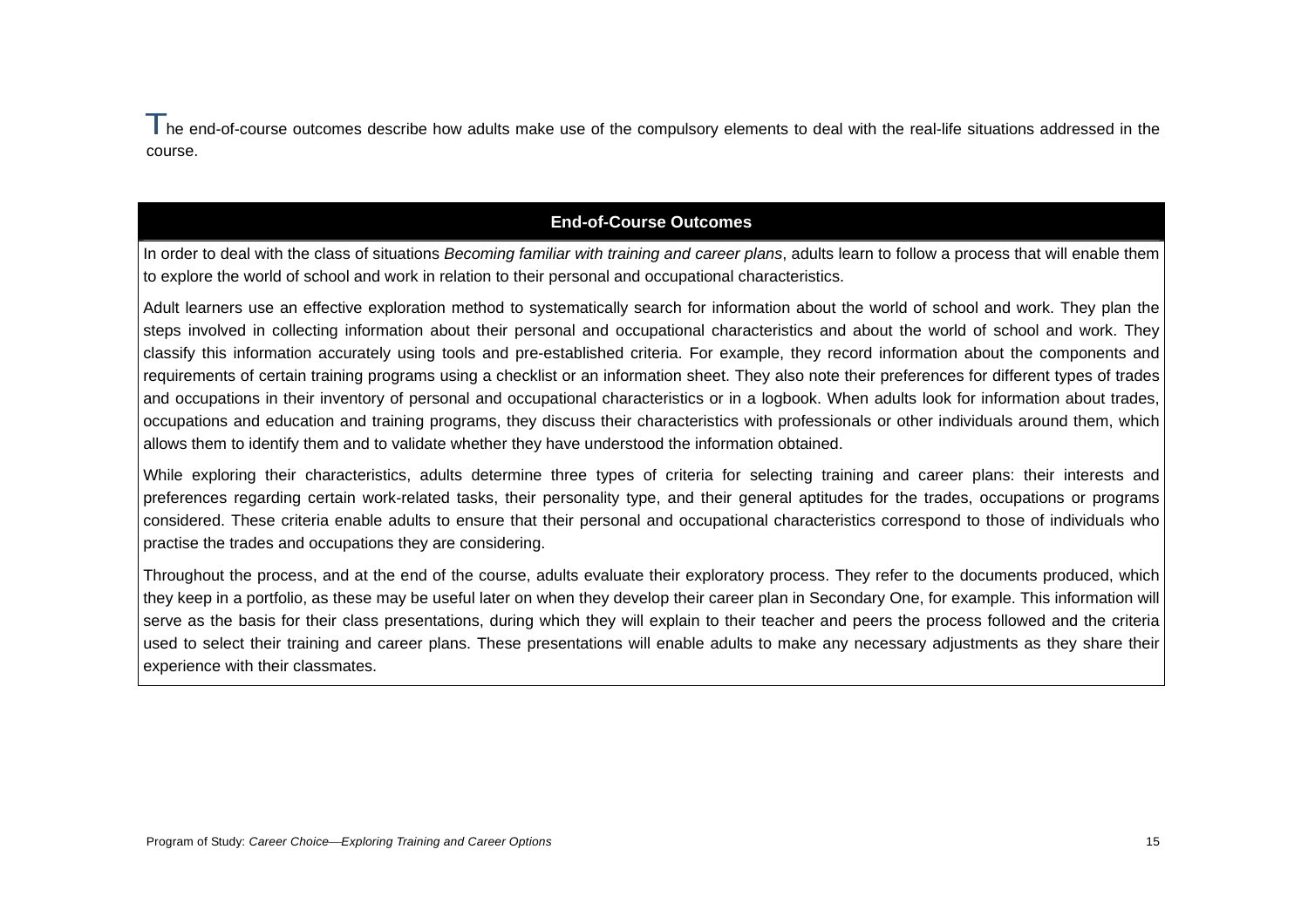## **Evaluation Criteria**

- **Uses an effective exploration method**
- Determines criteria for selecting appropriate training and career plans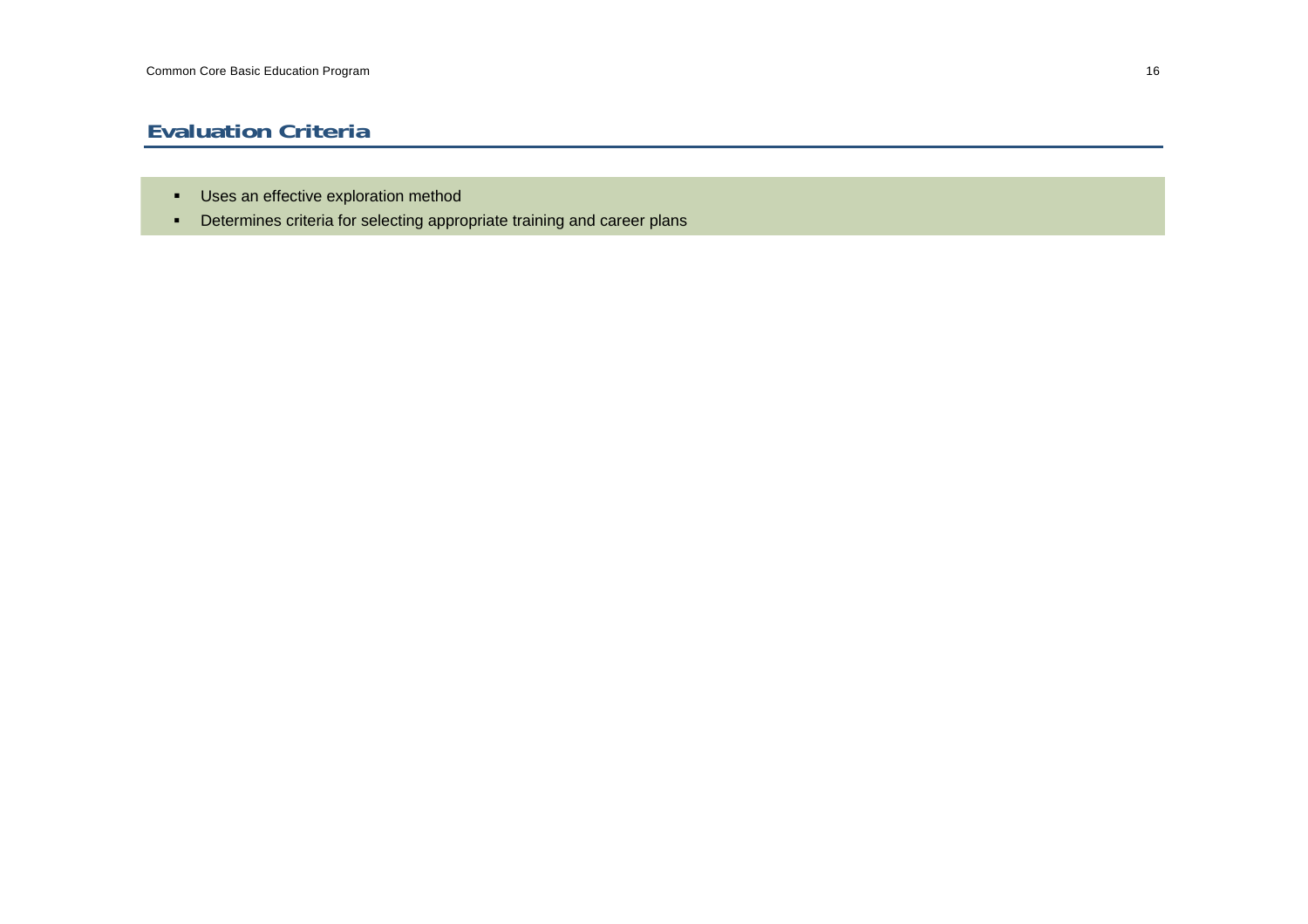## **Operational Competencies**

The contribution of each operational competency is described in terms of the actions that are appropriate for dealing with the real-life situations in this course. These operational competencies are addressed in other courses and therefore all of the courses taken together contribute to their development.

In this course, only the following operational competencies are addressed: *Acts methodically* and *Communicates*.

|  | Contribution of the Operational Competency Acts methodically |
|--|--------------------------------------------------------------|
|--|--------------------------------------------------------------|

The operational competency *Acts methodically* enables adults to methodically explore real-life situations related to the class *Becoming familiar with training and career plans*. To determine the criteria for considering various training and career options, adults search for information systematically. They plan the steps involved in collecting information, and classify the information gathered using tools such as a checklist for sorting occupations based on work-related tasks, required aptitudes or related personality types. Throughout the process and at the end of it, adults gather the documents produced in a portfolio that will allow them to keep track of their progress so that they can evaluate their exploratory process and make the necessary adjustments.

#### **Contribution of the Operational Competency** *Communicates*

The operational competency *Communicates* enables adults to understand others and to make themselves clearly understood when dealing with real-life situations related to the class *Becoming familiar with training and career plans*.

To determine their selection criteria, adults look for information on trades, occupations and education and training programs. They discuss their personal and occupational characteristics. Throughout the process, adults validate whether they have understood the information gathered by consulting people around them. They present their results in order to evaluate their exploratory process and the criteria on which their training and career plans are based.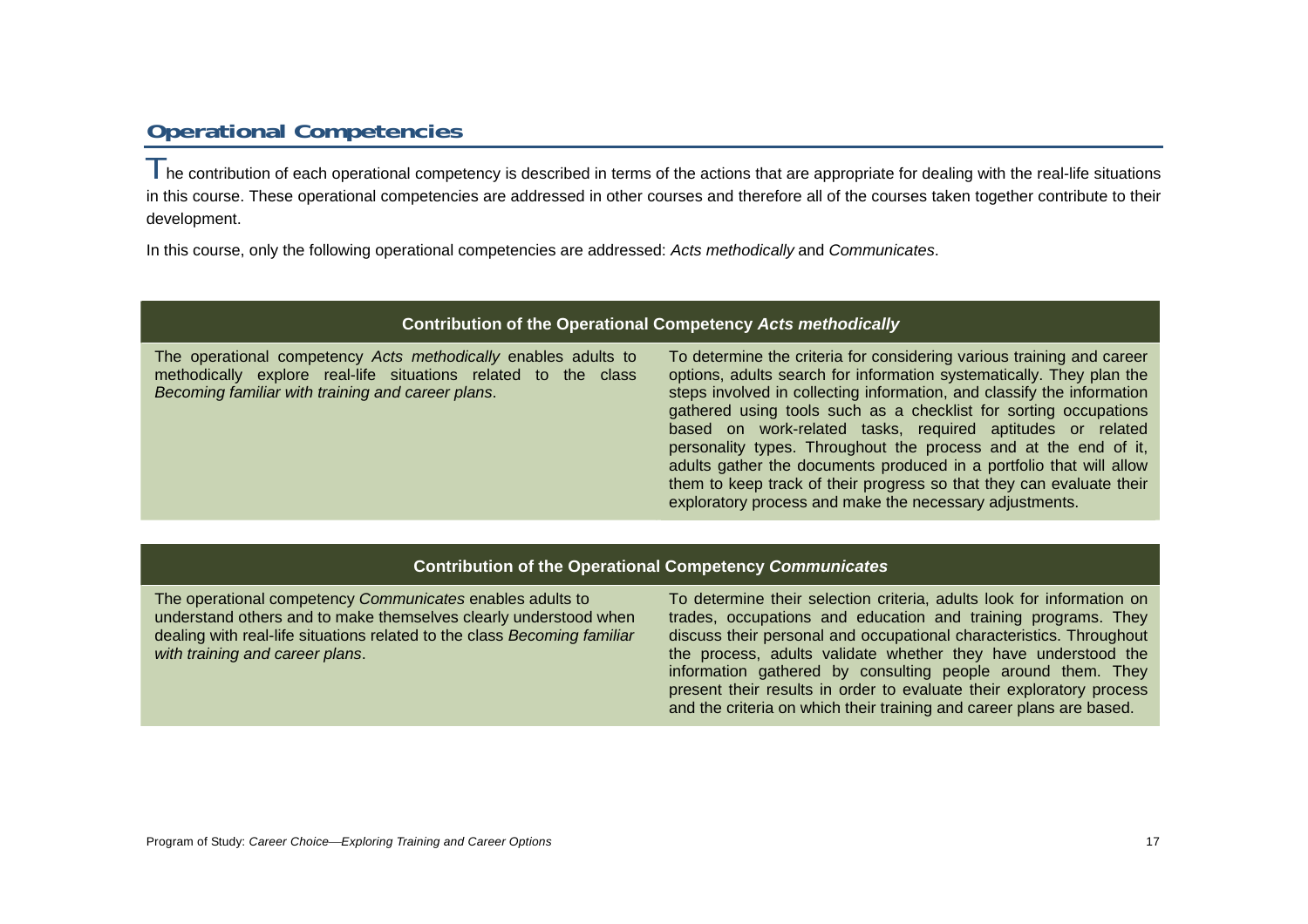## **Essential Knowledge**

## **Exploration method**

- Planning and organization of the exploratory process
- Choice of research method: documentary, electronic or in the field
	- classification system
- • Grouping and classification of information using data collection tools
	- portfolio: logbook, checklists or questionnaires
- Evaluation of exploration method

#### **Types of trades and occupations**

- According to personality types (one type, from among the different typologies listed in the material resources)
- According to work-related tasks
- According to required aptitudes

#### **Identification of program components**

- •Program goals
- •Content, list of courses
- •**Duration**
- •Prerequisites and requirements
- •Types of diplomas
- •Education or training centres
- •**Costs**
- • Training formats:
	- individual
	- group
	- distance
	- customized
	- work-study programs

#### **Brief inventory of personal and occupational characteristics**

- •Life, education/training and work experience
- •Interests and preferences for certain work-related tasks
- •Identification of general aptitudes
- •Similarities with personality types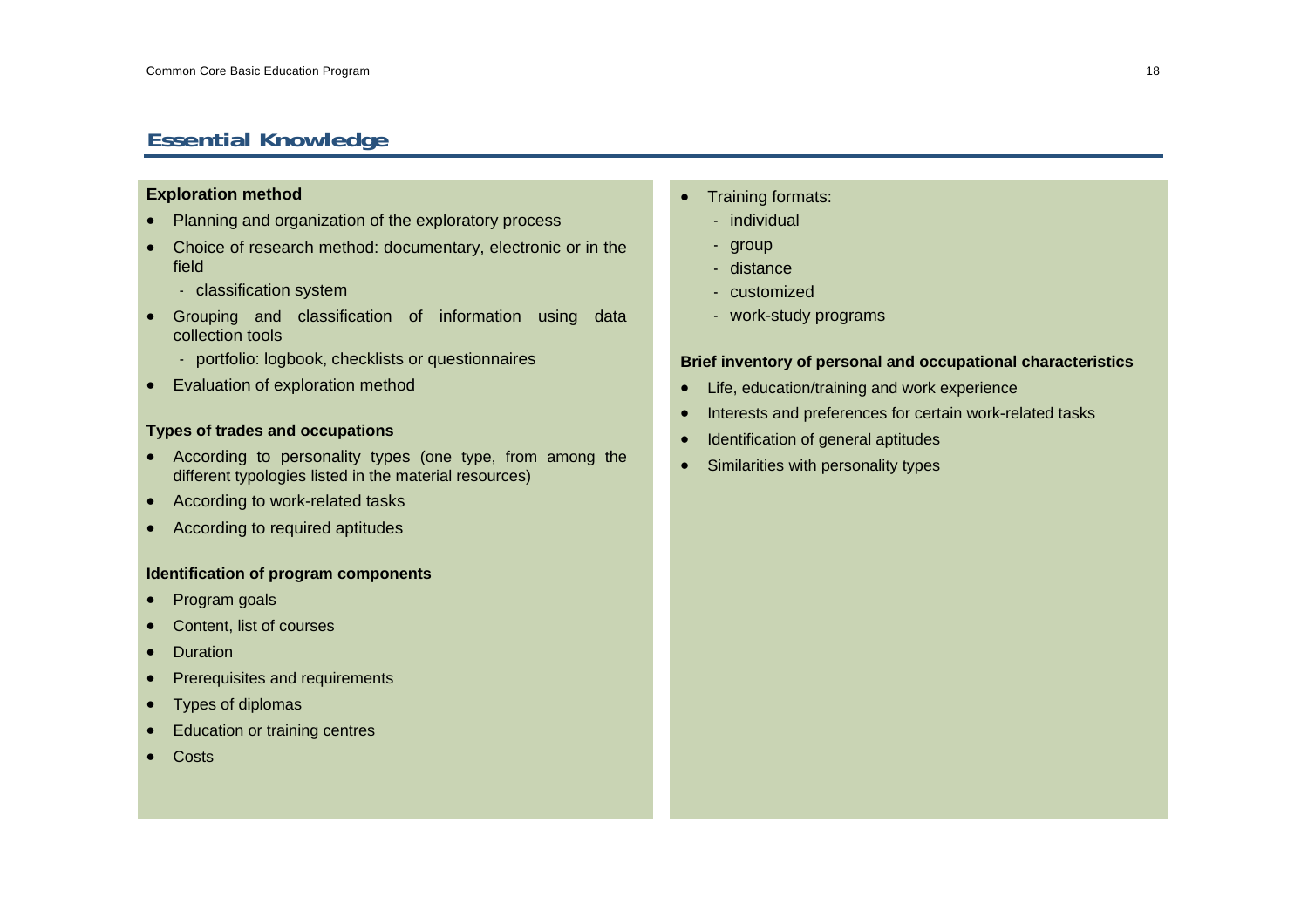## **Attitudes**

The following attitudes are provided as suggestions only. The development of these attitudes can help adults become more competent in dealing with the real-life situations in this course.

| <b>Curiosity</b>                                                                                                 | <b>Attention to Detail</b>                                                                                                                                                                     |
|------------------------------------------------------------------------------------------------------------------|------------------------------------------------------------------------------------------------------------------------------------------------------------------------------------------------|
| Adults who are curious are more likely to succeed when exploring<br>possible options related to a career choice. | Since the course Exploring Training and Career Options focuses on<br>methodical learning, adults who show attention to detail are more<br>likely to be effective in their exploratory process. |
|                                                                                                                  |                                                                                                                                                                                                |
| <b>Perseverance</b>                                                                                              | <b>Open-mindedness</b>                                                                                                                                                                         |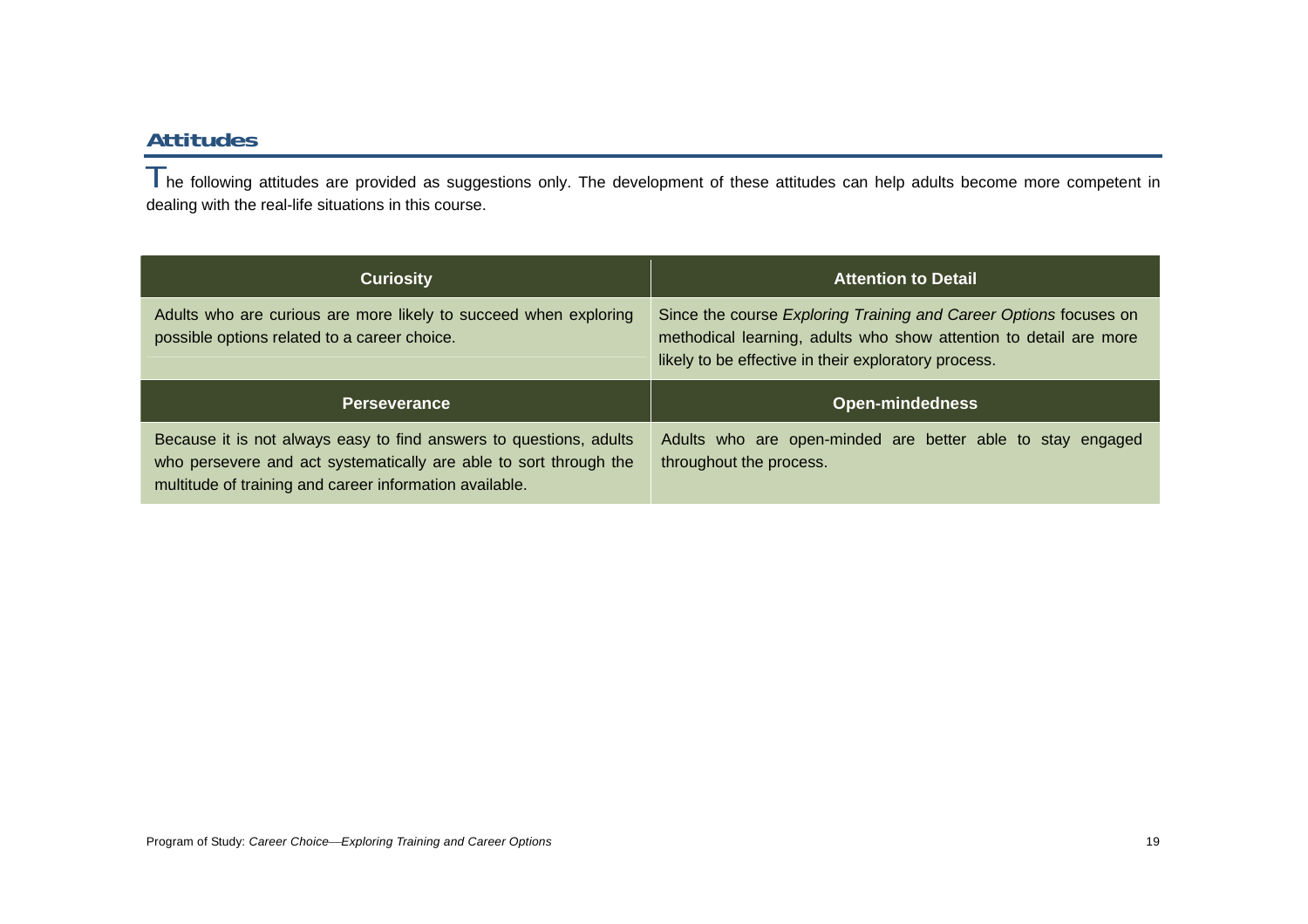# **Complementary Resources**

 $\top$ he following resources are provided as suggestions only and consist of references that may be consulted in learning situations.

| <b>Social Resources</b>                                                                                                                                                                                                                                                                                                                                                          | <b>Material Resources</b>                                                                                                                                                                                                                                                                                                                                                                                                                                                                                                                                                                                                                                                                                                                                                                                                                    |
|----------------------------------------------------------------------------------------------------------------------------------------------------------------------------------------------------------------------------------------------------------------------------------------------------------------------------------------------------------------------------------|----------------------------------------------------------------------------------------------------------------------------------------------------------------------------------------------------------------------------------------------------------------------------------------------------------------------------------------------------------------------------------------------------------------------------------------------------------------------------------------------------------------------------------------------------------------------------------------------------------------------------------------------------------------------------------------------------------------------------------------------------------------------------------------------------------------------------------------------|
| Vocational training centres<br><b>CEGEPs</b><br><b>Universities</b><br>SARCA (reception, referral, counselling and support services)<br>Private companies<br>٠<br>Social integration organizations<br>Government organizations (CLEs, Carrefours jeunesse-emploi)<br>Community organizations<br>٠<br>Job and education fairs<br>Training and career resource centre<br>Libraries | Reference documents:<br>$\blacksquare$<br>- Career monographs<br>- Dictionaries of trades and occupations<br>- Professional codes:<br>o National Occupational Classification (NOC)<br>- Personality typologies:<br>o Holland (RIASEC)<br>o GROP<br>o Myers-Briggs (MBTI) or other typologies<br>- Aptitudes:<br>o General Aptitude Test Battery (GATB)<br>o AFC Generic Competence test<br>o HRSDC and ICEA essential skills inventory<br>- Information texts or testimonials about trades and occupations<br>Education/training program catalogues<br>$\blacksquare$<br>Regional directories of businesses and organizations<br>п<br>Portfolio:<br>$\blacksquare$<br>- brief inventory of characteristics<br>- logbook<br>- checklists or work sheets<br>- questionnaires<br>CD-ROMs, videocassettes and electronic texts<br>$\blacksquare$ |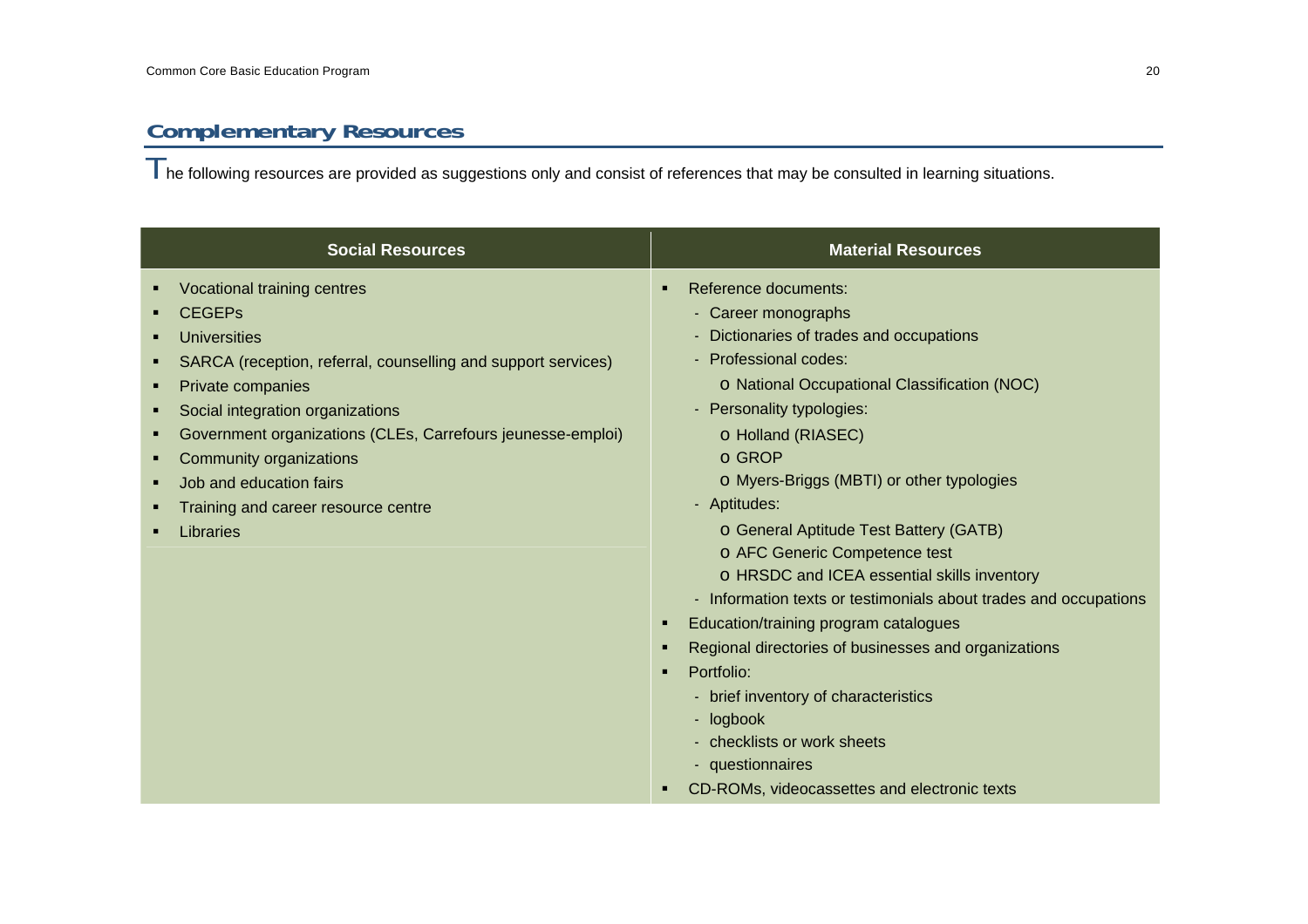| <b>Social Resources</b> | <b>Material Resources</b>                                                                                                                                                                                                                                                                                                                                                                                                                                                                                                                 |
|-------------------------|-------------------------------------------------------------------------------------------------------------------------------------------------------------------------------------------------------------------------------------------------------------------------------------------------------------------------------------------------------------------------------------------------------------------------------------------------------------------------------------------------------------------------------------------|
|                         | Training and career information software<br>$\blacksquare$<br>- REPÈRES or other<br>Useful Web sites:<br>$\blacksquare$<br>- Government or institutional Web sites:<br>o <www.toutpourreussir.com><br/>o <www.emploiquebec.gouv.qc.ca><br/>o <www.inforoutefpt.org><br/>- Private Web sites:<br/>o <www.jobboom.com><br/>o <www.monemploi.com><br/>o <www.competencesgeneriques.com></www.competencesgeneriques.com></www.monemploi.com></www.jobboom.com></www.inforoutefpt.org></www.emploiquebec.gouv.qc.ca></www.toutpourreussir.com> |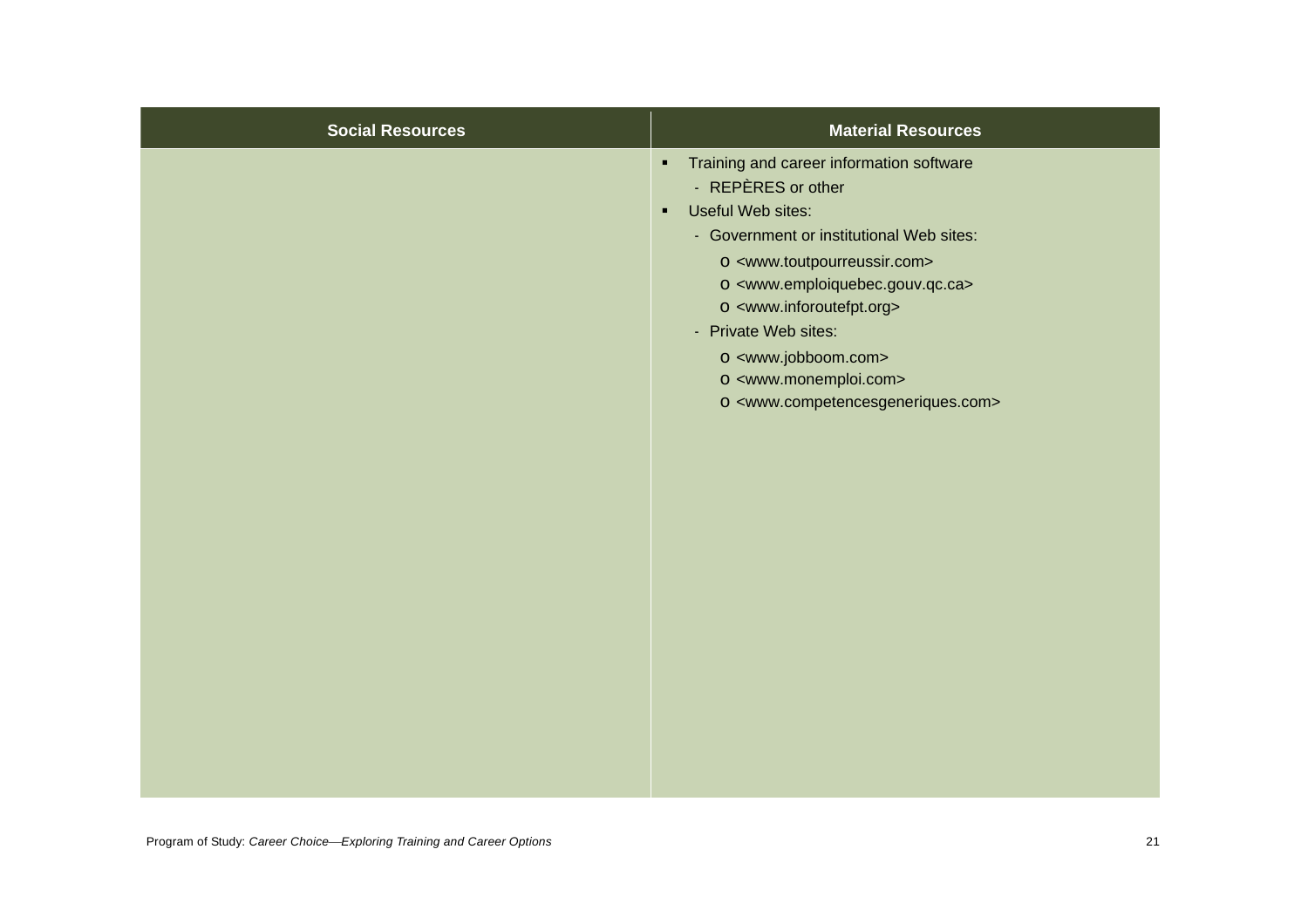## **Contribution of the Subject Areas**

 $T$ he contribution of other subiect areas, in particular knowledge related to Languages and to Mathematics, Science and Technology, is also useful for dealing with the real-life situations in this course. The elements identified for each subject area are not compulsory and do not constitute prerequisites.

## **Subject Area: Languages**

#### **Program of Study:** *English, Language of Instruction*

Course (Presecondary): *Stepping Out*

Categories of actions related to the class of situations *Using language to explore employment and educational options*

## **Subject Area: Mathematics, Science and Technology**

**Program of study:** *Mathematics*

Grouping elements using sets and subsets

**Program of study:** *Computer Science*

Basic use of word-processing and training and career information software and an Internet browser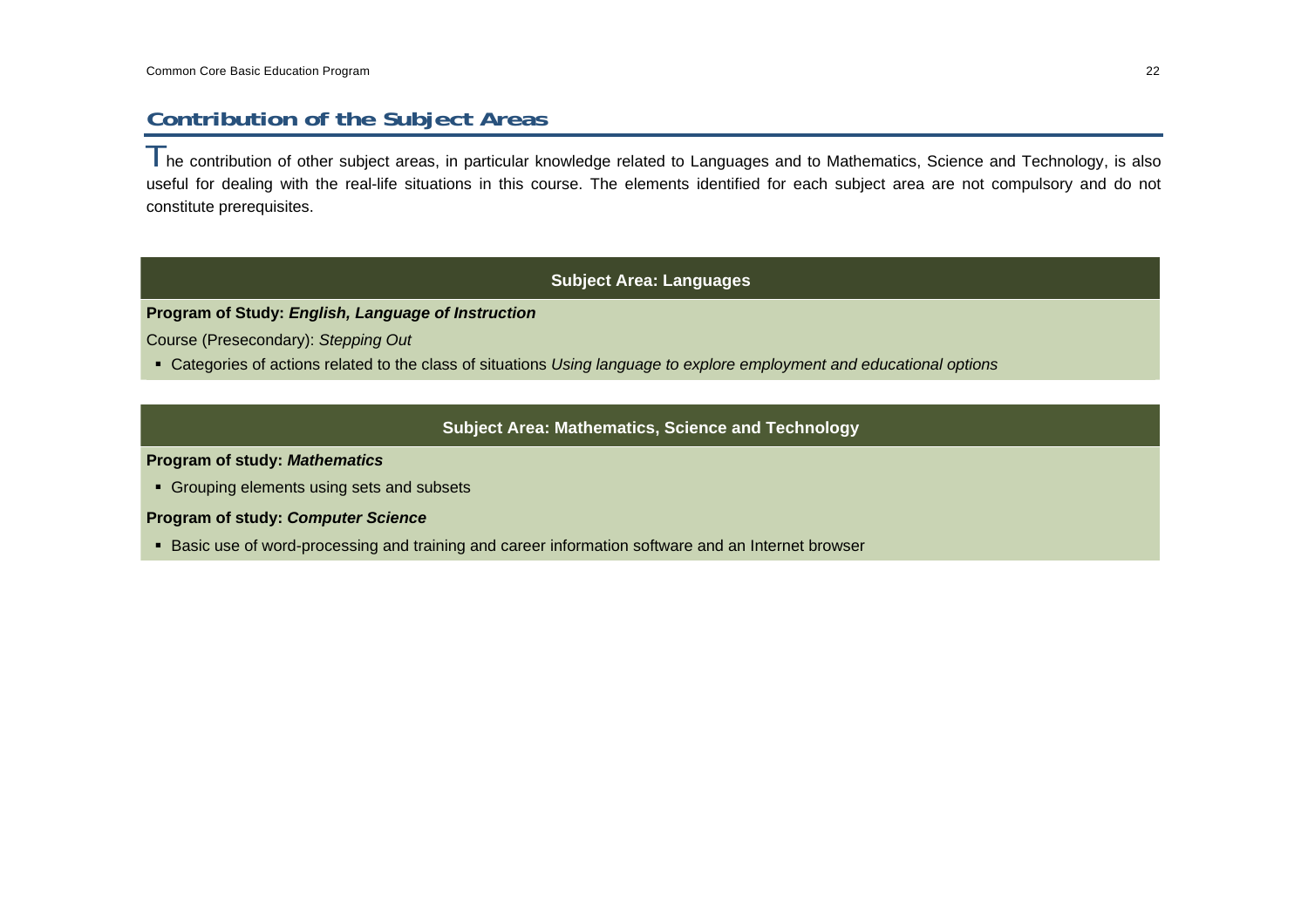## **Andragogical Context**

The *Career Choice* program introduces adults to a process to help them determine a training plan that interests them and leads to the practice of an occupation. This process consists of four stages: exploration, clarification, planning and achievement. Although these stages may be undertaken concurrently or in any given order, the *Career Choice* program covers only the first two. The process is centred on personal identity, which is based on all of the characteristics that an individual possesses and that underpin his or her personal and occupational profile. This program enables adults to determine an appropriate career path, one that is most suited to their characteristics and that they can identify and feel comfortable with. Since adults clarify their personal and occupational profile by interacting with people around them, among other things, it is important for the teacher to establish a climate of trust. Adults are also encouraged to keep track of their progress by gathering the documents they produce in a portfolio. This portfolio will be a valuable tool that will guide adults throughout their studies, be it in common core basic education, diversified education or vocational training.

The course *Exploring Training and Career Options* constitutes the first step in this process. It focuses on adults' ability to work independently and use a systematic exploration method in order to become familiar with the many options available to them. It also prepares them to communicate effectively while searching for training and career information. The knowledge, skills and attitudes gained are essential not only for their studies, but also for their future integration into the work force.

In this course, the teacher acts as a guide to facilitate the exploration process and help adults organize the myriad information that exists on occupational identity and the world of school and work. He or she must therefore be familiar with commonly used information sources, such as Holland's typology (RIASEC), software applications such as REPÈRES and various training and career handbooks. By exploring trades and occupations, adults learn to use these tools and applications, which provide a host of information on education and training programs and the job market (see the list of material resources). The teacher works closely with one or more professionals in the field (e.g. guidance counsellors, employment counsellors, training consultants or education consultants) whose support may include giving demonstrations on computerized tools, providing specialized follow-up or conducting psychometric tests. In addition to enlisting the support of professionals, the teacher should also meet with adults individually in order to establish a relationship of trust and support them throughout the process. To facilitate the exploratory process, the teacher must also organize a variety of learning activities, such as testimonials, lectures, guided research activities, video screenings, peer teaching and group discussions. By sharing their experiences with their peers, adults thus broaden their exposure to a greater variety of work settings.

Discovering one's personal and occupational characteristics requires a certain capacity for introspection, which may be challenging for some adults. This introspective ability may be stimulated through exercises that allow adults to take a step back and take the time they need to learn. It may also be easier and more motivating for adults to associate a concrete experience with the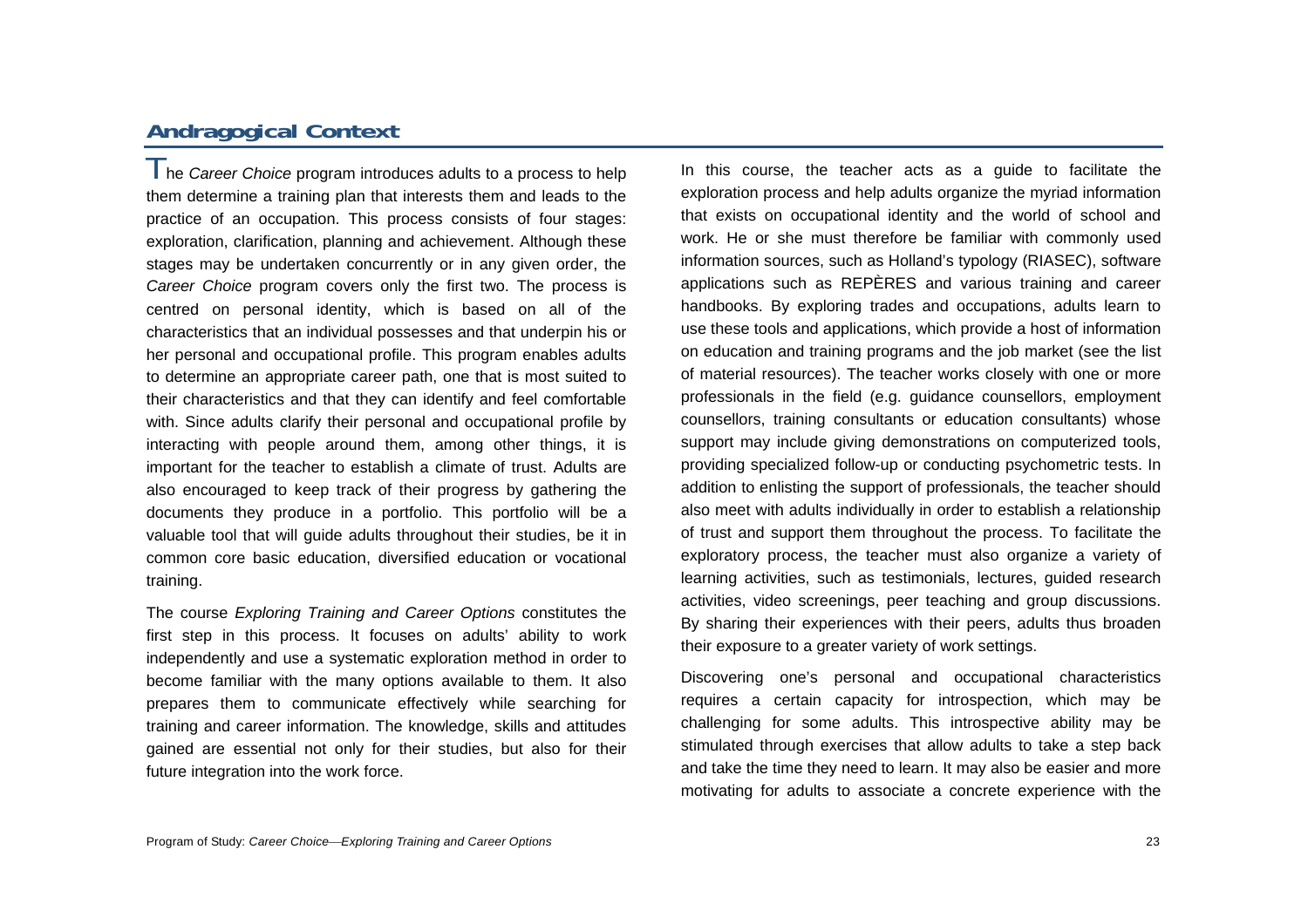analysis of personal and occupational characteristics. Because adults explore the world of school and work as they explore their own characteristics, the learning process must allow them to alternate between the two. Creating tangible links with individuals who practise the trades or occupations explored also helps adults identify their characteristics. These links can be forged through meetings with various workers or through visits to companies or education and training centres. Adults will benefit even more from these activities by preparing, for example, a list of questions to ask.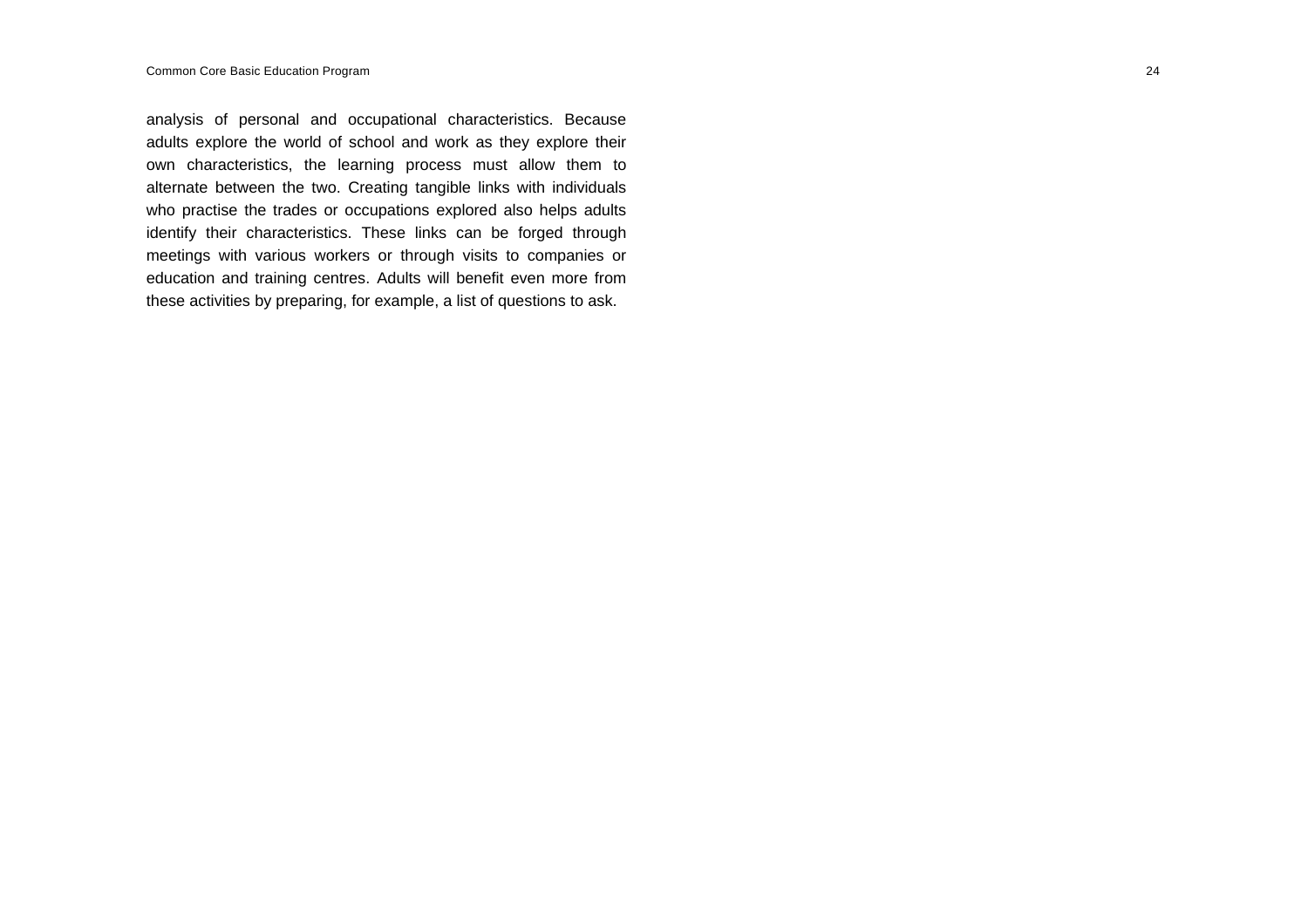## **Learning Situation**

 $\parallel$  he learning situation that follows is provided as an example to show teachers how the principles of the education reform can be applied in the classroom.

It is authentic in the sense that it addresses a real-life situation (taken from the class of situations in the course) that adults may find themselves in. It is sufficiently open and comprehensive to allow adult learners to explore several important aspects related to dealing with this real-life situation.

The examples of actions presented in the course help the teacher to identify those actions that an adult would take to deal with the reallife situation. The teacher can then refer to these examples in order to develop pertinent learning activities.

The learning situation is organized in terms of the three steps of the teaching-learning process, which are as follows:

- planning learning
- actual learning
- integrating and reinvesting learning

These steps highlight the principles of the education reform insofar as they encourage adults to be active, to reflect on their learning and to interact with their peers when the learning context is suitable. They include learning activities and may also include evaluation activities intended to support adults in the learning process.

These activities help learners to construct knowledge related to the compulsory elements of the course that are targeted by the learning situation concerned: one or more categories of actions, essential knowledge and the actions of the operational competencies associated with the categories of actions.

The example provided also refers to certain teaching strategies pedagogical methods and techniques—that can be selected according to the learners, the context and the learning environment. Certain learning strategies may also be suggested, as well as a variety of material and social resources.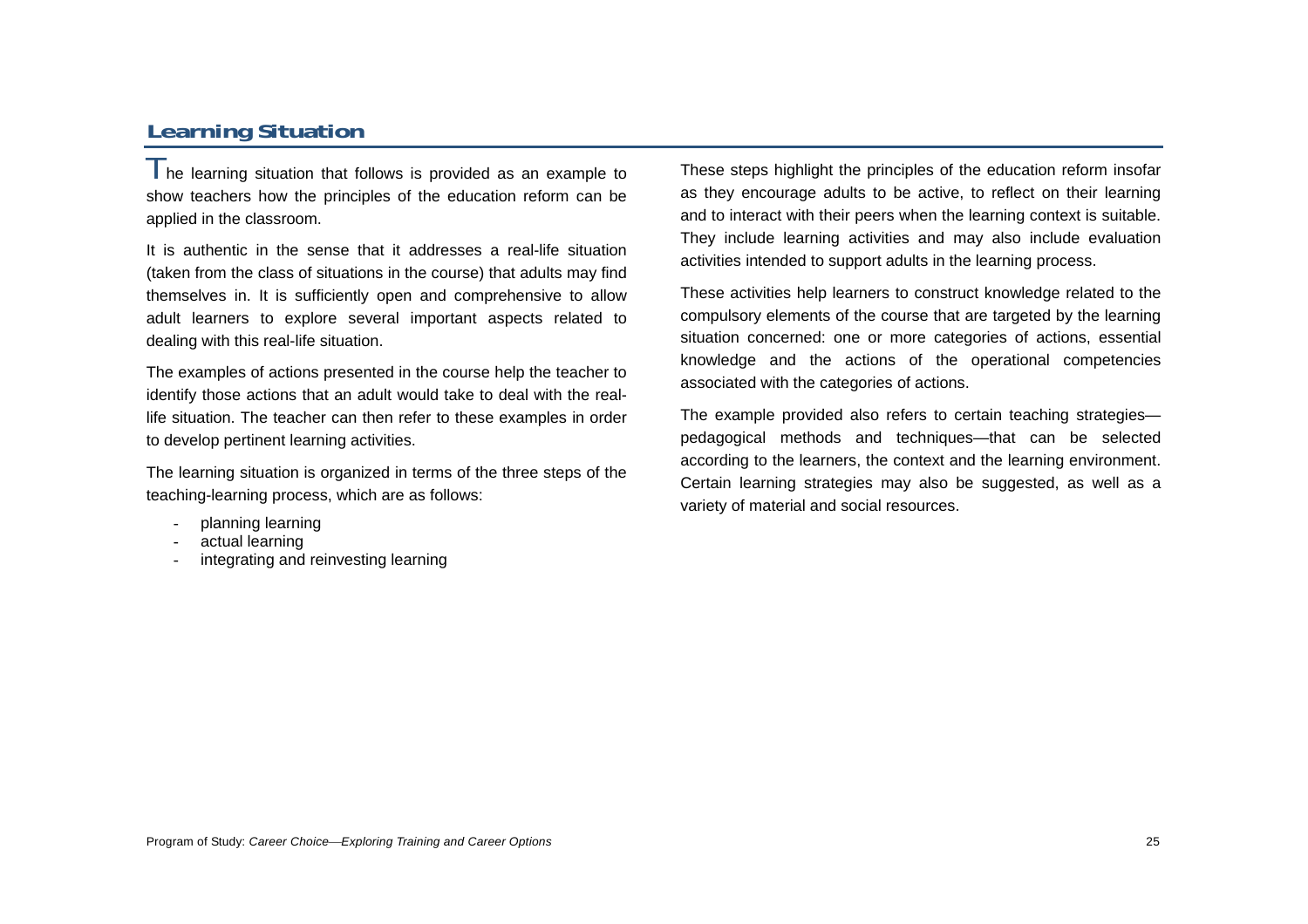## **Example of a Learning Situation**

#### **Training and Career Information**

The learning situation chosen for the class *Becoming familiar with training and career plans* concerns the *Need for training and career information*. In order to contextualize this situation, the teacher asks the adults to state their preferences for certain occupations and to reflect on the affinities they share with these occupations. They explore both the world of school and work and their personal and occupational characteristics. During the course of their explorations, they note their similarities with certain personality types, their areas of interest and their aptitudes with respect to the occupations explored, using the operational competencies *Communicates* and *Acts methodically*.

The teacher begins the first learning activity by distributing a reference document summarizing the exploration method and personality types covered in a previous activity. He or she encourages the adults to refer to the document, emphasizing the steps to follow and the social and material resources to use. Working in pairs, adults then choose an occupation to explore and plan the steps to follow to search for information. They submit their plan to the teacher who provides comments and clarifications to each team.

During the second learning activity, the teacher takes the adults to a training and career information centre, where they listen to a presentation on the resources in the centre, and then consult the documents available. Back in class, the teacher (or a resource person) gives a presentation on the REPÈRES program (French only) and distributes a reference document that summarizes its main components. Using the program, each adult then explores

three different occupations, identifying a work-related task as well as the personality type and aptitude required. The teacher distributes a list of occupations and three information sheets that the adults must fill out individually. The adults choose occupations that interest them and search for information using the REPÈRES program. They must also consult a print or electronic source of information (e.g. handbook or video) that describes the occupation. During this activity, the teacher helps the adults find the required information and fill out their work sheets. Once the adults have determined the personality type that corresponds to each occupation, they identify a work-related task and a required aptitude for each occupation. Finally, they reflect on whether or not they possess the characteristics they identified for each occupation explored. They record their observations regarding any similarities and briefly explain them in the space provided on the work sheet. They keep this information in their portfolio.

Once the work sheets have been filled out, the adults present the results of their research, reflections, as well as any difficulties encountered to the class. The teacher concludes the activity by reviewing the exploration method used and by commenting on the results obtained.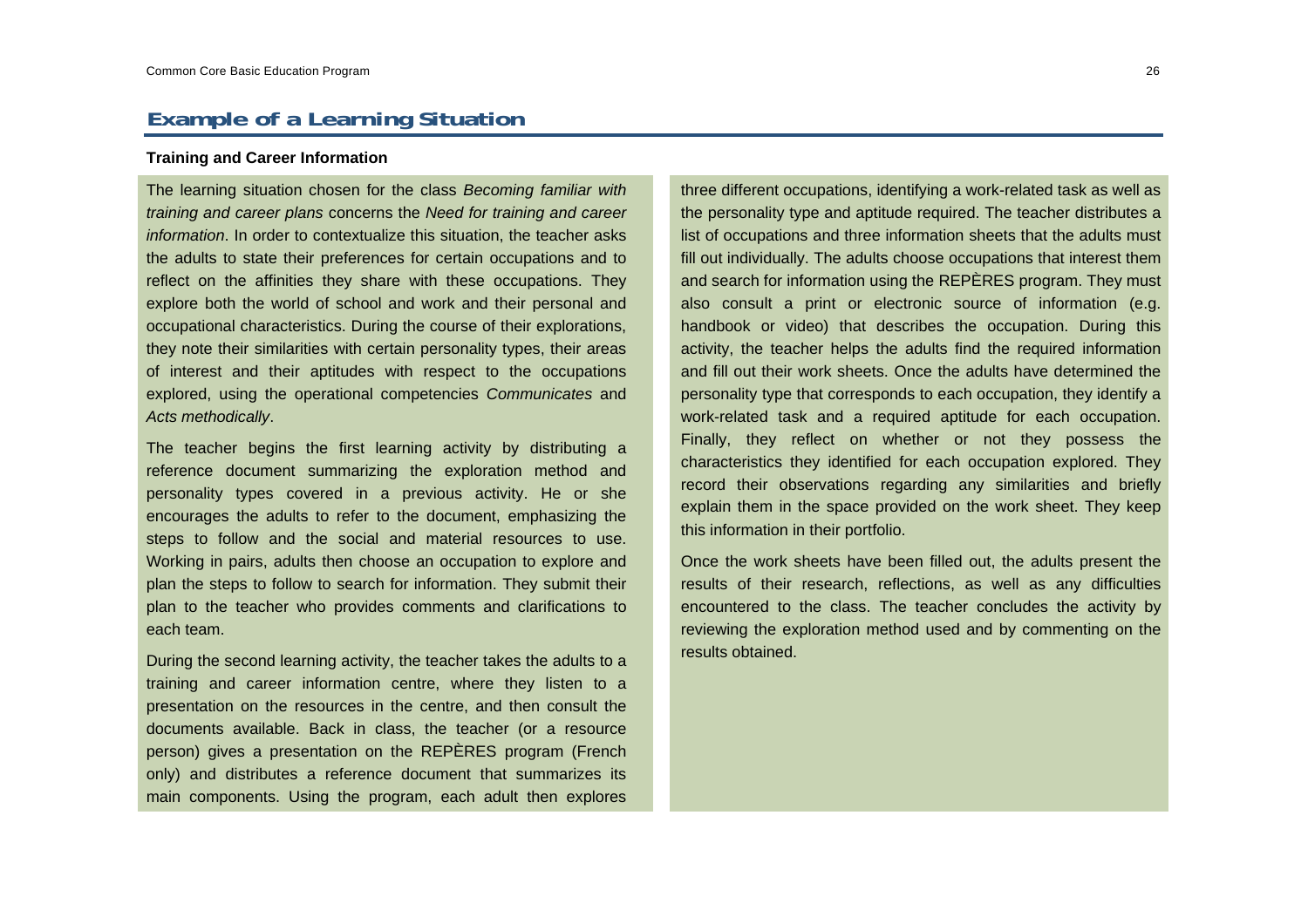## **Elements of the Course Addressed by the Learning Situation**

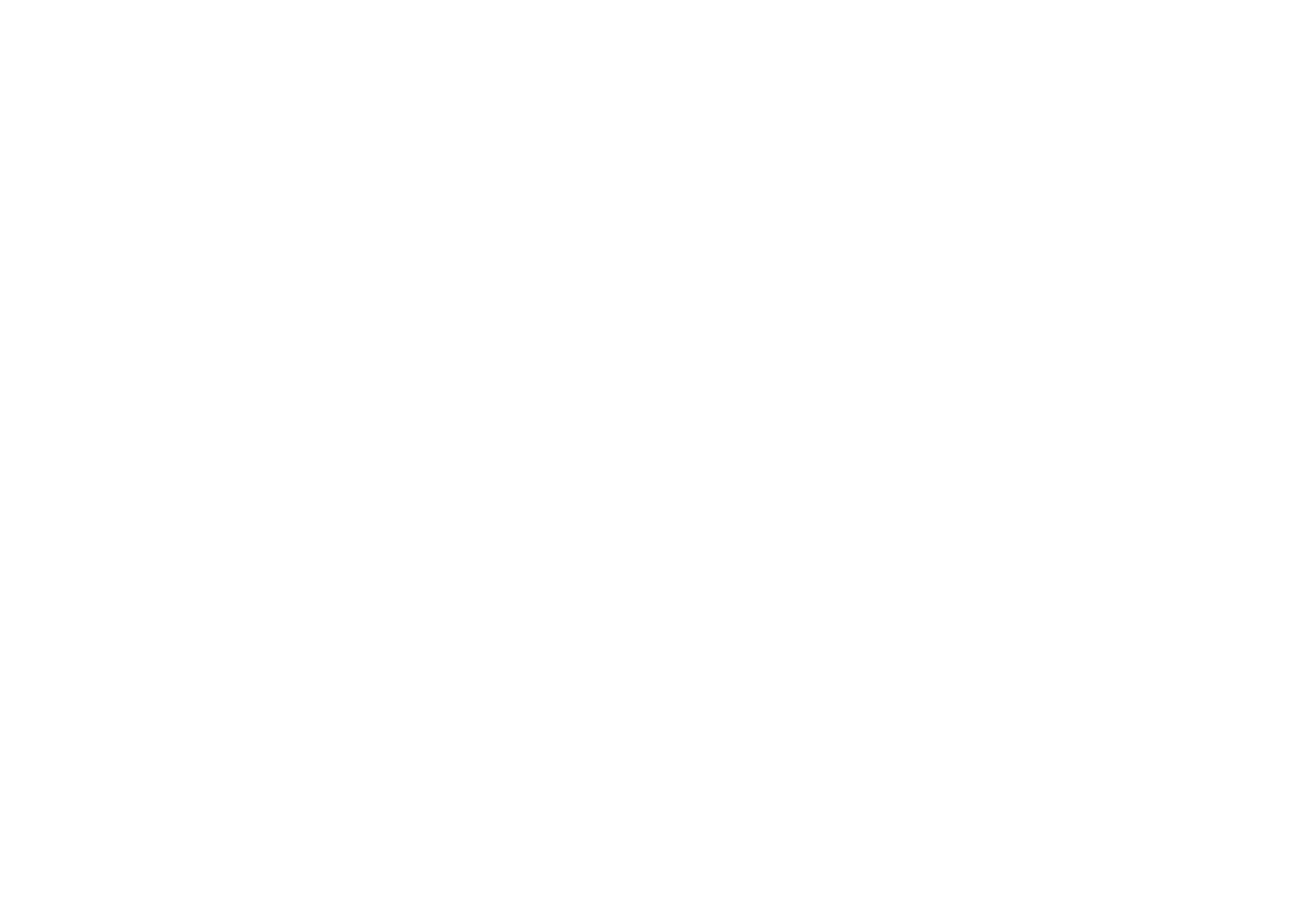# **Course Developing a Training and Career Plan PRS-2141-2**

**Secondary Cycle One** 

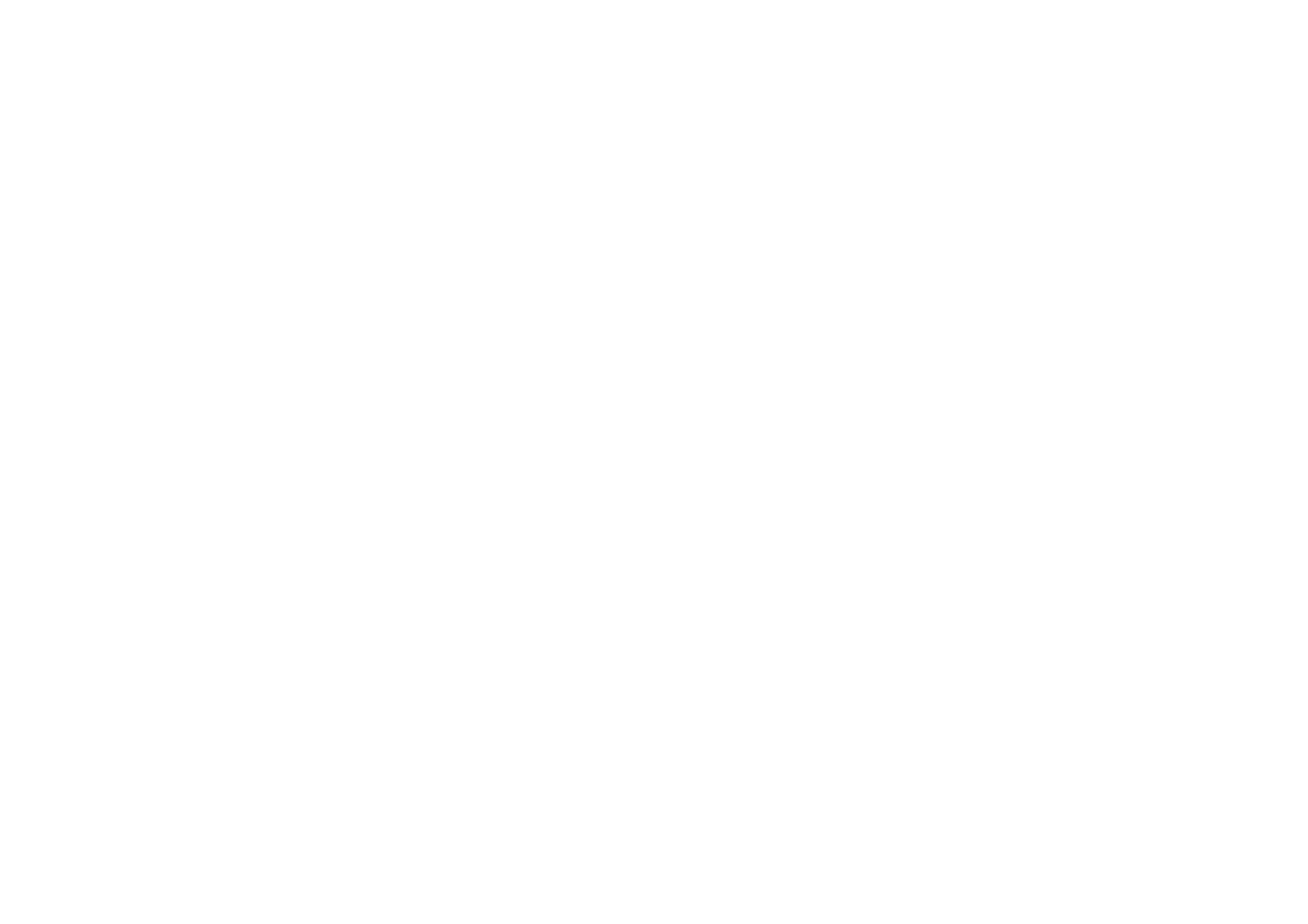# **Presentation of the Course** *Developing <sup>a</sup> Training and Career Plan*

The course *Developing a Training and Career Plan* is designed to help adult learners deal competently with real-life situations in which they specify a training and career plan.

This course prepares adults to undertake a process that will allow them to clarify their training and career choice. It is specifically designed for adults who intend to enter the work force at the end of their studies. Formulating a training plan that will lead to the practice of a trade or occupation can be a major challenge for adults, since it entails a complex and demanding process that is likely to continue through life. However, it can also be stimulating and valueenhancing if it helps clarify the path an adult wishes to embark on.

By the end of the course, adults will be able to select a precise training and career plan that will include a preferred career choice and one or several alternatives. This plan will encourage adults to define their identity and determine the characteristics that make up their personal and occupational profile. However, it must be remembered that this plan is tentative, as adults will likely continue their reflection once the course is over. In fact, adults may question their choices at any time or confirm them in light of new experiences and learning. Lastly, this course will enable adults to determine the elements they need for planning the actions that will allow them to turn their choice into a career.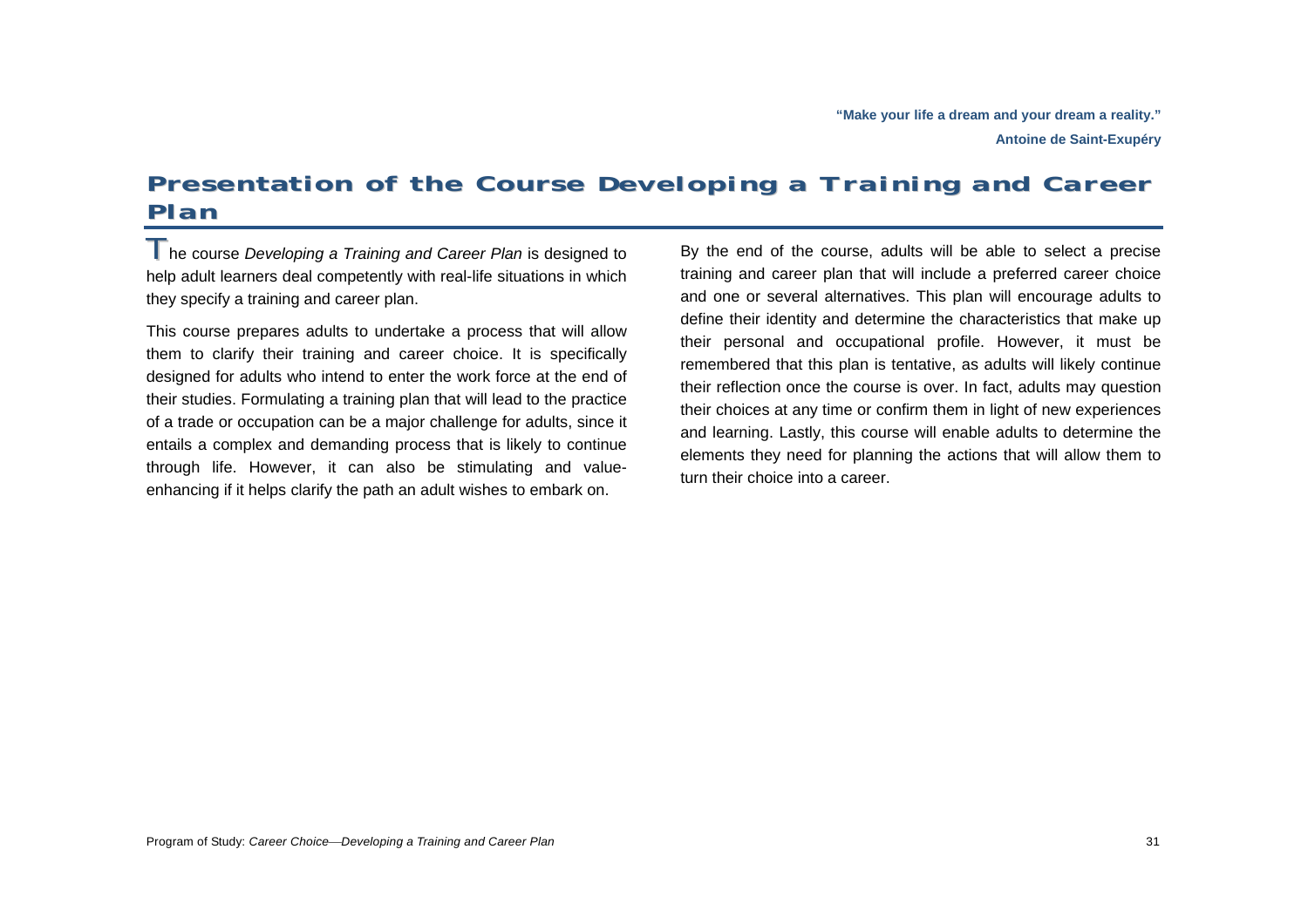## **Dealing With the Real-Life Situations**

Dealing effectively with real-life situations is based on actions. These actions are grouped into categories and make use of a set of resources that include operational competencies and essential knowledge. During the learning process, adults are expected to construct knowledge related to these resources in order to be able to deal appropriately with their real-life situations.

The class of situations, categories of actions, operational competencies and essential knowledge constitute the compulsory elements of the course. These elements are explained in detail under their respective headings.

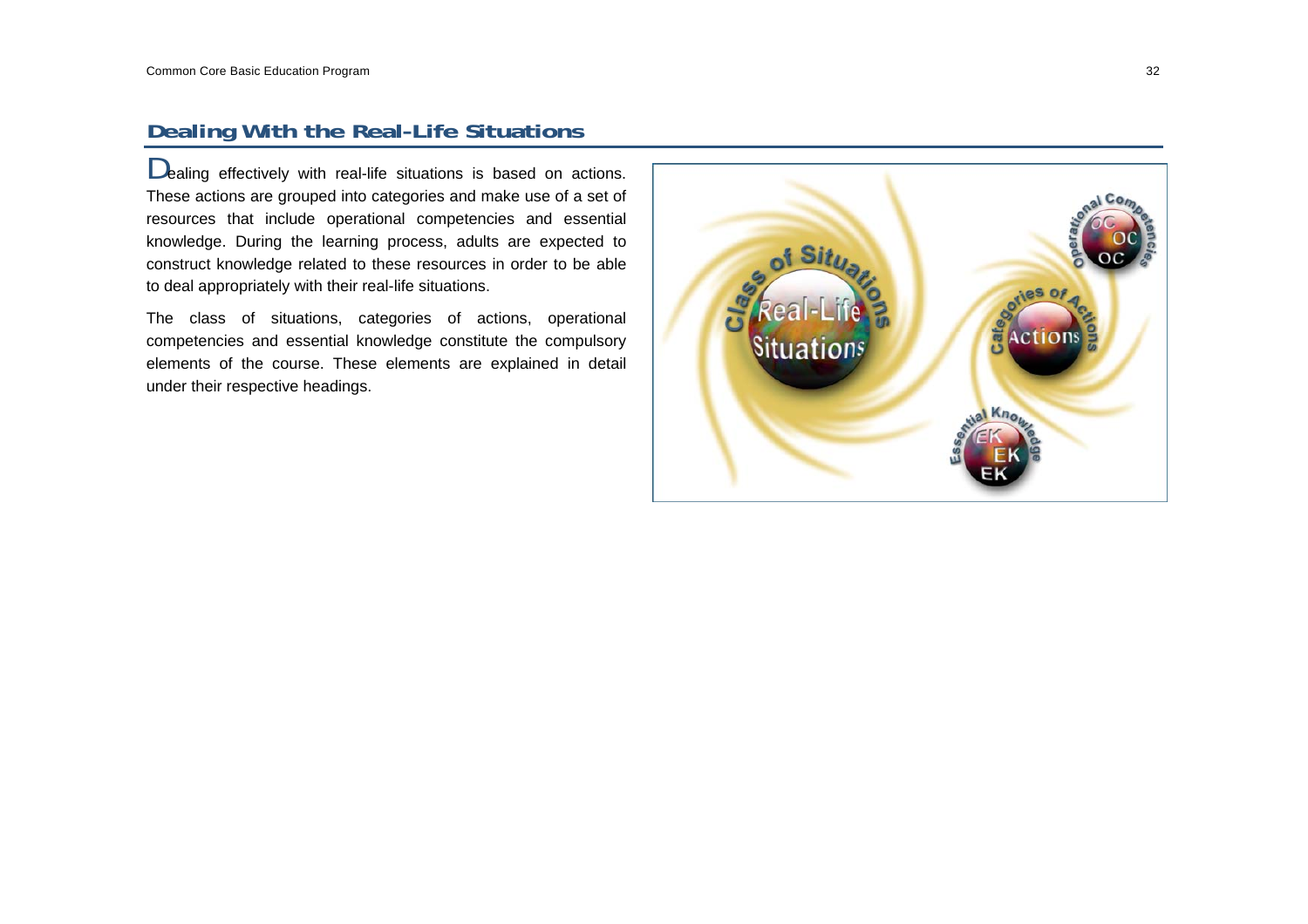## **Class of Situations Addressed by the Course**

This course addresses a single class of situations: *Training and career plan*.

All of the real-life situations in this class require adults to clarify the elements that must be taken into account when developing a training and career plan. These situations include dealing with a saturated job market in one's field, job loss, volunteer work, dissatisfaction with a job situation, promotion and continuing education and training, self-employment, and a change in educational and career orientation. Although some of these situations are similar to those addressed at the Presecondary level—where adults had to determine criteria to help them choose a training and career path—they will be handled differently in this course. The aim here is for learners to develop a clear training and career plan rather than simply explore possibilities.

| <b>Class of Situations</b> | <b>Examples of Real-Life Situations</b>                                                                                                                                                                                                                                           |
|----------------------------|-----------------------------------------------------------------------------------------------------------------------------------------------------------------------------------------------------------------------------------------------------------------------------------|
| Training and career plan   | Saturated job market in one's field<br>Job loss<br>$\blacksquare$<br><b>Volunteer work</b><br>п<br>Dissatisfaction with a job situation<br>٠<br>Promotion and continuing education and training<br>٠<br>Self-employment<br>п<br>Change in educational and career orientation<br>п |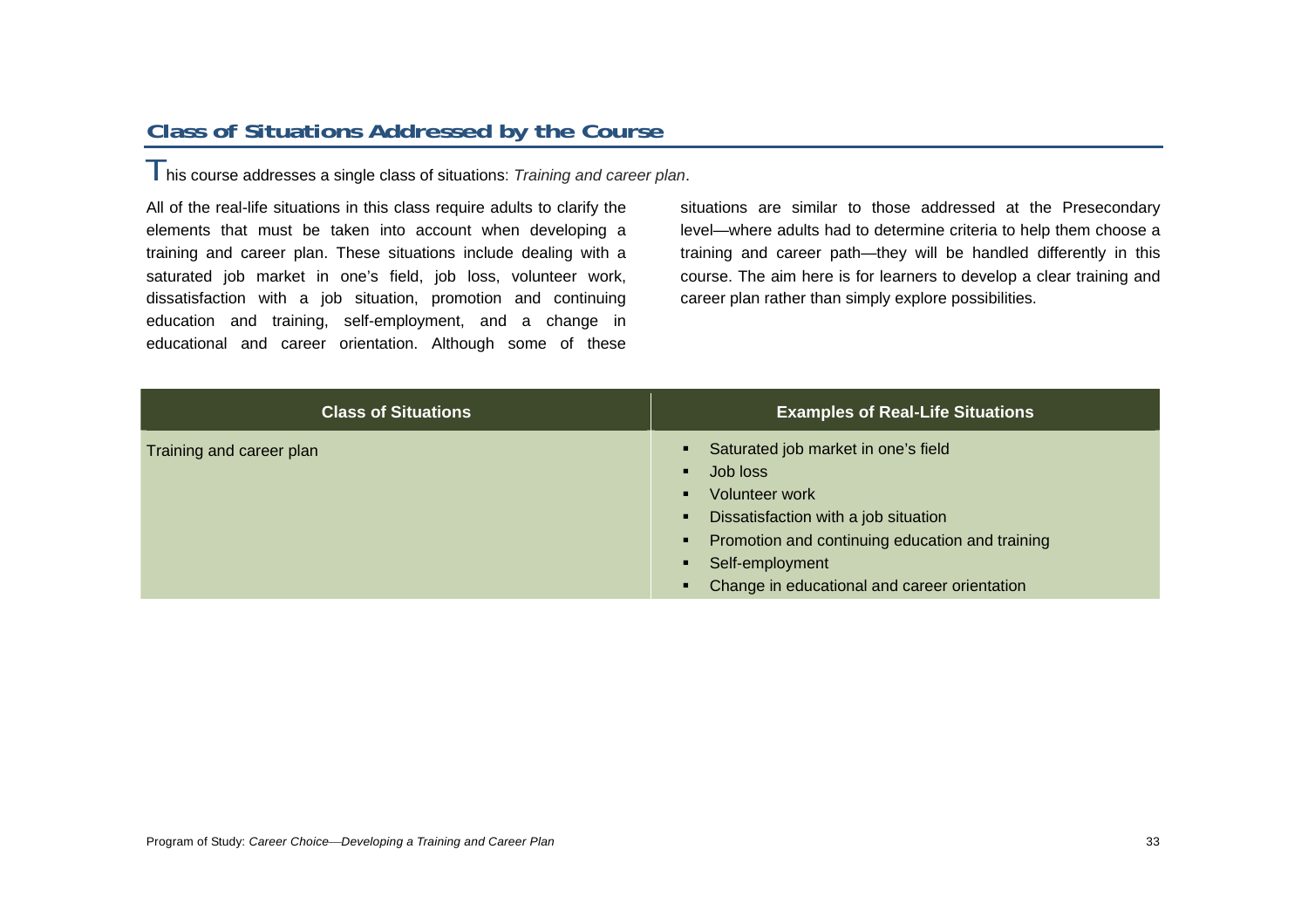## **Categories of Actions**

The *categories of actions* are groups of actions that are appropriate for dealing with the real-life situations addressed in the course. *Examples of actions* are provided to illustrate the scope of the category in a variety of contexts.

| <b>Categories of Actions</b>                                | <b>Examples of Actions</b>                                                                                                                                                                                                                                                                                                                                                                                                                                                                                       |
|-------------------------------------------------------------|------------------------------------------------------------------------------------------------------------------------------------------------------------------------------------------------------------------------------------------------------------------------------------------------------------------------------------------------------------------------------------------------------------------------------------------------------------------------------------------------------------------|
| Clarifying the components of a training and career plan     | Determines the trades, occupations and education and training<br>programs to explore in greater detail<br>Explores promising career prospects<br>Identifies prospects in the workplace<br>Identifies the components of his or her personal and occupational<br>profile<br>Uses examples to establish his or her occupational profile<br>Uses self-assessment tools<br>Consolidates his or her portfolio<br>Becomes aware of his or her aspirations, competencies and<br>limitations<br>Uses feedback from others |
| Clarifying hypotheses concerning a training and career plan | Formulates different plans<br>٠<br>Determines appropriate criteria for comparing plans<br>Determines reality factors affecting his or her situation<br>Takes initiative to explore a plan and possible alternatives<br>Discovers new sources of information<br>Compares different plans<br>Draws conclusions about future developments in the trades and<br>occupations considered<br>Anticipates his or her vocational training needs<br>Plans sources of income for his or her studies                         |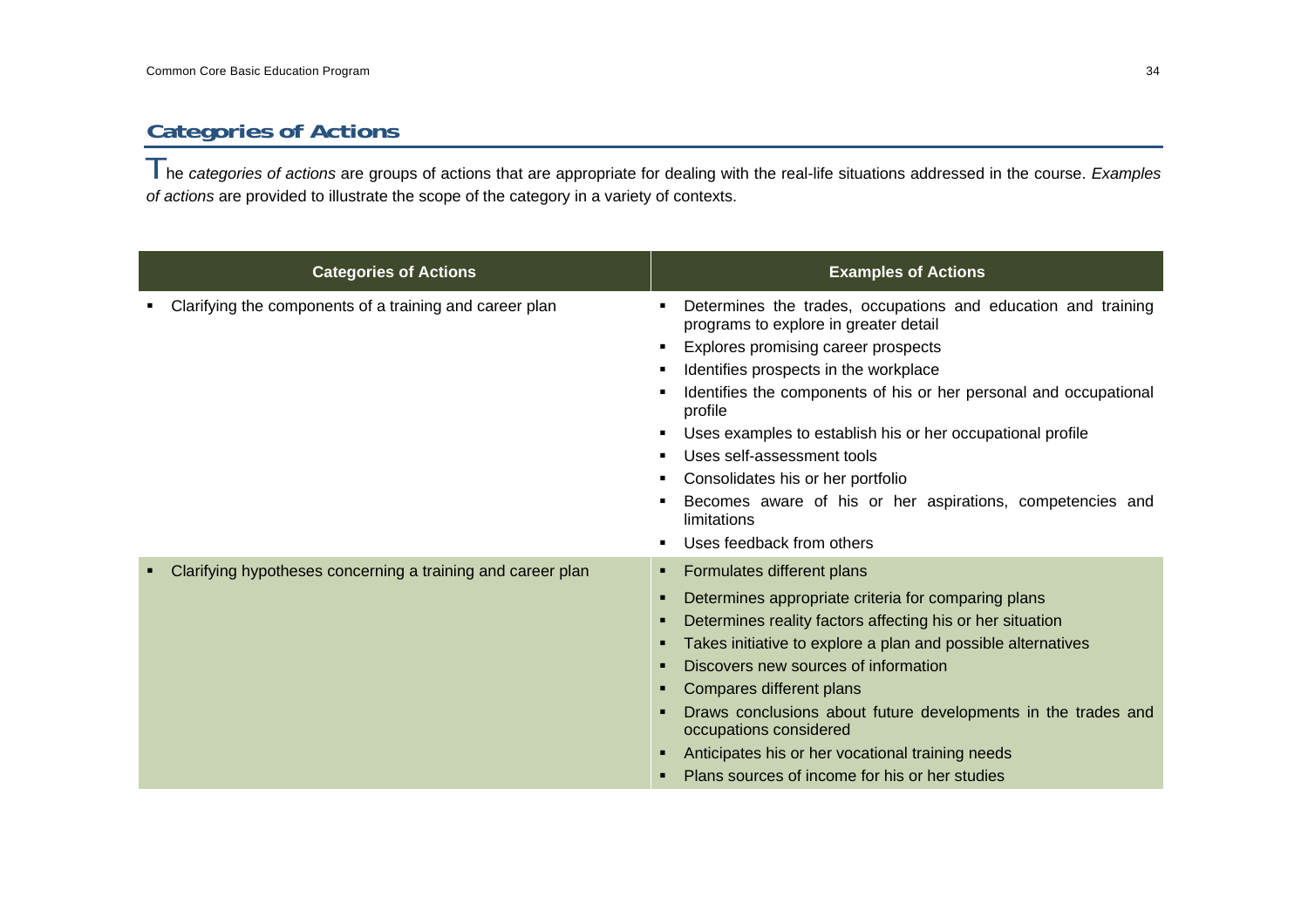| <b>Categories of Actions</b> | <b>Examples of Actions</b>                                                                                                                                                                                                                                                                            |
|------------------------------|-------------------------------------------------------------------------------------------------------------------------------------------------------------------------------------------------------------------------------------------------------------------------------------------------------|
| Training and career choice   | • Selects criteria to consider<br>Chooses a plan in accordance with the criteria selected<br>Uses creative problem-solving strategies<br>Demonstrates originality and inventiveness in his or her use of<br>resources<br>Illustrates in an original way the characteristics that define him or<br>her |
|                              | Presents arguments for choosing a preferred plan and possible<br>alternatives                                                                                                                                                                                                                         |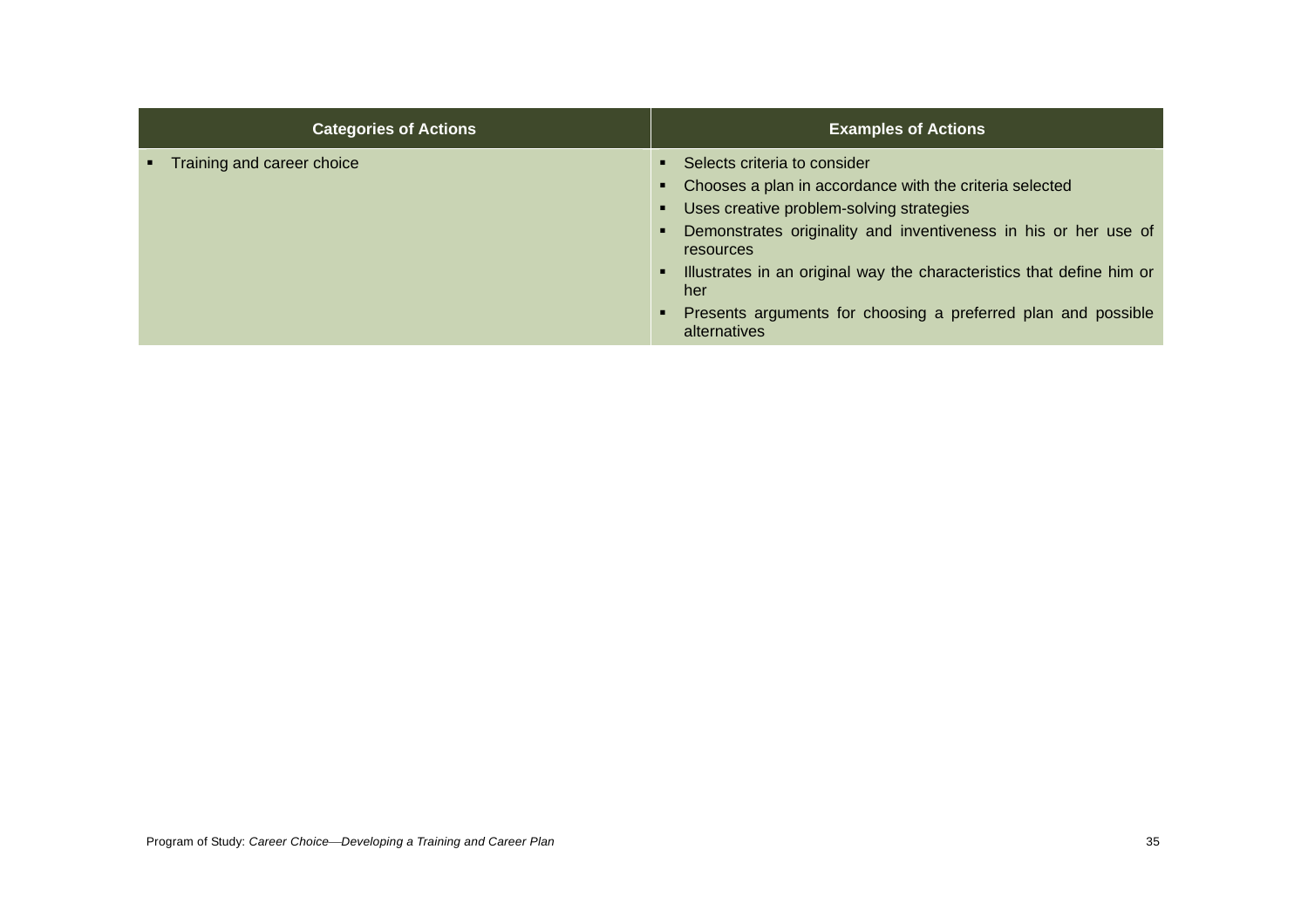## **Compulsory Elements and End-of-Course Outcomes**

The compulsory elements are those that the teacher must absolutely take into account when designing learning situations.

#### **Class of Situations**

#### Training and career plan

#### **Categories of Actions**

- Clarifying the components of a training and career plan
- Clarifying hypotheses concerning a training and career plan
- Training and career choice

### **Operational Competencies**

#### Thinks logically

- Analyzes trades and occupations as well as the education or training programs leading to them
- Organizes his or her personal and occupational profile coherently
- Validates hypotheses concerning training and career plans
- **Considers the reality factors affecting his or her situation**
- **Bases his or her decisions on objective facts and arguments**

## Uses creativity

- **Explores new career prospects**
- **Becomes aware of the subjective aspects of his or her plan**
- **Considers ways to achieve his or her training and career plan**
- **Imagines possible alternatives to his or her preferred choice**
- **Essential Knowledge**

- **Trades and occupations**
- **Promising career prospects**
- Organization of personal information
- **EX Components of a personal and occupational profile**
- **Reality factors affecting the adult's situation**
- Characteristics of a training and career choice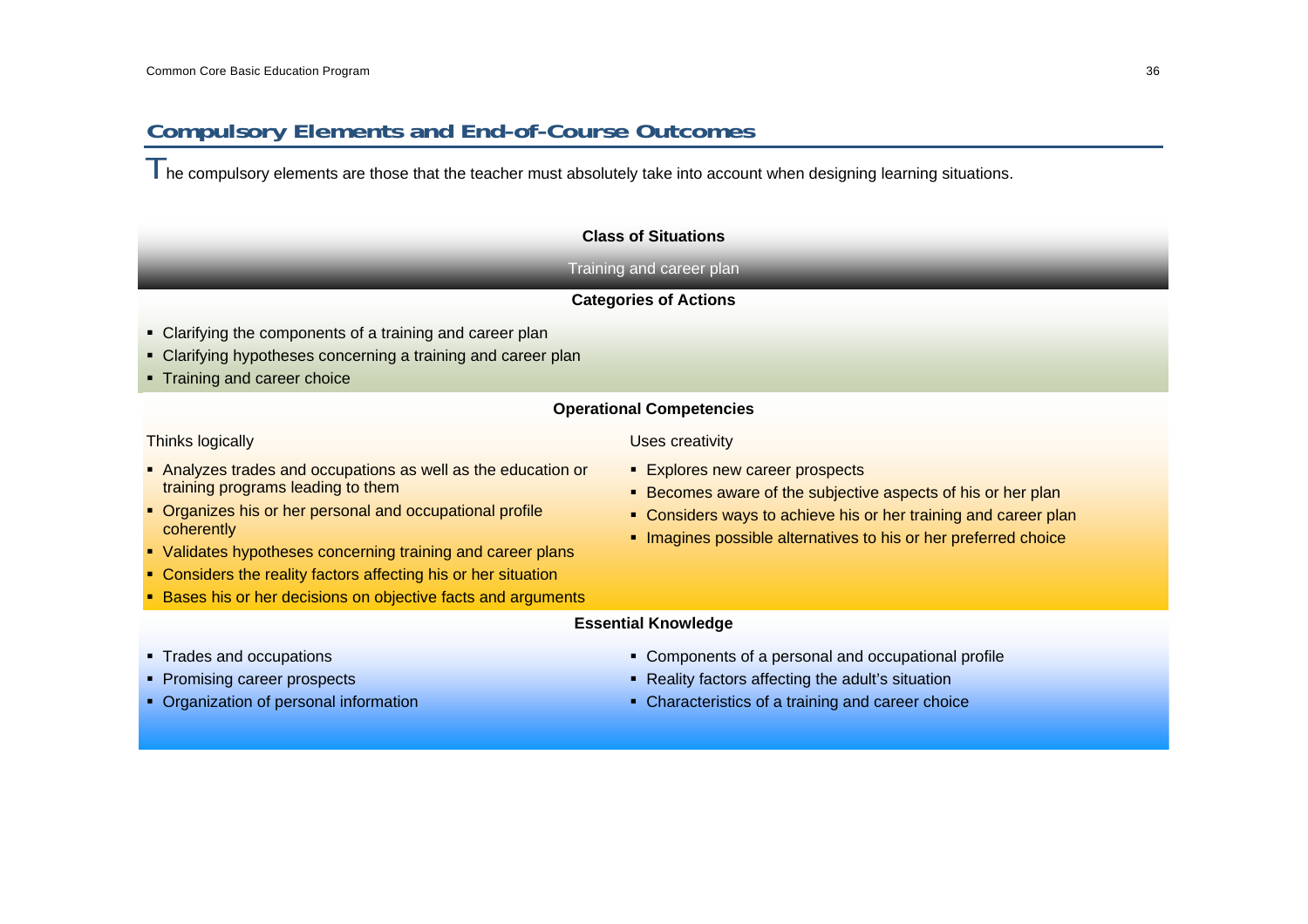I he end-of-course outcomes describe how adults make use of the compulsory elements to deal with the real-life situations addressed in the course.

## **End-of-Course Outcomes**

In order to deal with the class of situations *Training and career plan*, adults learn to follow a process that allows them to clarify their training and career choice.

Adults clarify the components of their training and career plan by exploring promising career prospects. They analyze trades and occupations as well as the programs leading to them, comparing them to their personal and occupational characteristics. They take into account working conditions, requirements of trades and occupations, tools and equipment used, as well as employment projections and appropriate training opportunities. They become aware of the subjective aspects of their plan, such as their perceptions and emotions. They organize their personal and occupational profile coherently, matching their personal and occupational characteristics with observations they have made regarding trades and occupations. They make appropriate adjustments using new information available. By organizing their personal information, adults can ensure that their characteristics match those of individuals who practise the trades or occupations they are considering. They produce a variety of documents that they keep in a portfolio for future reference.

Throughout the process, adults clarify different hypotheses concerning their training and career plan and validate each one in order to base their decisions on objective facts and arguments. Adults anticipate how they will carry out their training and career plan and consider the factors that are likely to affect their situation, such as family obligations, sources of income, physical limitations, age and mobility. They plan alternatives to their preferred choice.

Adults must demonstrate that their training and career choice is based on objective criteria, i.e. that it is accurate, realistic, personally meaningful and achievable within a given period of time. It includes a preferred choice as well as one or several alternatives.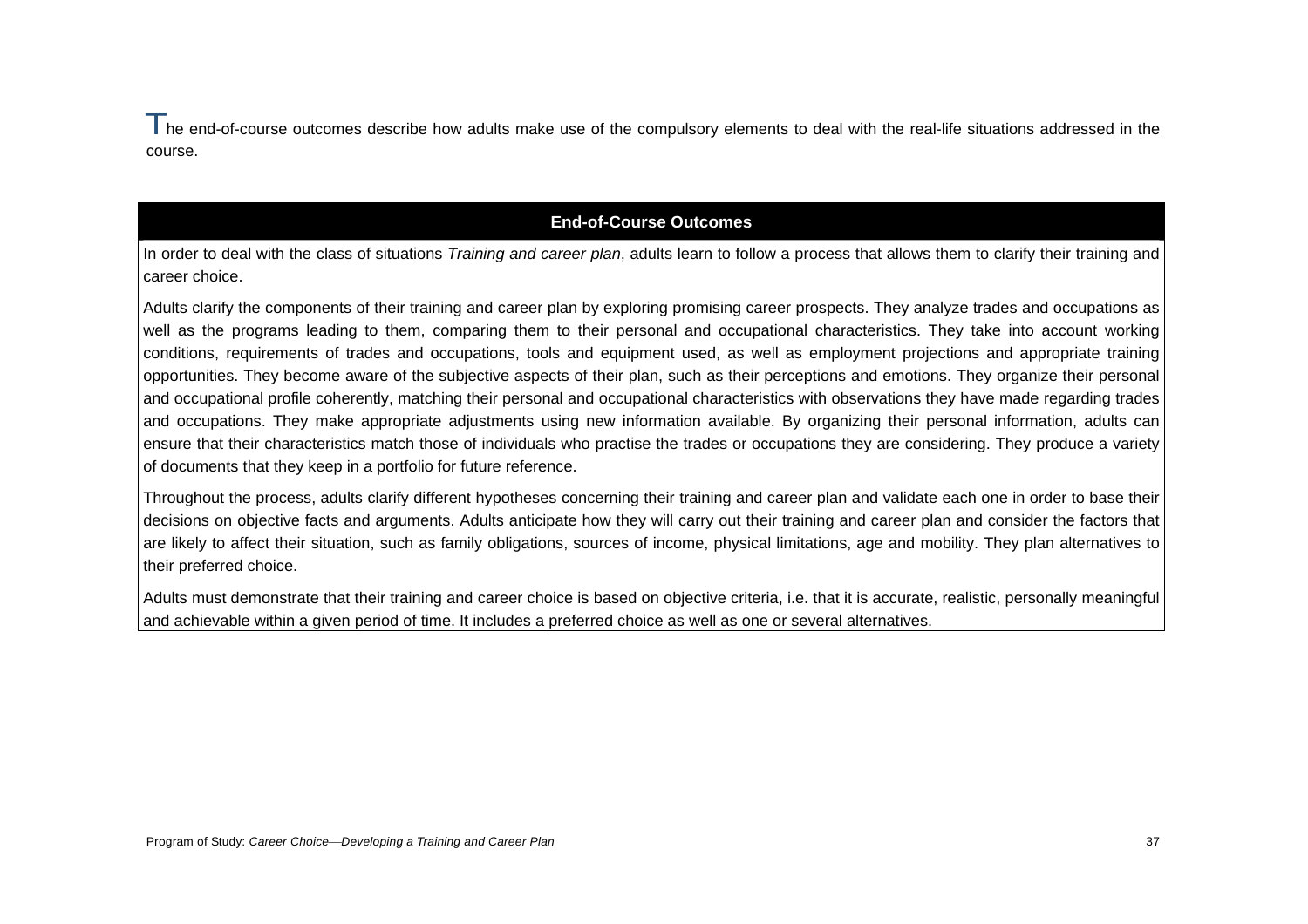## **Evaluation Criteria**

- Clarifies the components of his or her training and career plan in a structured, coherent manner
- Clarifies hypotheses concerning his or her training and career in a realistic manner
- Makes a realistic, meaningful training and career choice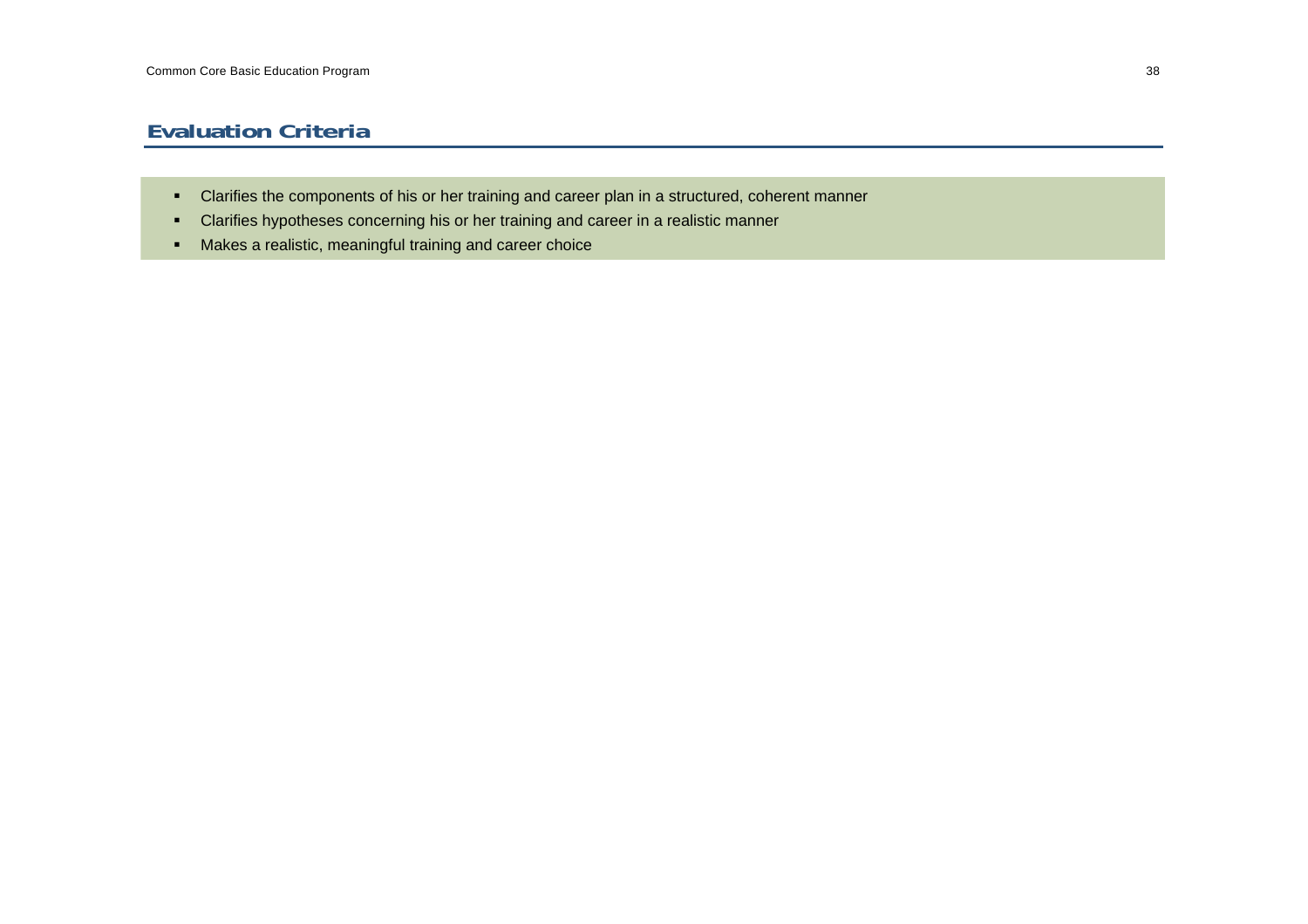## **Operational Competencies**

I he contribution of each operational competency is described in terms of the actions that are appropriate for dealing with the real-life situations in this course. These operational competencies are addressed in other courses and therefore all of the courses taken together contribute to their development.

In this course, only the following operational competencies are addressed: *Thinks logically and Uses creativity*.

#### **Contribution of the Operational Competency** *Thinks logically*

The operational competency *Thinks logically* is defined as the ability to use logic to organize one's thoughts and actions when dealing with real-life situations related to the class *Training and career plan*. It leads to a rigorous process that allows adults to formulate a training and career plan. It helps adults arrive at a choice that is consistent with the results of the process, and allows them to justify their choice and analyze the consequences on their career.

In order to develop a training and career plan, adults analyze trades and occupations and the education or training programs that lead to them. They organize their personal and occupational profile coherently. They validate the hypotheses they have been making about training and career plans throughout the process. They base their decisions on arguments that are backed up by objective facts and consider, among other things, the factors that affect their situation. They strive to ensure that the hypothesis they retain is consistent with their personal and occupational characteristics.

## **Contribution of the Operational Competency** *Uses creativity*

The operational competency *Uses creativity* enables adults to break old habits when dealing with real-life situations related to the class *Training and career plan.* It helps adults identify different possibilities and use their imagination to consider all of the elements associated with a training and career choice.

In order to choose an appropriate hypothesis, adults explore new career prospects. They gradually become aware of the subjective aspects of their plan that affect their process, such as perceptions and emotions. Adults also consider how they will carry out their training and career plan, which allows them to think of alternatives to their preferred choice, among other things.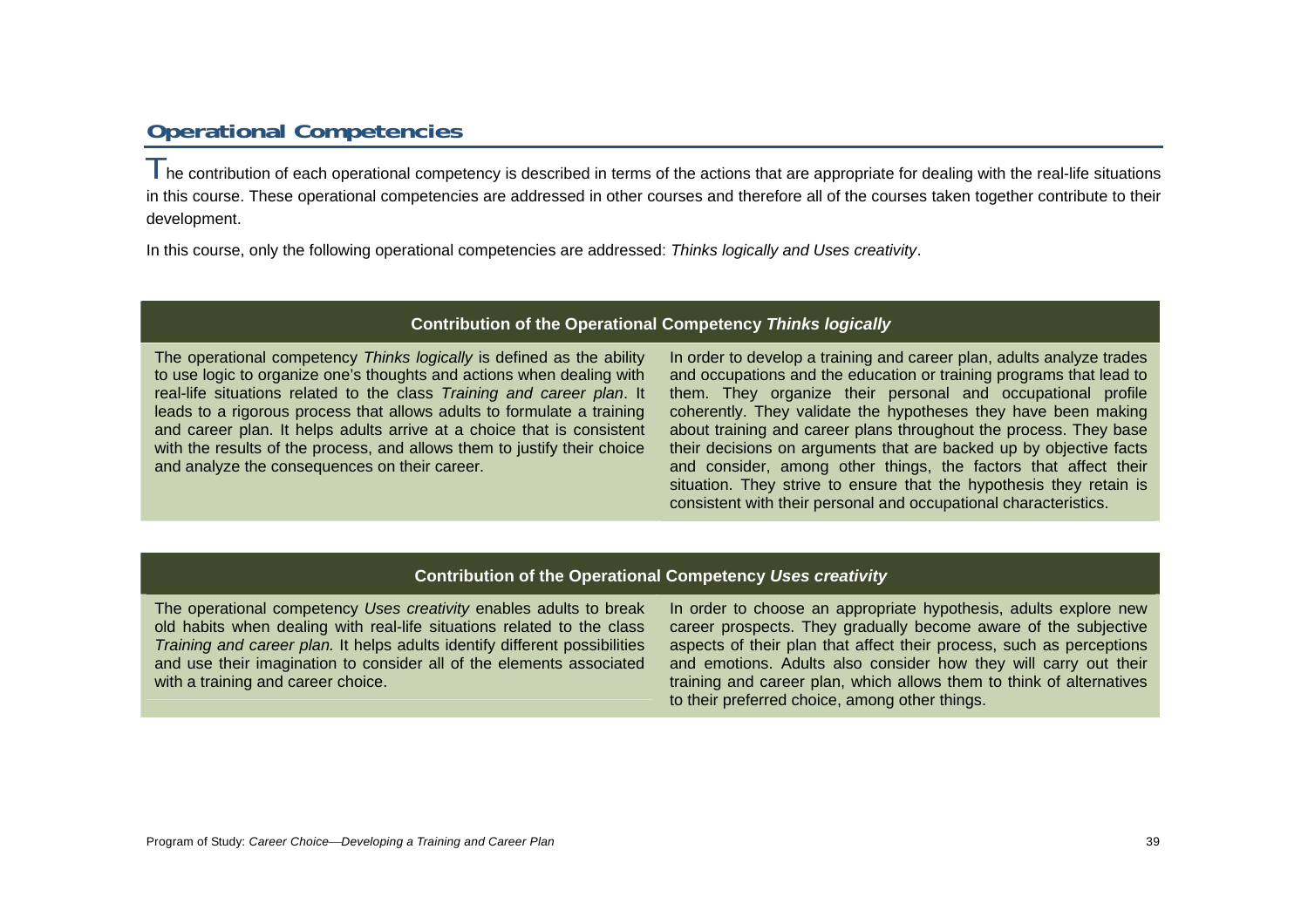## **Essential Knowledge**

 $\parallel$  he text in parentheses defines the scope and meaning of the essential knowledge listed below.

#### **Trades and occupations**

- •Work-related tasks
- •Tools and equipment used
- •Requirements of trades and occupations
- •Types of work environments
- • Forms of work (self-employed, salaried, temporary, seasonal, contractual, permanent, volunteer)
- •Working conditions (schedule, wages, environment)
- • Education and training programs associated with trades and occupations (cost, content, adult education and vocational training centres, duration, prerequisites)

### **Promising career prospects**

- •Placement rates and career prospects
- •Trades and occupations facing labour shortages
- • Developments in trades or occupations (social trends, technological change)

### **Organization of personal information**

- Portfolio:
	- logbook
	- self-assessment tool
	- personal and occupational profile

## **Components of a personal and occupational profile**

- •Life, education/training and work experience
- •Accomplishments
- Aspirations
- •Physical and psychological limitations
- • Personal and occupational characteristics:
	- interests
	- aptitudes
	- work values
	- essential or generic competencies
	- perceptions
	- beliefs
	- attitudes
	- needs scale

### **Reality factors affecting the adult's situation**

- •**Schooling**
- •Age
- •**Mobility**
- •Reconciling family/studies and work/leisure
- • Sources of income:
	- government training allowance (loans and bursaries program)

#### **Characteristics of a training and career choice**

- Preferred choice and alternatives
- Accurate, realistic and meaningful choice that is achievable in a given time period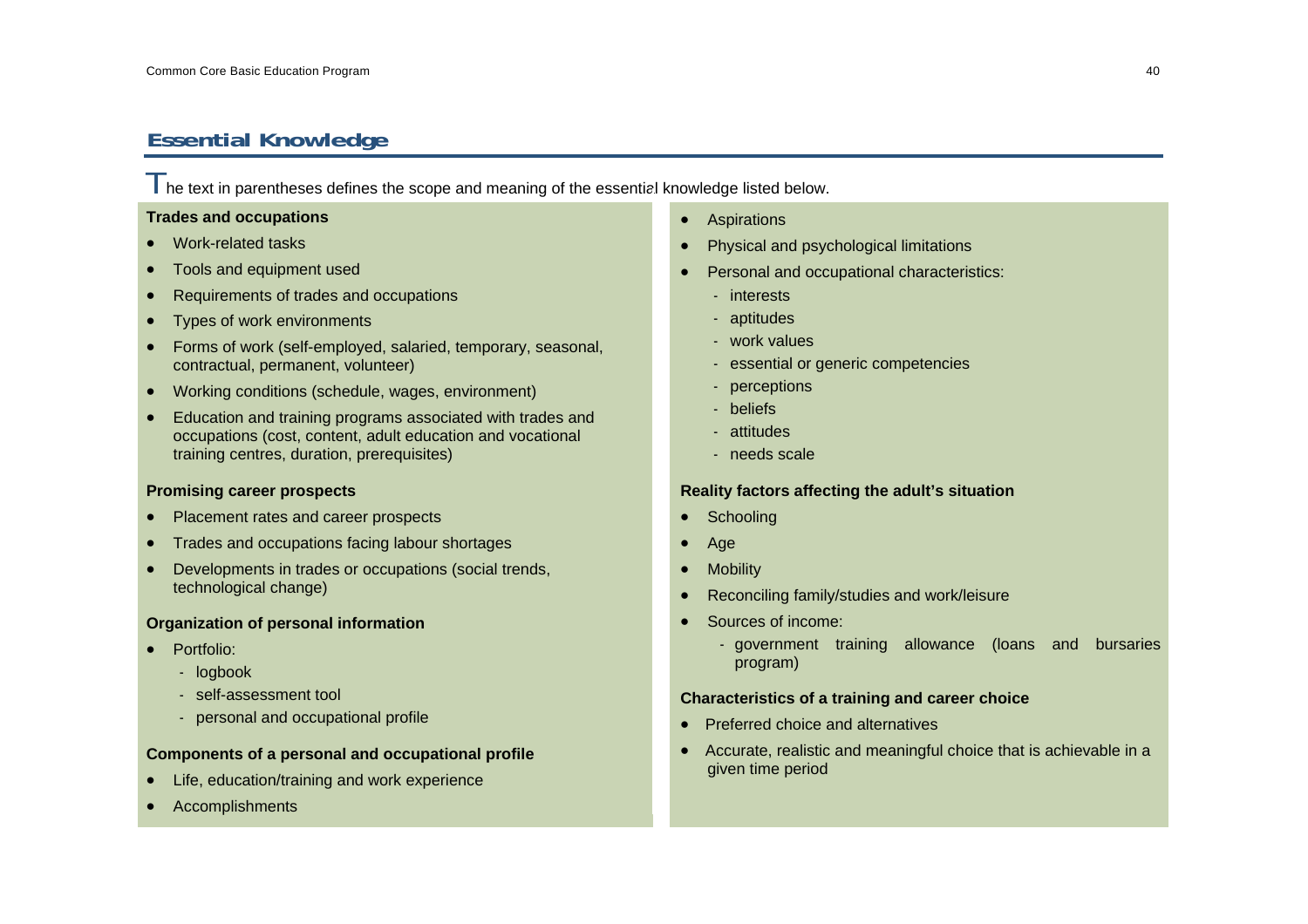## **Attitudes**

The following attitudes are provided as suggestions only. The development of these attitudes can help adults become more competent in dealing with the real-life situations in this course.

| <b>Initiative</b>                                                                                                                                                              | <b>Rigour</b>                                                                                                                                             |  |
|--------------------------------------------------------------------------------------------------------------------------------------------------------------------------------|-----------------------------------------------------------------------------------------------------------------------------------------------------------|--|
| To take charge of their training and career plan, adults must<br>demonstrate initiative, which allows them to be innovative and find<br>the most appropriate methods for them. | Rigour is essential in order to logically organize the various elements<br>that must be taken into account when clarifying a training and career<br>plan. |  |
| <b>Realism</b>                                                                                                                                                                 |                                                                                                                                                           |  |
|                                                                                                                                                                                |                                                                                                                                                           |  |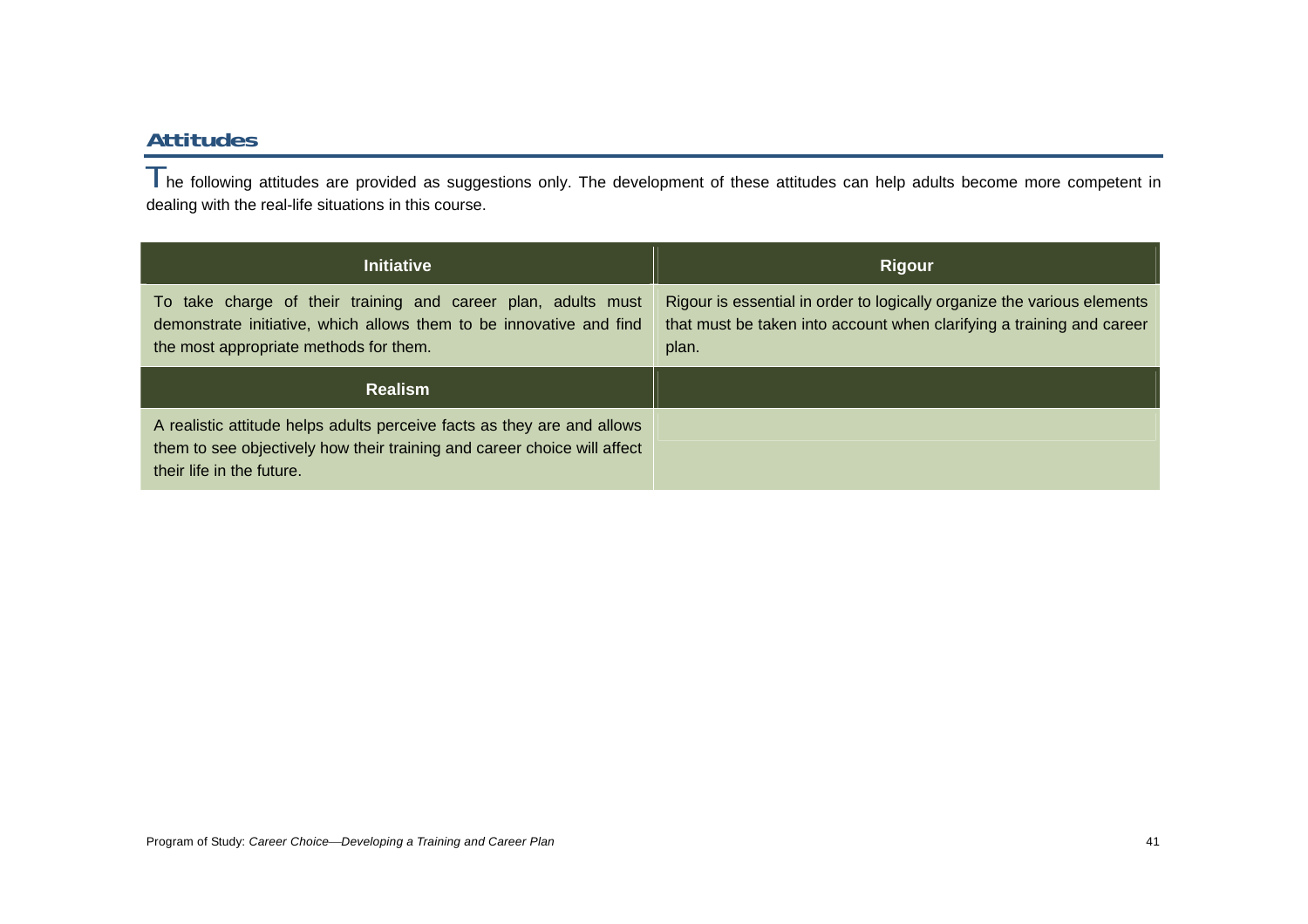# **Complementary Resources**

 $\top$ he following resources are provided as suggestions only and consist of references that may be consulted in learning situations.

|                                                                                                                                                                                                                                                                                                   | <b>Social Resources</b>                                                                                                                                                                                                                                                                          | <b>Material Resources</b>                                                                                                                                                                                                                                                                                                                                                                                                                                                                                                                                                                                                                                                                                                    |  |
|---------------------------------------------------------------------------------------------------------------------------------------------------------------------------------------------------------------------------------------------------------------------------------------------------|--------------------------------------------------------------------------------------------------------------------------------------------------------------------------------------------------------------------------------------------------------------------------------------------------|------------------------------------------------------------------------------------------------------------------------------------------------------------------------------------------------------------------------------------------------------------------------------------------------------------------------------------------------------------------------------------------------------------------------------------------------------------------------------------------------------------------------------------------------------------------------------------------------------------------------------------------------------------------------------------------------------------------------------|--|
| Libraries<br><b>CEGEPs</b><br>Vocational training centres<br>Private companies<br>Community organizations<br>Job and education fairs<br>- guidance counsellor<br>- training adviser/consultant<br>Other professionals<br>- employment counsellor<br>- education consultant<br><b>Universities</b> | Training and career information centre<br>Social integration organizations<br>Government organizations (CLEs, carrefours jeunesse-emploi)<br>Ministère de l'Éducation, du Loisir et du Sport:<br>- student financial assistance<br>SARCA (reception, referral, counselling and support services) | Reference documents:<br>л<br>- Aptitudes:<br>o General Aptitude Test Battery (GATB)<br>o AFC Generic Competence test<br>o HRSDC and ICEA essential skills inventory<br>Professional code:<br>o National Occupational Classification (NOC)<br>Dictionaries of trades and occupations<br>Career monographs<br>Personality typologies:<br>o Holland (RIASEC)<br>o GROP<br>o Myers-Briggs (MBTI) or other typologies<br>Portfolio:<br>л<br>personal and occupation profile<br>logbook<br>checklists or information sheets<br>- questionnaires<br>Education/training program brochures<br>л<br>Brochures on financial assistance programs and training<br>allowances<br>Regional directories of businesses and organizations<br>л |  |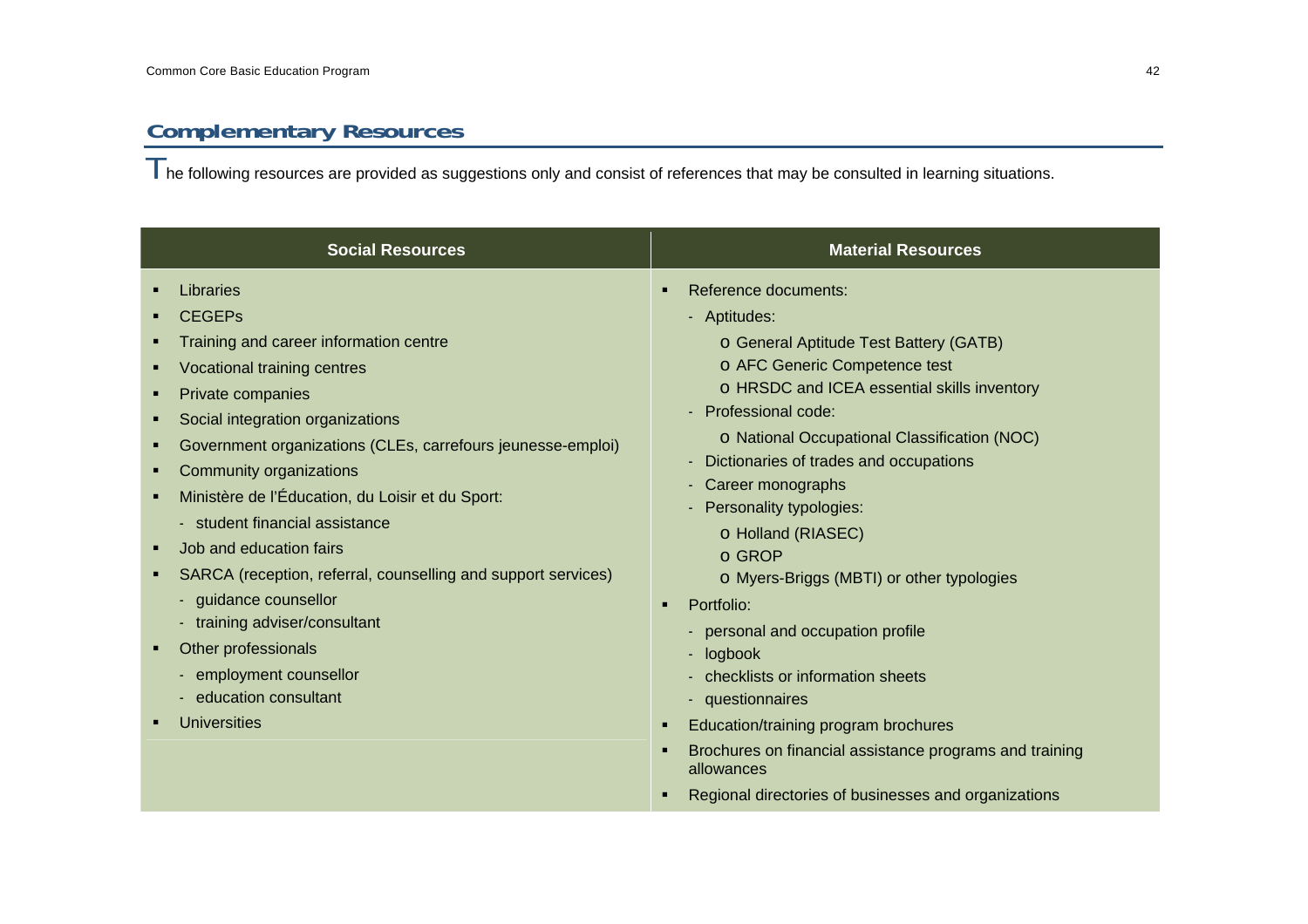- **Informative texts or testimonials about trades and occupations**
- CD-ROMs, videocassettes and electronic texts
- **Training and career information software:** 
	- REPÈRES or other
- Useful Web sites:
	- government or institutional Web sites:
		- o <www.toutpourreussir.com>
		- o <www.emploiquebec.gouv.qc.ca>
		- o <www.inforoutefpt.org>
		- o <www.rhdcc.gc.ca.>
	- private Web sites:
		- o <www.jobboom.com>
		- o <www.monemploi.com>
		- o <www.competencesgeneriques.com>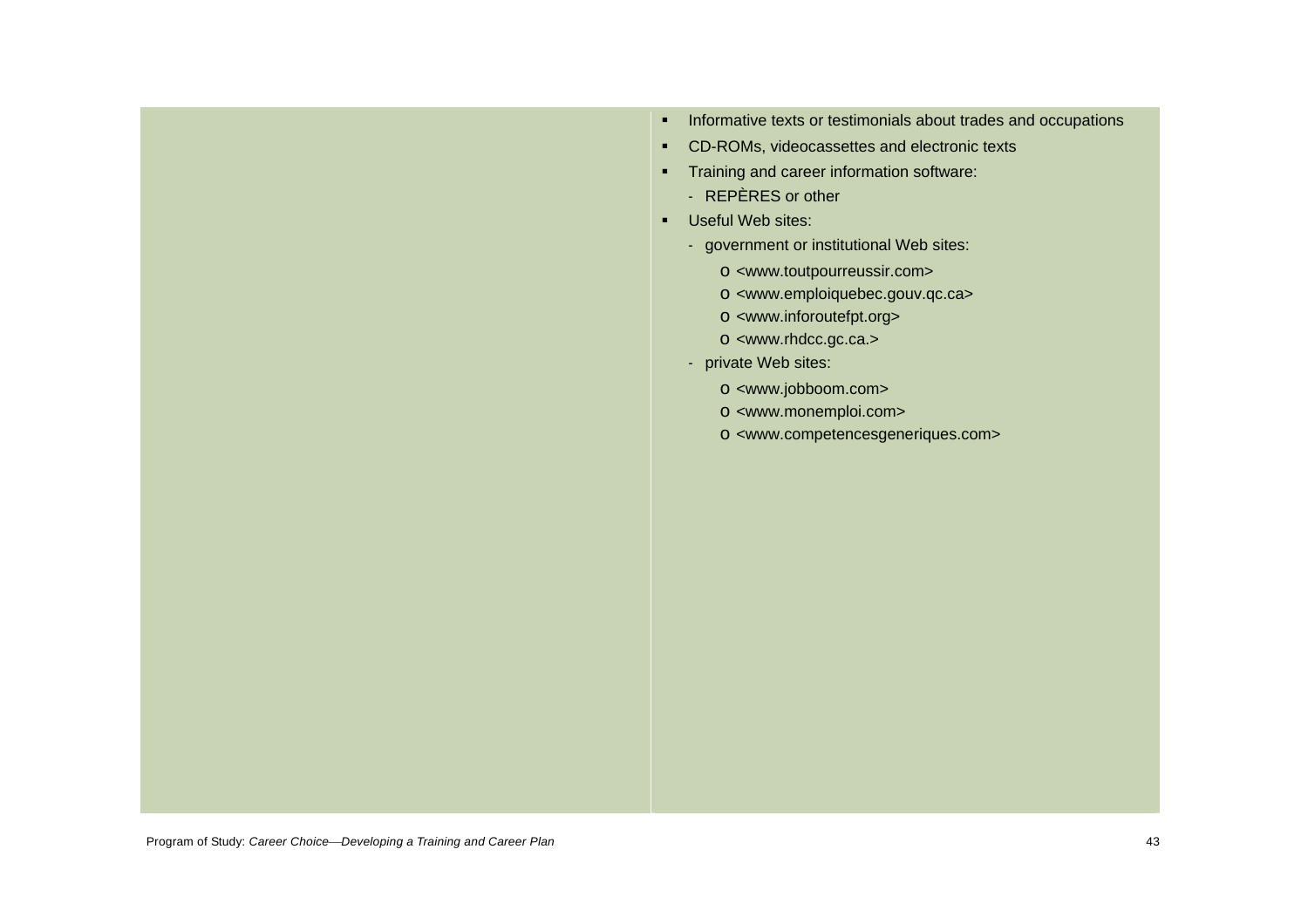## **Contribution of the Subject Areas**

The contribution of other subject areas, in particular knowledge related to Languages and to Mathematics, Science and Technology, is also useful for dealing with the real-life situations in this course. The elements identified for each subject area are not compulsory and do not constitute prerequisites.

## **Subject Area: Languages**

#### **Program of study:** *English, Language of Instruction*

- Oral interaction to discuss and exchange information (e.g. about occupational profiles, training and career plans, government training allowances and financial assistance programs)
- Reading informative texts (e.g. training and career magazines/documents/websites, career monographs, brochures on education and training programs, government forms/brochures/guidelines on training allowances and student financial assistance, different models of training and career plans)
- Writing informative texts related to training and career plans (e.g. letters requesting information, occupational profiles, lists of personal criteria and priorities)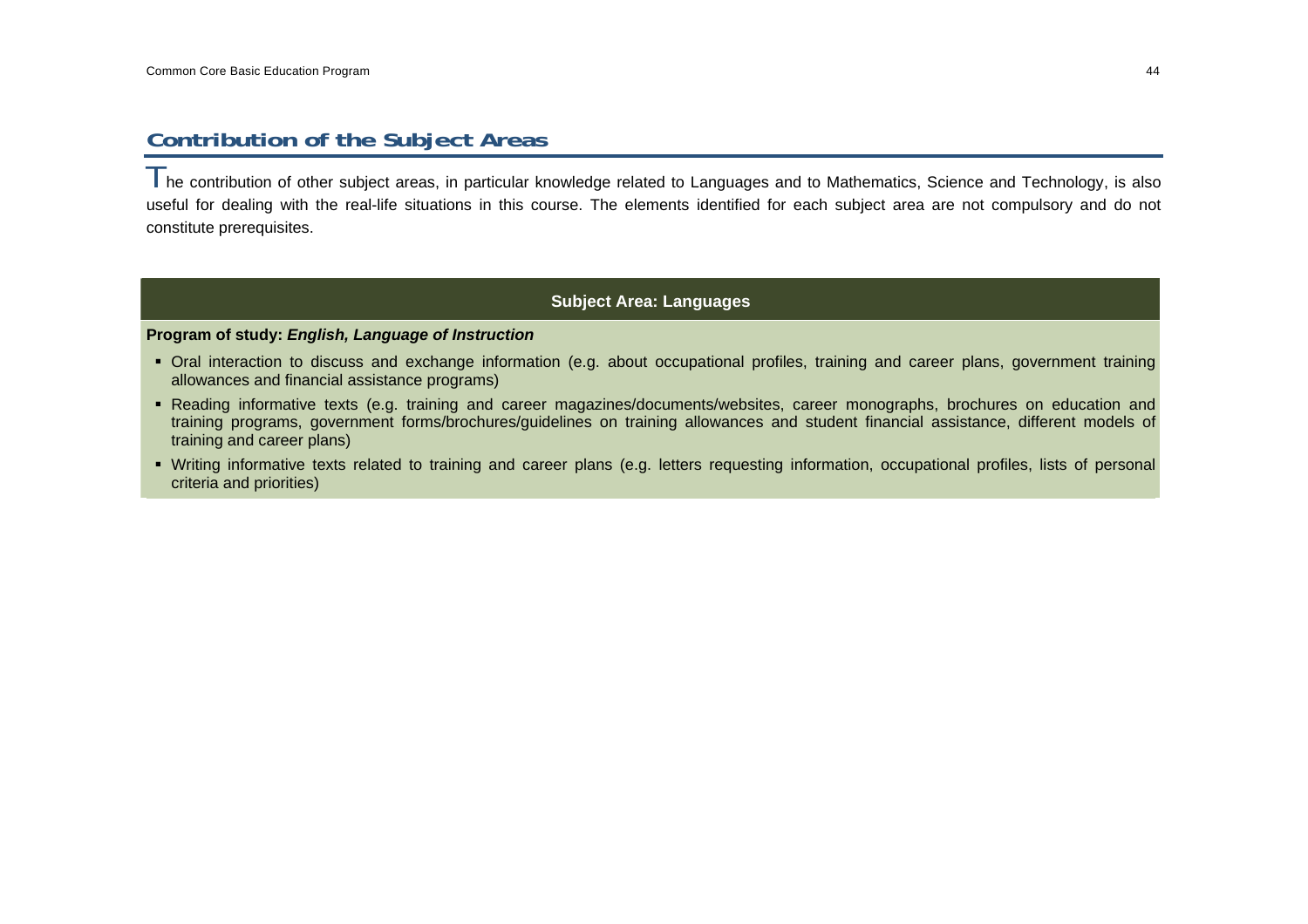### **Subject Area: Mathematics, Science and Technology**

#### **Program of Study:** *Mathematics*

- Making connections between their personal and occupational characteristics (e.g. interests, aptitudes) and trades, occupations and training programs, using set-theory operations
- Calculating the cost of an education or training program and sources of income, using operations on the set of rational numbers
- Understanding information related to trades and occupations, using rational numbers:
- placement rates and employment prospects
- Consulting and interpreting statistics on:
	- socioeconomic issues related to the workplace
	- information research related to types of training or various aspects of trades and occupations
- Organizing data:
	- training and career information with a view to choosing a trade or occupation
	- employment prospects related to their training and career plan

#### **Program of Study:** *Computer Science*

- **Producing a document for distribution:** 
	- producing documents related to their training and career plan, using word processing, presentation or desktop publishing software
- Searching for information, using the Internet or any other specialized digital media related to a training and career plan
- Communicating in a computer network:
- exchanges required to manage their training and career plan, using digital communication tools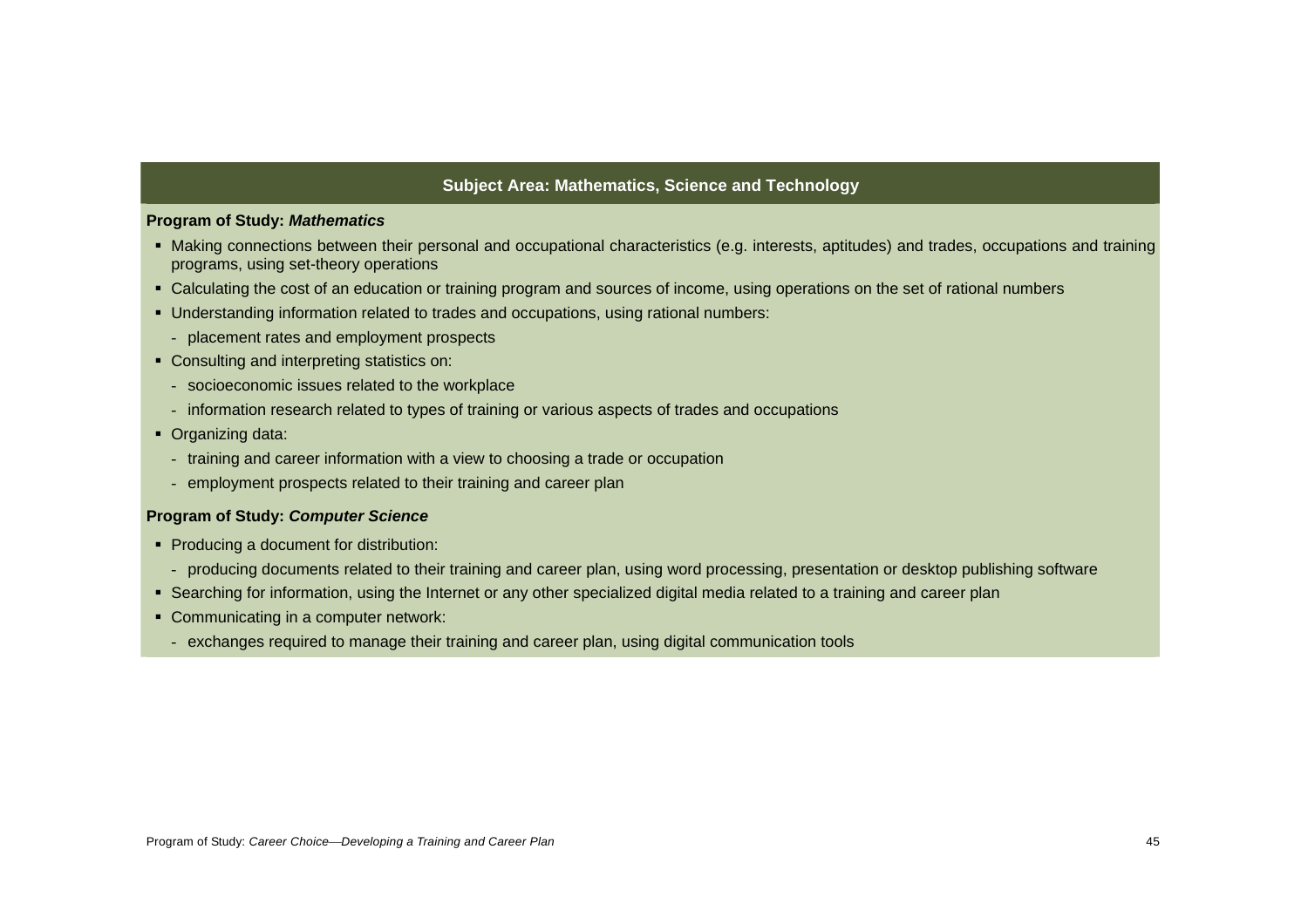## **Andragogical Context**

The *Career Choice* program introduces adults to a process to help them determine a training plan that interests them and leads to the practice of an occupation. This process consists of four stages: exploration, clarification, planning and achievement. Although these stages may be undertaken concurrently or in any given order, the *Career Choice* program covers only the first two. The process is centred on personal identity, which is based on all of the characteristics that an individual possesses and that underpin his or her personal and occupational profile. This program enables adults to determine an appropriate career path, one that is most suited to their characteristics and that they can identify and feel comfortable with. Since adults clarify their personal and occupational profile by interacting with people around them, among other things, it is important for the teacher to establish a climate of trust. Adults are also encouraged to keep track of their progress by gathering the documents they produce in a portfolio. This portfolio will be a valuable tool that will guide adults throughout their studies, be it in common core basic education, diversified education or vocational training.

The course *Developing a Training and career plan* (which is a continuation of the exploration begun in the Presecondary course *Exploring Training and Career Options*) introduces adults to a clarification process that is based on both problem solving and the use of creativity. It focuses on developing autonomy and analytical and anticipatory skills in order to help adults develop a training and career plan that takes into account their personal and occupational characteristics, the reality factors affecting their situation, and employment prospects.

Because training and career plans are long-term endeavours that may require the acquisition of additional qualifications and training, adults will probably implement their plan at a later stage. This course is limited to helping adults clarify their choice, as it is essential to encourage adults as soon as they begin their training to make a training and career choice that will help them enter the work force.

Generally, it is easier for adults to undertake such a process if they are able to face some of the obstacles in their personal and working life. As in the Presecondary course *Exploring Training and Career Options*, the teacher acts as a guide, working closely with one or more professionals in the field to support adults in their actions and help them understand the process they are engaged in. Guidance counsellors, employment counsellors, training consultants and education consultants are only some of the professionals who can provide follow-up or psychometric assessments, for example. In addition to enlisting the support of these professionals, the teacher should also meet with adults individually in order to establish a relationship of trust and support them throughout the process.

In addition, the teacher must also help adults analyze training and career information, organize the components of their plan and anticipate how they will carry it out. He or she must therefore be familiar with common information sources, such as theoretical models describing the characteristics of personal and occupational profiles, software applications such as REPÈRES and various training and career handbooks. Because exploring and clarifying a training and career plan also requires the use of information and communications technologies, the teacher should consult the list of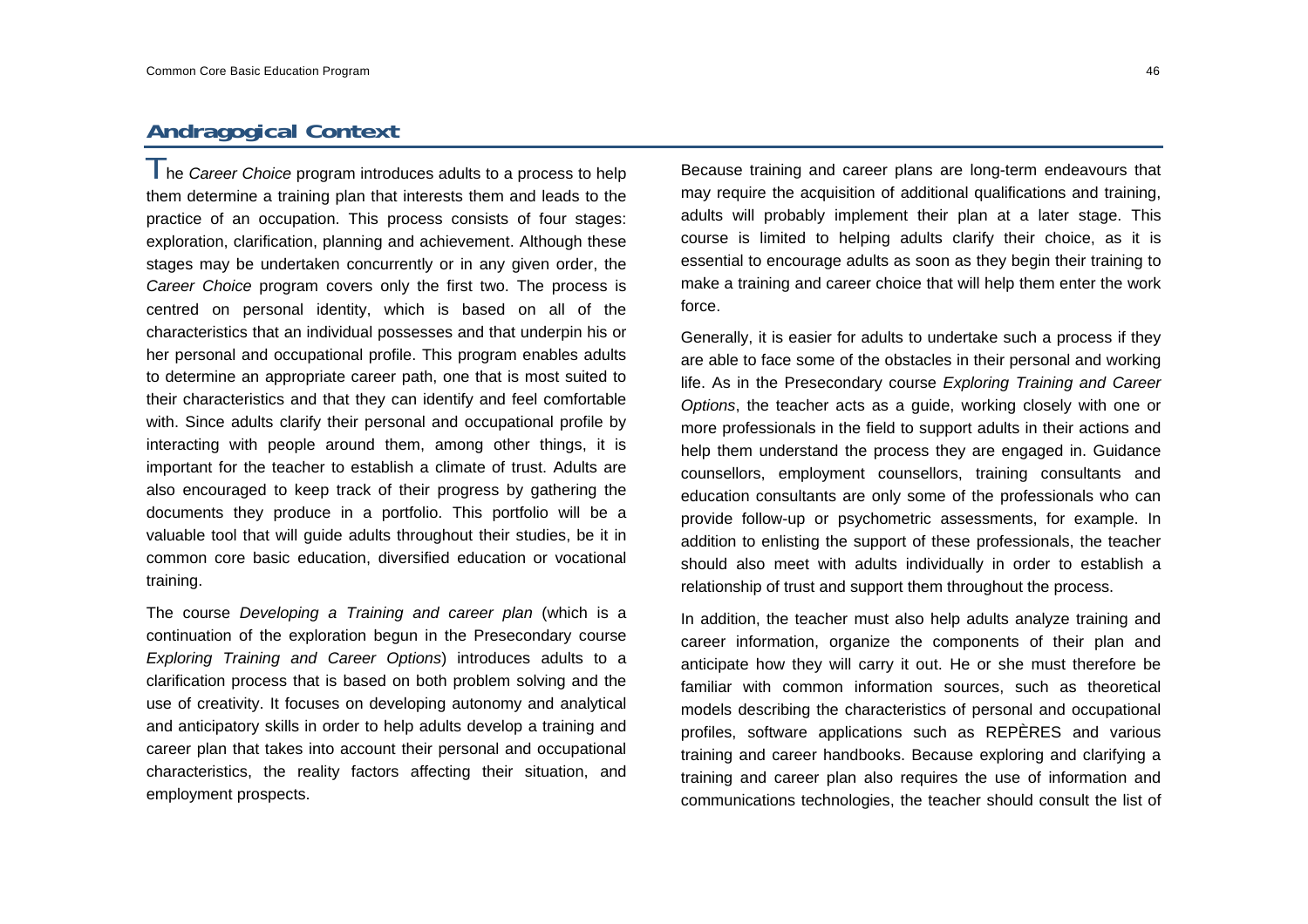material resources for the course. To facilitate the clarification and decision-making process, the teacher must also organize a variety of learning activities, such as introspective exercises, visits to training centres and workplaces, testimonials, guided research activities, video screenings, peer teaching and group discussions. By sharing their experiences with their peers and teacher, adults not only receive feedback that will help guide and validate their plan, but also broaden their exposure to a greater variety of work settings. Throughout the process, adults are encouraged to maintain a portfolio, in which they store the documents they have produced and thus keep track of their progress and learning.

Clarifying a training and career plan requires the ability to make observations regarding the world of school and work, as well as a capacity for reflection and introspection, in order to discover one's personal and occupational characteristics. The learning process should therefore be a dynamic process that allows adults to alternate continuously between exploration and clarification. Given the nature of this course, adults will benefit from activities that will provide them with the opportunity to reflect and learn at their own rate.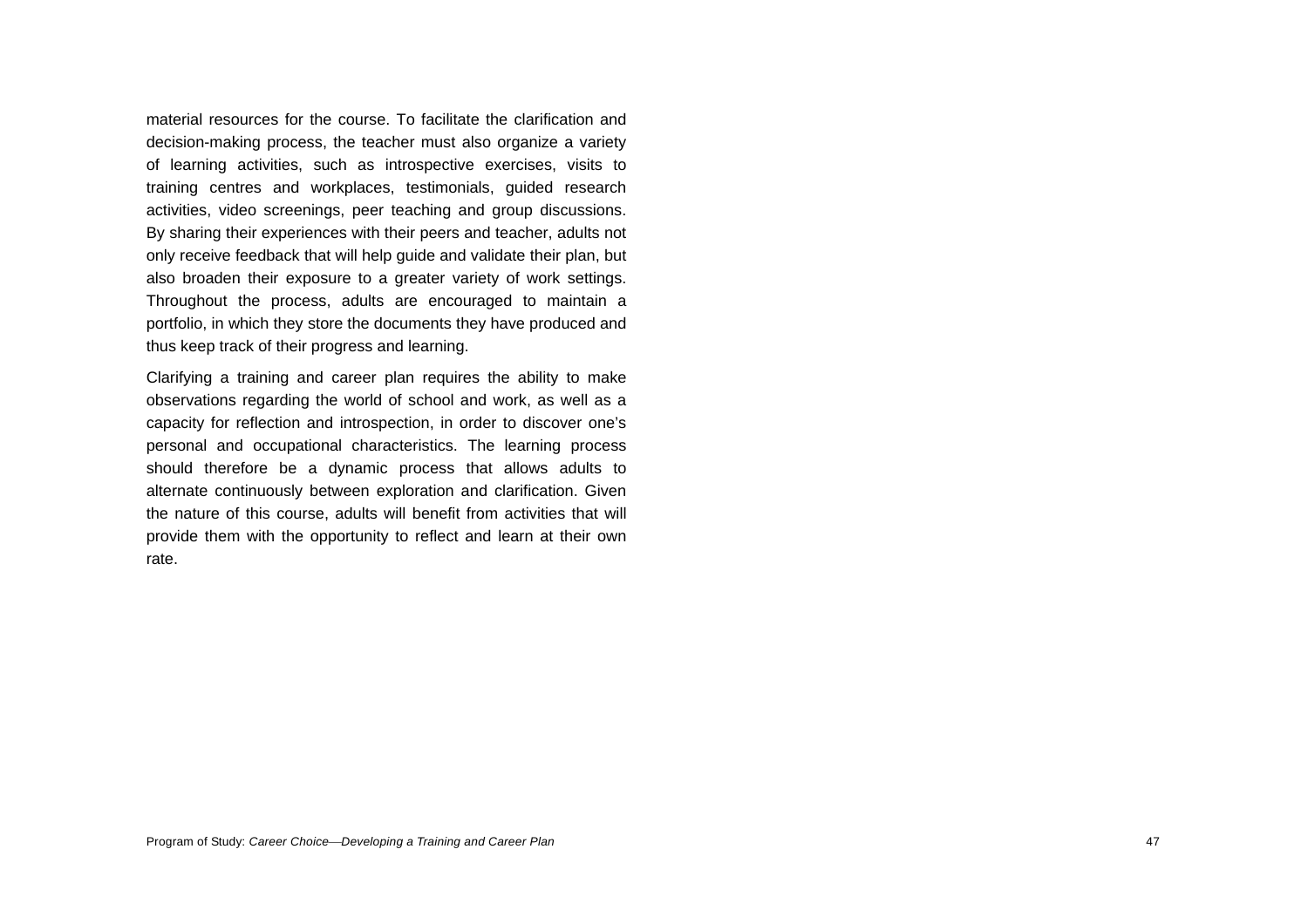## **Learning Situation**

 $\parallel$  he learning situation that follows is provided as an example to show teachers how the principles of the education reform can be applied in the classroom.

It is authentic in the sense that it addresses a real-life situation (taken from the class of situations in the course) that adults may find themselves in. It is sufficiently open and comprehensive to allow adult learners to explore several important aspects related to dealing with this real-life situation.

The examples of actions presented in the course help the teacher to identify those actions that an adult would take to deal with the reallife situation. The teacher can then refer to these examples in order to develop pertinent learning activities.

The learning situation is organized in terms of the three steps of the teaching-learning process, which are as follows:

- planning learning
- actual learning
- integrating and reinvesting learning

These steps highlight the principles of the education reform insofar as they encourage adults to be active, to reflect on their learning and to interact with their peers when the learning context is suitable. They include learning activities and may also include evaluation activities intended to support adults in the learning process.

These activities help learners to construct knowledge related to the compulsory elements of the course that are targeted by the learning situation concerned: one or more categories of actions, essential knowledge and the actions of the operational competencies associated with the categories of actions.

The example provided also refers to certain teaching strategies pedagogical methods and techniques—that can be selected according to the learners, the context and the learning environment. Certain learning strategies may also be suggested, as well as a variety of material and social resources.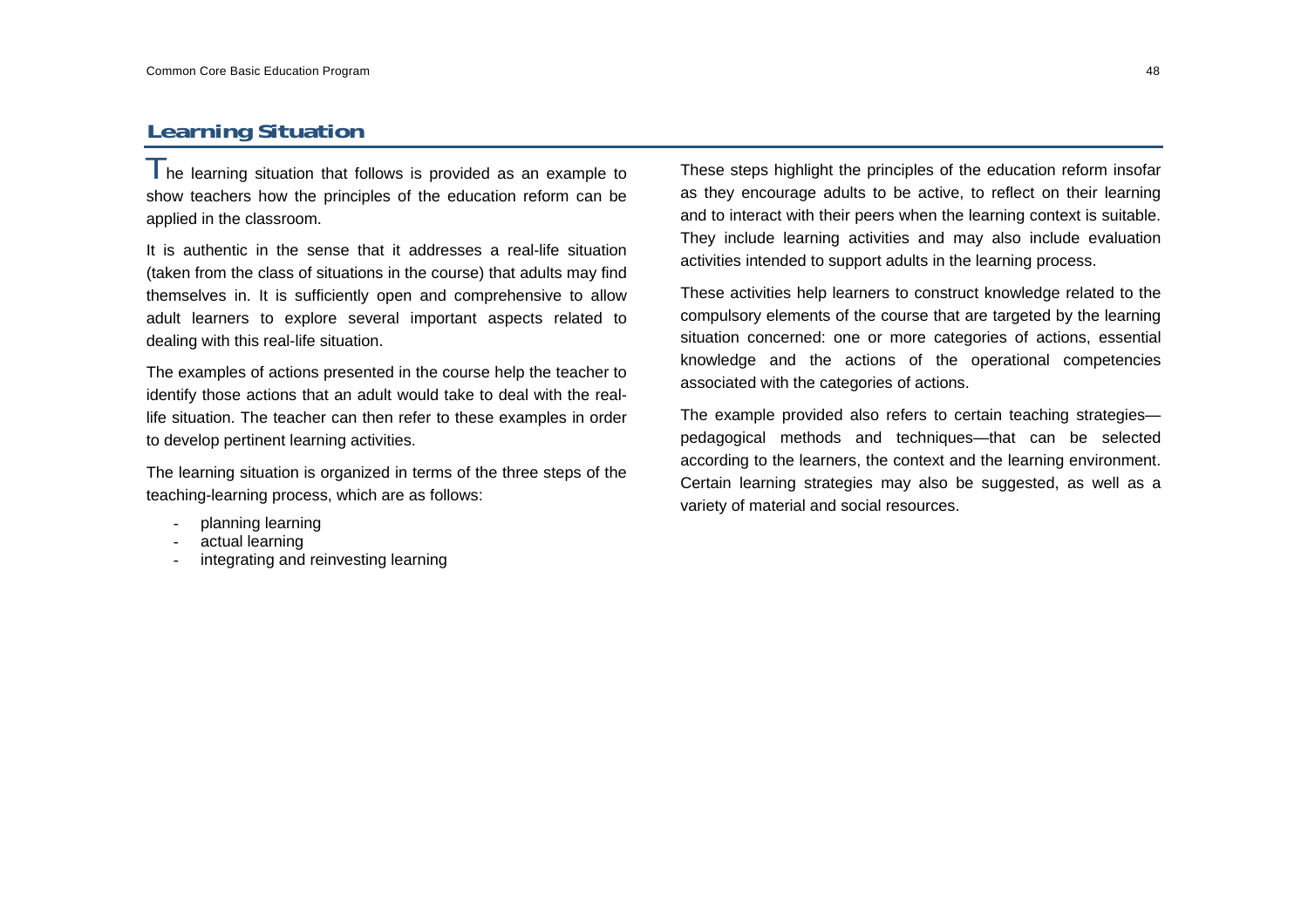## **Example of a Learning Situation**

#### **A Career That's Right for Me**

The learning situation chosen for the class *Training and career plan* involves *dissatisfaction with a job situation*. In order to contextualize the situation, adults are asked to identify and illustrate in an original way the career path that best corresponds to their aspirations and needs. Using the operational competencies *Thinks logically* and *Uses creativity,* adults undertake a process that will allow them to clarify their plan and their personal and occupational characteristics on the one hand, and match these characteristics with a specific trade or occupation, on the other.

The teacher explains what the learning situation entails. First, using the personal and occupational profiles drawn up in a previous learning activity, the adults are asked to describe a work or life situation that caused them to feel dissatisfied with their job. (If the adults have never experienced such a situation, the teacher may provide a case study.) Then, during a discussion with their peers and a detailed exploration, the adults clarify the components of a training and career plan that may be appropriate for them.

The teacher begins the first learning activity by presenting an example to the class of how to analyze information in order help adults establish connections between their personal and occupational characteristics and those of the trade or occupation with which they were dissatisfied. The teacher explains that these characteristics are the same ones that adults identified in an earlier activity when they established personal and occupational profiles. After answering questions, the teacher distributes another example. Working in pairs and using an analytical checklist provided by the teacher, the adults analyze the example (or a

situation of their choice) and describe the unsatisfactory trade or occupation and the causes of their dissatisfaction.

The checklist provided suggests how to establish connections between an adult's competencies, aspirations and values and the characteristics of a trade or occupation (e.g. the work-related tasks, tools and equipment used, job requirements). The adults therefore draw up a list of the personal and occupational aspects that were not satisfied in the situation (the case study or their own situation). At the end of the analysis, each team shares its results with the rest of the class and the teacher. With the help of the teacher and their peers, adults thus build their understanding of the characteristics of the trade or occupation they analyzed and the elements of their personal and occupational profile. This understanding will be helpful in the rest of the learning activities.

In the second learning activity, adults are asked to identify a trade or occupation that interests them. They put forth a hypothesis that this trade or occupation might correspond to their expectations regarding a possible career and seek to validate this hypothesis during a discussion with a classmate. The teacher asks the adults to describe to a partner the reasons why the proposed trade or occupation might correspond to their personal aspirations. One at a time, the adults try to convince their partner that the trade or occupation they have chosen matches their personal and occupational characteristics (e.g. their competencies, aspirations and values). The adults receive feedback about their characteristics and, after a period of reflection, incorporate this feedback into their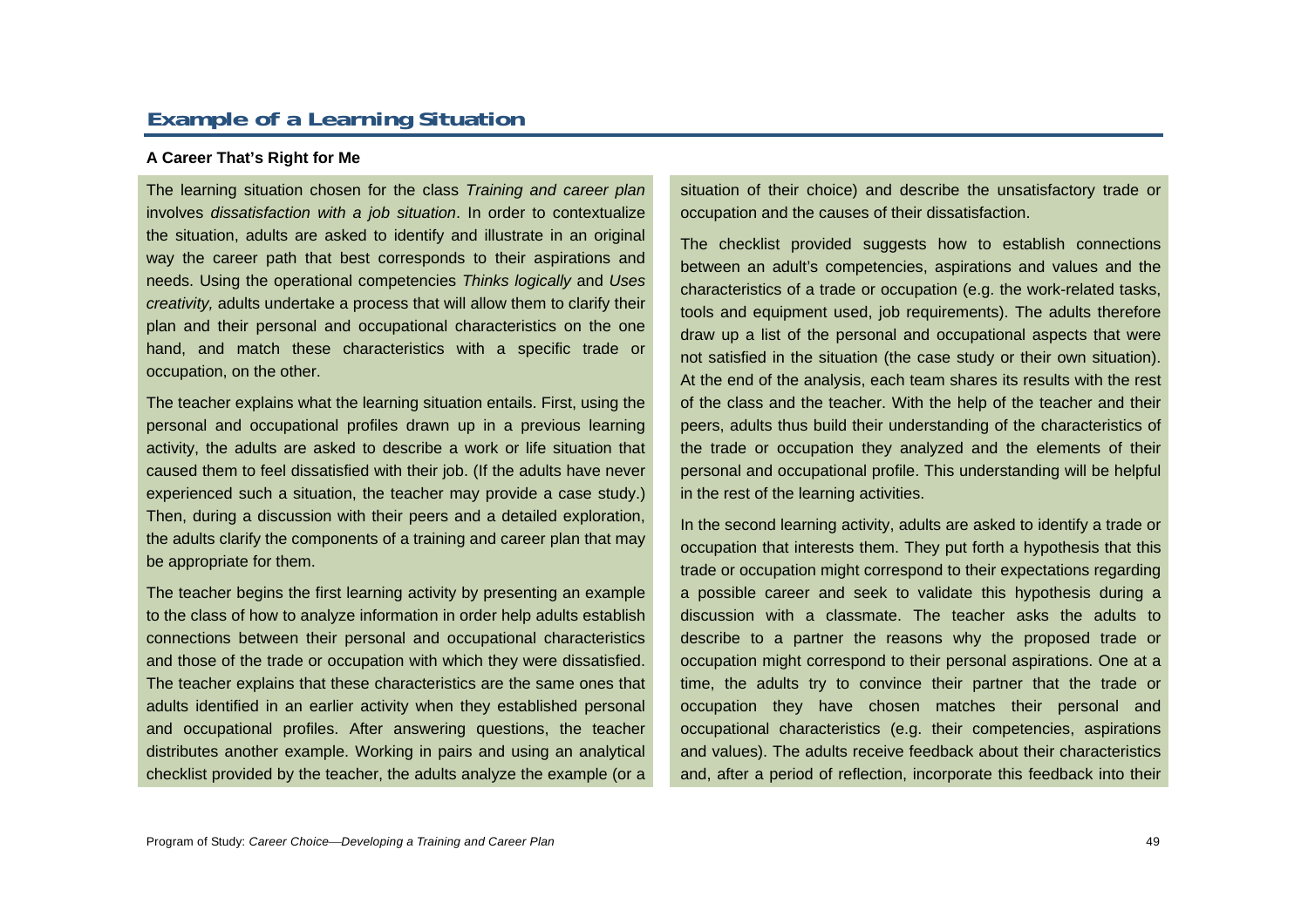profile. They then note their perceptions about the trade or occupation they are considering.

In the third activity, the adults explore in greater depth the trade or occupation they discussed with their partner, and thus complete and validate the information they have collected. The teacher asks the adults to use an unfamiliar source of information. Adults may meet with a resource person in the workplace or training centre, or consult print or electronic documents such as career monographs or magazines describing workers in action. Using the analytical checklist from the first activity, adults organize the information they gathered with the help of the resource person or the information source consulted. They establish new connections between their competencies, aspirations and values, and the tasks, tools, equipment and requirements of the trade or occupation considered. During this activity, the teacher helps the adults with their analysis, answering questions and encouraging the adults to review their affinities with the trade or occupation explored.

Once the activity is completed, the adults produce a document illustrating in detail the characteristics of the trade or occupation and the similarities they share with these characteristics. To present this information in an original and logical way, adults may, for example, choose images of the main work-related tasks and of the tools and equipment used, and represent the values and aspirations associated with the occupation. Using a word-processing program, the adults write a few sentences to describe how their competencies may or may not correspond to the requirements of the trade or occupation. Finally, they present their document to the class and teacher. This allows them to review the process and obtain feedback in order to continue their reflection, based on their analysis of the education or training programs

leading to a trade or occupation and a detailed exploration of other possibilities.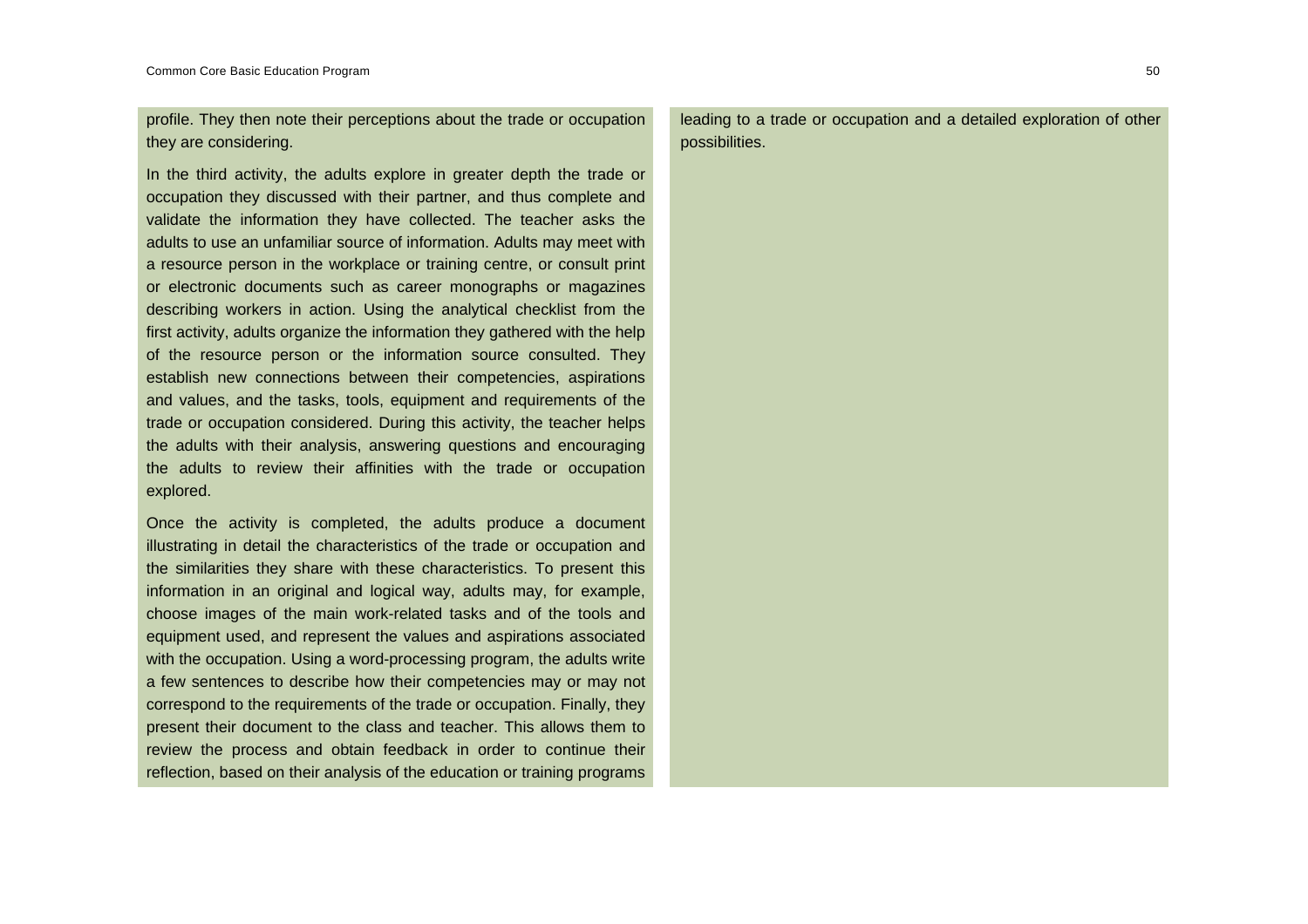

## **Elements of the Course Addressed by the Learning Situation**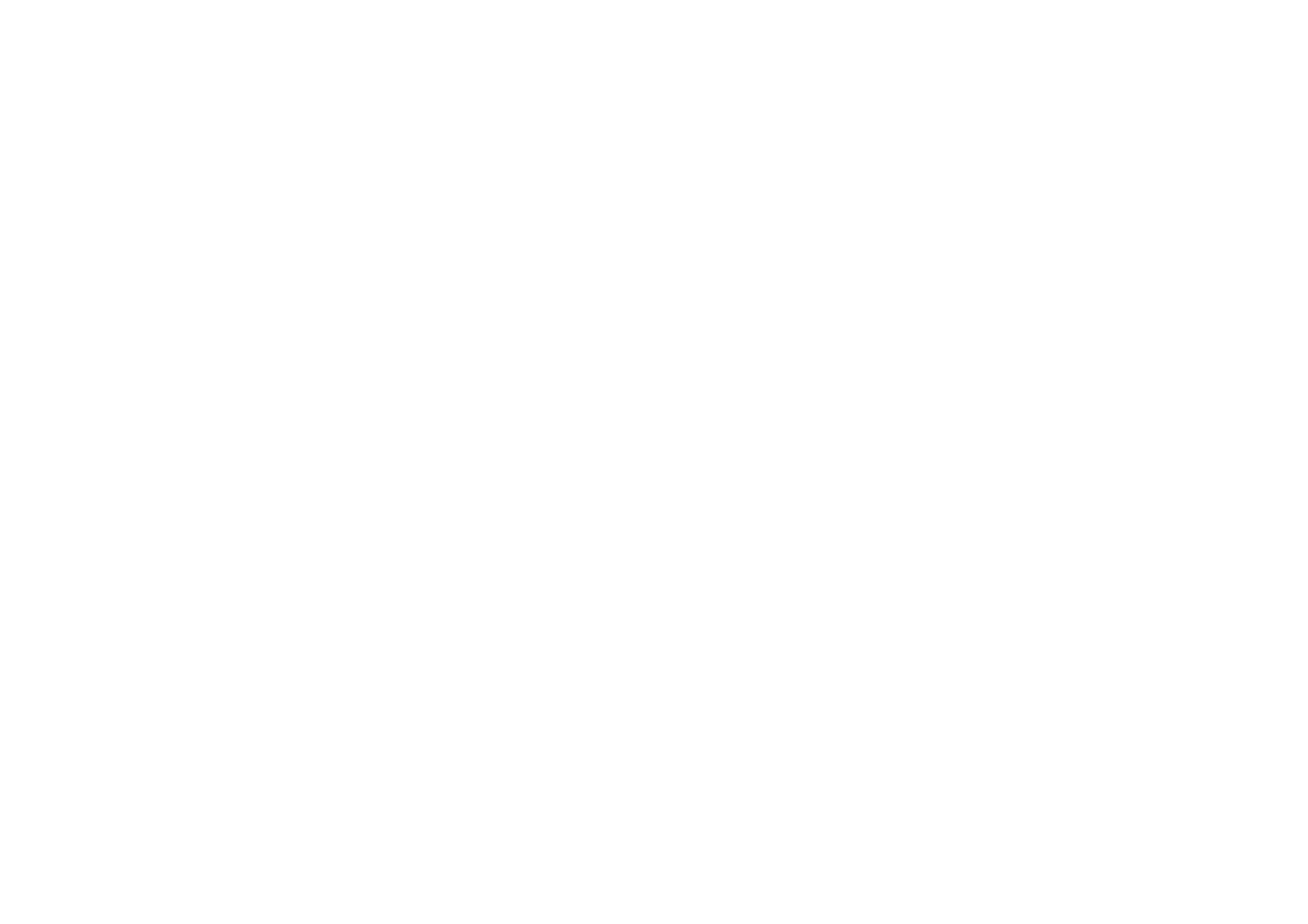# **Bibliography**

Archambault, C. et al. *Plan individuel de formation* : *Pour choisir le métier ou la profession qui vous convient*. Montréal: Commission scolaire Marguerite-Bourgeoys, Centre d'éducation des adultes, Clément, 2003.

Bégin, Luc. *L'identité du moi,* 2nd edition. Montréal : Édition Agence d'arc, 1993.

\_\_\_\_\_\_\_\_. *Reconstruire le sens de sa vie*. Montréal: Édition Nouvelles, 1998.

Bégin, Luc, Louise Bleau and Louise Landry. *L'école orientante*. Montréal: Édition Logiques, 2001.

Bélisle, R. *Nos compétences fortes.* Institut de coopération pour l'éducation des adultes, 1995.

Bernier, F. *Une vision renouvelée de l'exercice de l'orientation et de la psychoéducation au Québec : Mémoire présenté au Groupe de travail ministériel sur les professions de la santé et des relations humaines.* Montréal: OCCOPPQ, December 2001.

Busque, Ginette and Fernande Roy. *Cahier de formation : Question de compétences*. COFFRE, Relance-femmes et ICEA, 1989.

Centre d'orientation et de formation pour femmes en recherche d'emploi (COFFRE). *Programme de formation et d'orientation pour femmes en recherche d'emploi*. Saint-Hubert, 1997.

Chevrier, J.M. *Manuel BGTA, Batterie Générale de Tests d'Aptitudes B-1002.* Montréal: Institut de recherches psychologiques inc., 1987.

Cyr, M. and Y. Maurais. *S'orienter à partir de soi, Cursus Plus.* Québec: Éditions Septembre, 1995.

*Dictionnaire Septembre des métiers et professions*, 2nd ed. Québec: Édition Septembre, 2005.

Edwards, Betty. *Drawing on the Right Side of the Brain*. Los Angeles: California State University, J.P. Tarcher, 1979.

Fréchette, L. and J. Lafleur. *Guide d'orientation professionnelle* : *Cahiers 1 et 2.* 2nd ed. Éditions Agence d'Arc, 1982.

Holland, J. L. *Self-Directed Search* (SDS). Odessa, FL: Psychological Assessment Resources, 1994.

ICEA and COFFRE. *Question de compétences*. Montréal: 1989.

La créativité, source naturelle de bonheur. [Available on-line], <http://frd.evolutif.free.fr./Evolutif/Textes/creativite.htm> (March 20, 2004).

Limoges J., R. Lemaire and F. Dodier. *Le trèfle chanceux.* Québec, 1987.

Maslow, A. *Toward a Psychology of Being.* New York: Van Nostrand, 1968.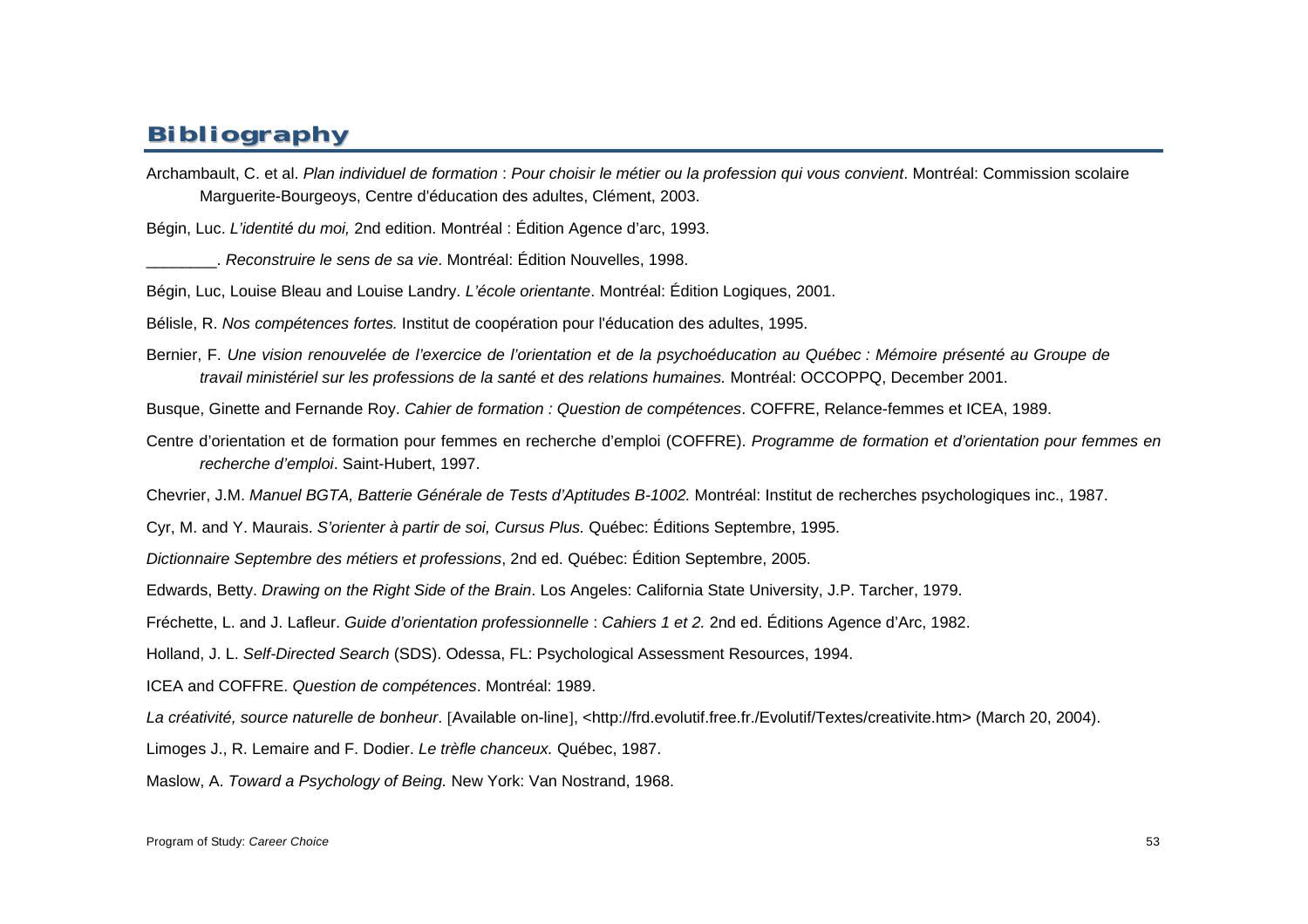- Pelletier, D. (ed.) *Pour une approche orientante de l'école québécoise : Concepts et pratique à l'usage des intervenants.* Québec: Septembre Éditeur, 2001.
- Riverin, Daniel and Yanick Simard. *Vers une politique d'orientation professionnelle et de gestion de carrière pour les adultes.* Québec: Direction de la formation générale des adultes, 2003 (unpublished).

Roy, Jacques and Pierre Soulard. *Guide de recherche d'une orientation professionnelle. GROP:* Montréal, 1989.